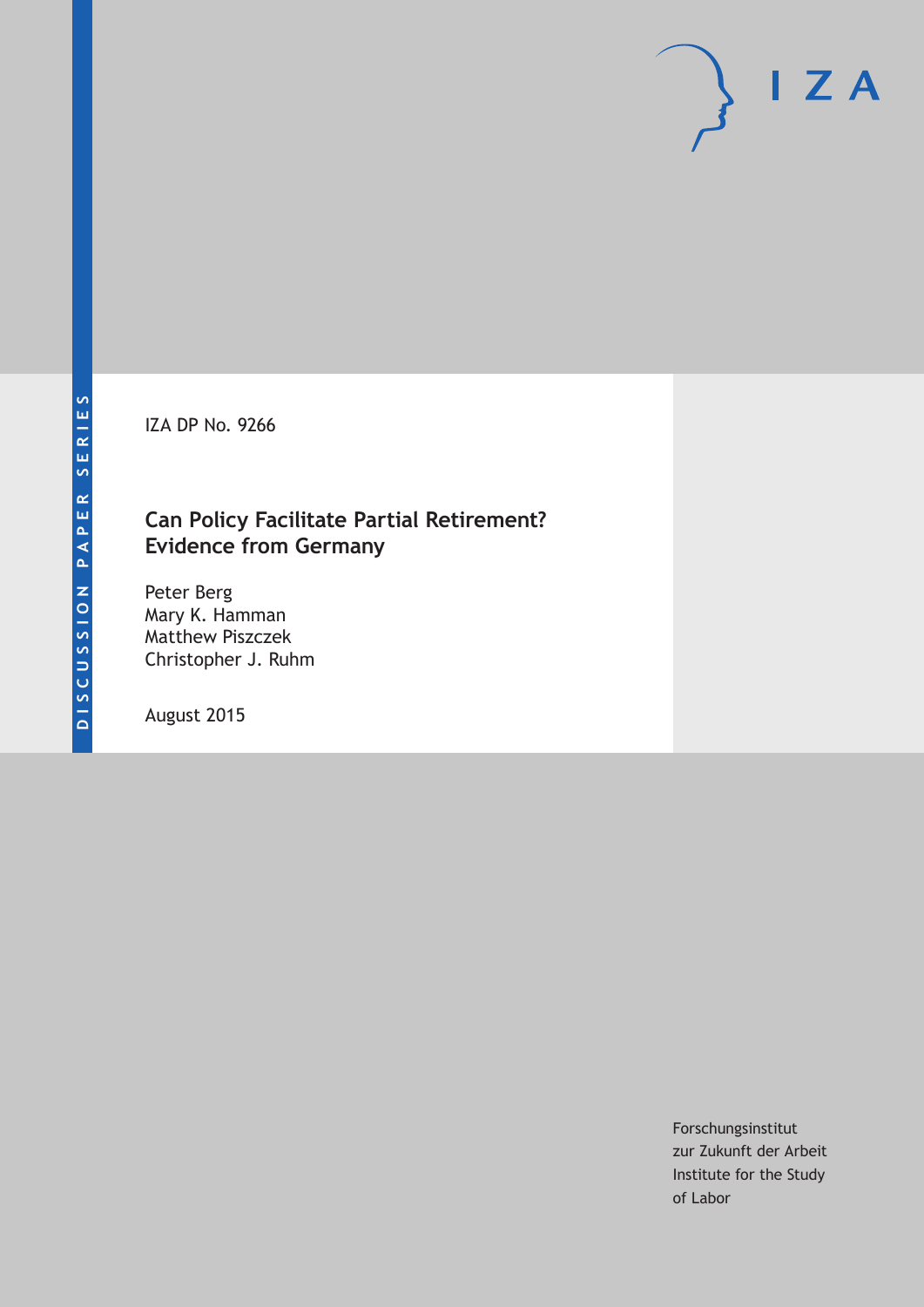# **Can Policy Facilitate Partial Retirement? Evidence from Germany**

### **Peter Berg**

*Michigan State University* 

### **Mary K. Hamman**

*University of Wisconsin La Crosse* 

### **Matthew Piszczek**

*University of Wisconsin Oshkosh*

### **Christopher J. Ruhm**

*University of Virginia, NBER and IZA* 

### Discussion Paper No. 9266 August 2015

IZA

P.O. Box 7240 53072 Bonn Germany

Phone: +49-228-3894-0 Fax: +49-228-3894-180 E-mail: iza@iza.org

Any opinions expressed here are those of the author(s) and not those of IZA. Research published in this series may include views on policy, but the institute itself takes no institutional policy positions. The IZA research network is committed to the IZA Guiding Principles of Research Integrity.

The Institute for the Study of Labor (IZA) in Bonn is a local and virtual international research center and a place of communication between science, politics and business. IZA is an independent nonprofit organization supported by Deutsche Post Foundation. The center is associated with the University of Bonn and offers a stimulating research environment through its international network, workshops and conferences, data service, project support, research visits and doctoral program. IZA engages in (i) original and internationally competitive research in all fields of labor economics, (ii) development of policy concepts, and (iii) dissemination of research results and concepts to the interested public.

IZA Discussion Papers often represent preliminary work and are circulated to encourage discussion. Citation of such a paper should account for its provisional character. A revised version may be available directly from the author.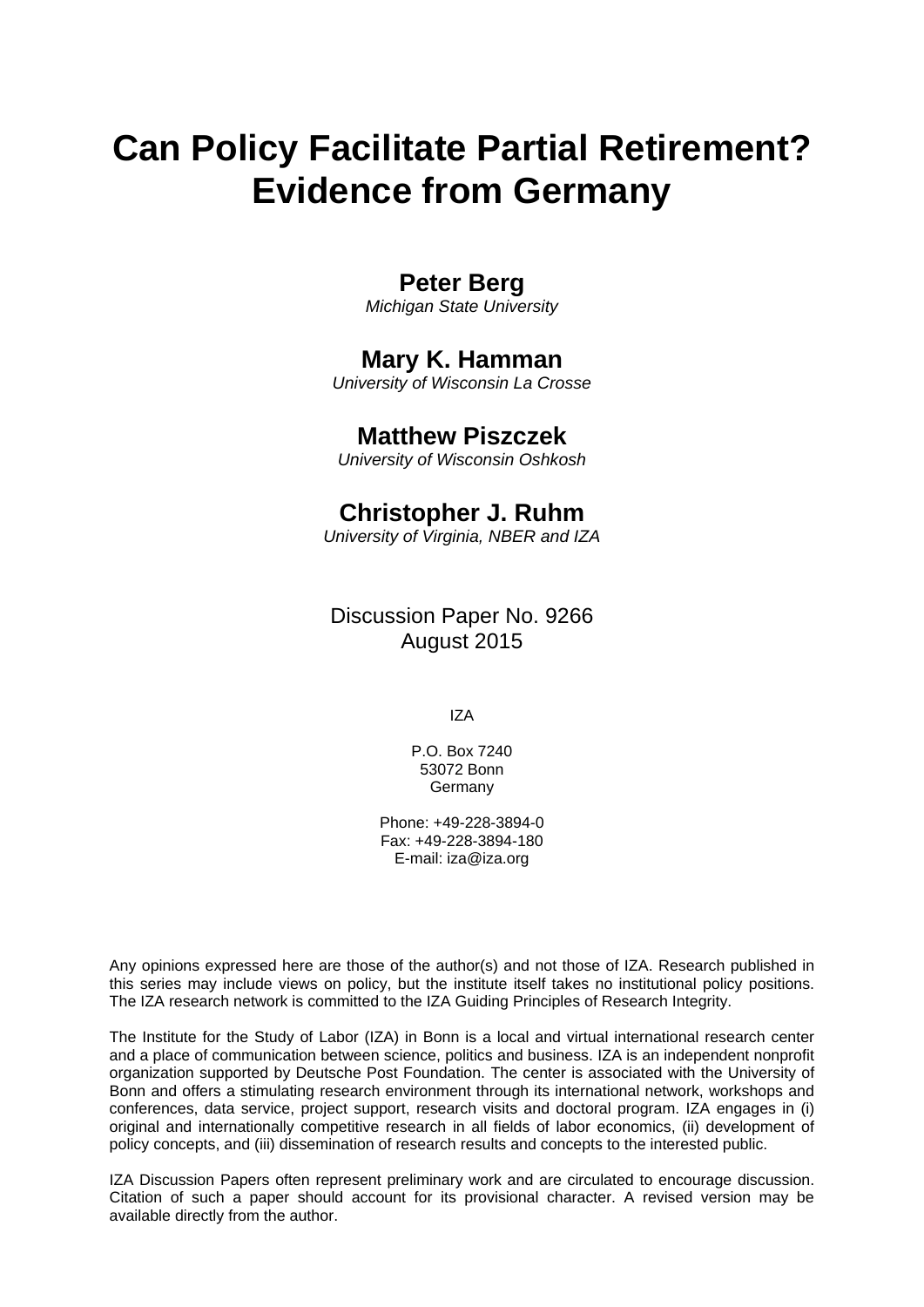IZA Discussion Paper No. 9266 August 2015

# **ABSTRACT**

## **Can Policy Facilitate Partial Retirement? Evidence from Germany\***

In 1996, Germany introduced the Altersteilzeit (ATZ) law, which encouraged longer working lives through partial retirement incentives. Using matched pension system and establishment survey data, we estimate changes in part-time employment and retirement after ATZ. We find the policy induced growth in part-time work for men and extended men's expected duration of employment by 1.8 years. As the policy evolved to include an abrupt retirement option, the worklife gain for men fell to 1.2 years. Among women, part-time employment grew less and employment duration changed little initially but later declined by 0.2 years when abrupt retirement became available.

JEL Classification: J26

Keywords: partial retirement, Germany

Corresponding author:

 $\overline{a}$ 

Christopher J. Ruhm University of Virginia 204 Garrett Hall, 235 McCormick Rd. P.O. Box 400893 Charlottesville, VA 22904-4893 USA E-mail: ruhm@virginia.edu

<sup>\*</sup> We thank the Alfred P. Sloan Foundation for providing financial support for this research.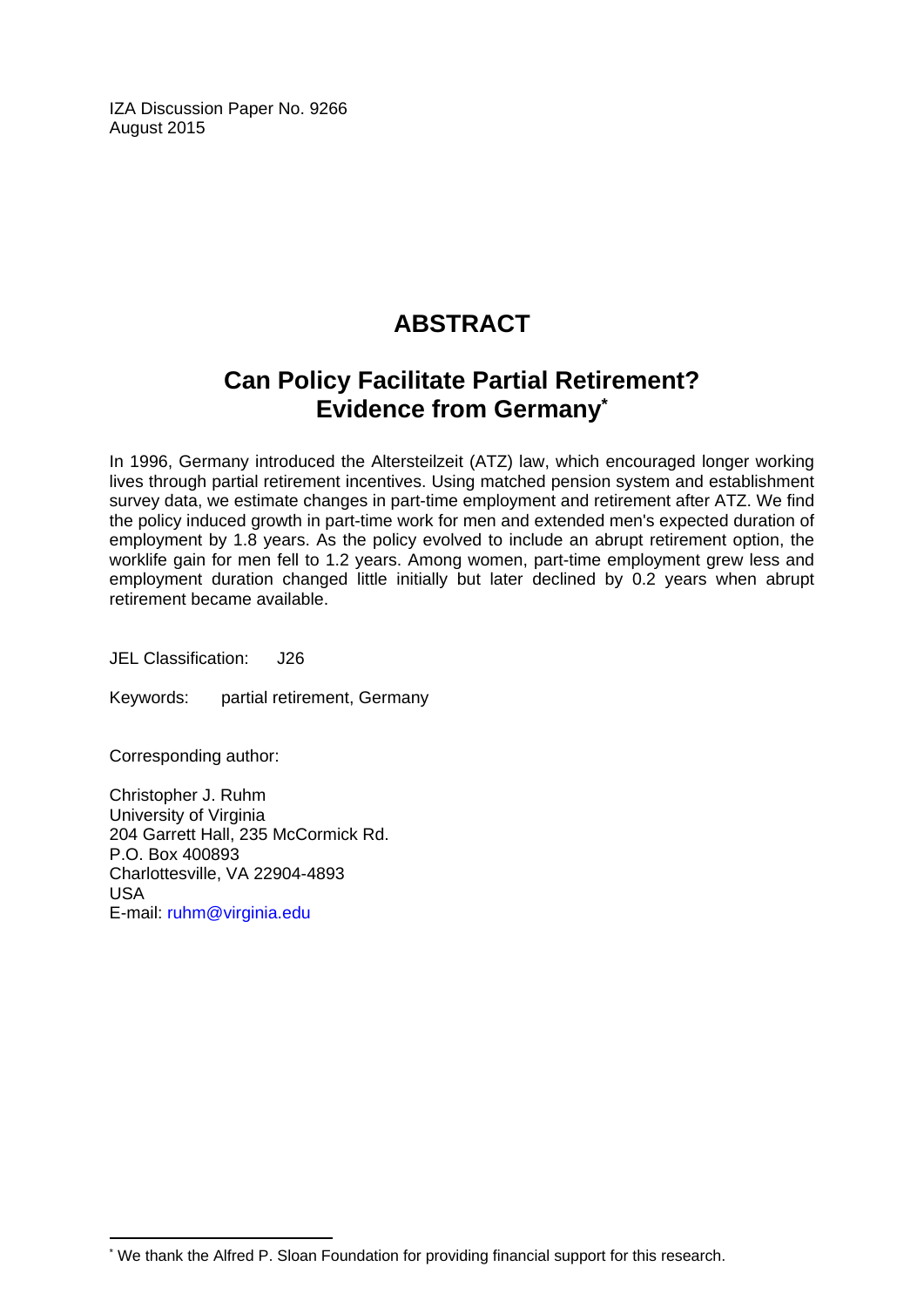#### **1. Introduction**

Population aging has important economic consequences. From 1992 to 2002, the share of older workers in the U.S. labor force increased from 12% to 14% and is expected to reach 26% by 2022 (Toossi 2013). In European countries the situation is more critical because birth rates are among the lowest in the world, life expectancies are among the highest, and trends towards earlier retirement and longer life expectancies exacerbate the demographic transition ("Pensions at a Glance 2013: OECD and G20 Indicators" 2013). From 1965 to 1995, average retirement age for men fell by 4.4 years in Germany as compared to 1.9 years in the U.S. (Gendell 1998).

The aging workforce raises concerns about the solvency of public pension systems and creates a need to explore policy options that may extend working life. Finding cost effective ways to incentivize longer working lives among older workers is one way to ease current demographic pressures (Maestas and Zissimopoulos 2010).To encourage later transitions out of working life, some countries have created incentives for partial retirement with the aim of postponing full retirement. Recently, average effective retirement ages have risen in many European countries and partial retirement may have played an important role in enabling longer work lives (Comeau and Latulippe 2015). Yet, these policies may instead crowd out years that would have been spent in full time employment, without postponing retirement (Gustman and Steinmeier 2008). To date seven European countries have enacted partial retirement policies, but there are few rigorous empirical studies of their effects (Eurofound  $2014$ ).<sup>1</sup> In this paper we investigate Germany's partial retirement policy.

<sup>&</sup>lt;sup>1</sup>Some European articles call these "progressive retirement policies" (Eurofound 2014). These are separate from partial pension policies, which allow workers who have reached pensionable age to continue working and receive a portion of their pension benefits if earnings remain below the "earnings test" threshold.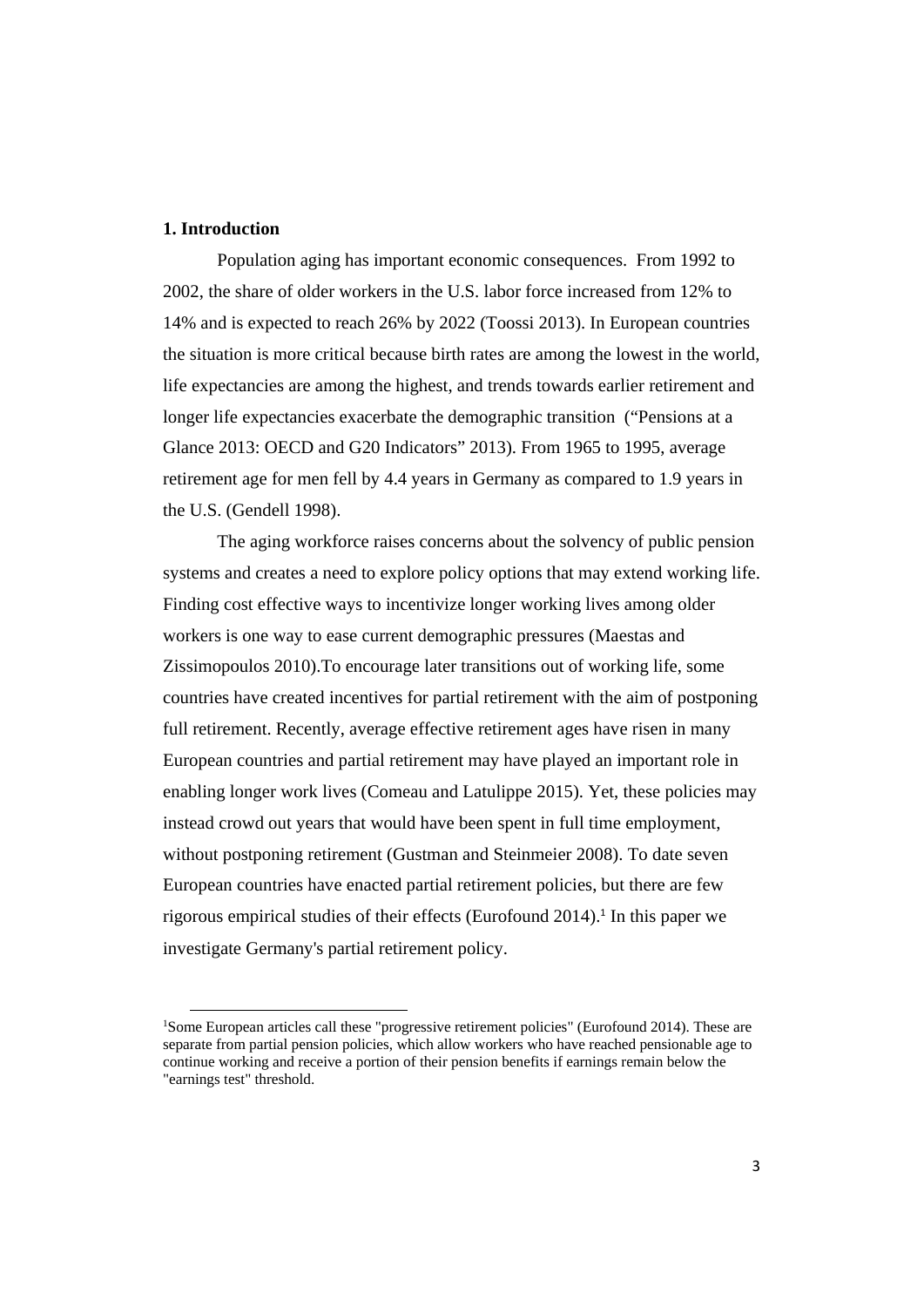Studying German policies, as we do here, is especially important because Germany is "the first and biggest test" of the effects of population aging (Elliot and Kollewe 2011). Germany's population aged 15 to 64 is projected to fall 23 percent by 2050, compared to an overall population decline of 13 percent (Fuchs, Söhnlein, and Weber 2008). Germany's demographic challenges have been featured in the U.S. media because the U.S. is projected to face similar challenges in the future (Daley and Kulish 2013). In addition, as the largest economy in Europe, Germany's continued economic success is critical to Europe and the global economy.

 We examine changes in part-time employment and retirement associated with incentives for partial retirement introduced in Germany through the 1996 Altersteilzeit (ATZ) policy. ATZ set compensation floors for partial retirees, aged 55 and older, and provided subsidies to employers if they replaced partial retirees' work hours by hiring unemployed workers or trainees. Our information comes from a particularly rich source of matched employer-employee administrative data: the Linked Employer Employee Data of the Institute for Employment Research (LIAB). The LIAB offers the unique advantage of matching survey data from a national stratified random sample of German establishments to social security records for *all* establishment employees covered by the social security system. We estimate changes in part-time employment and retirement hazard rates in a difference-in-differences framework using before and after policy variation and exploiting the age cutoff of 55.

The estimates suggest that the ATZ policy was initially successful, especially for men. It was associated with large increases in part-time employment among 55-61 year old males, with a peak increase of 20 percentage points at age 61. Since this growth largely occurred among persons who would have otherwise been retired, male worklives were extended by 1.8 years, and fulltime employment by 0.8 years. In combination, these results indicate that the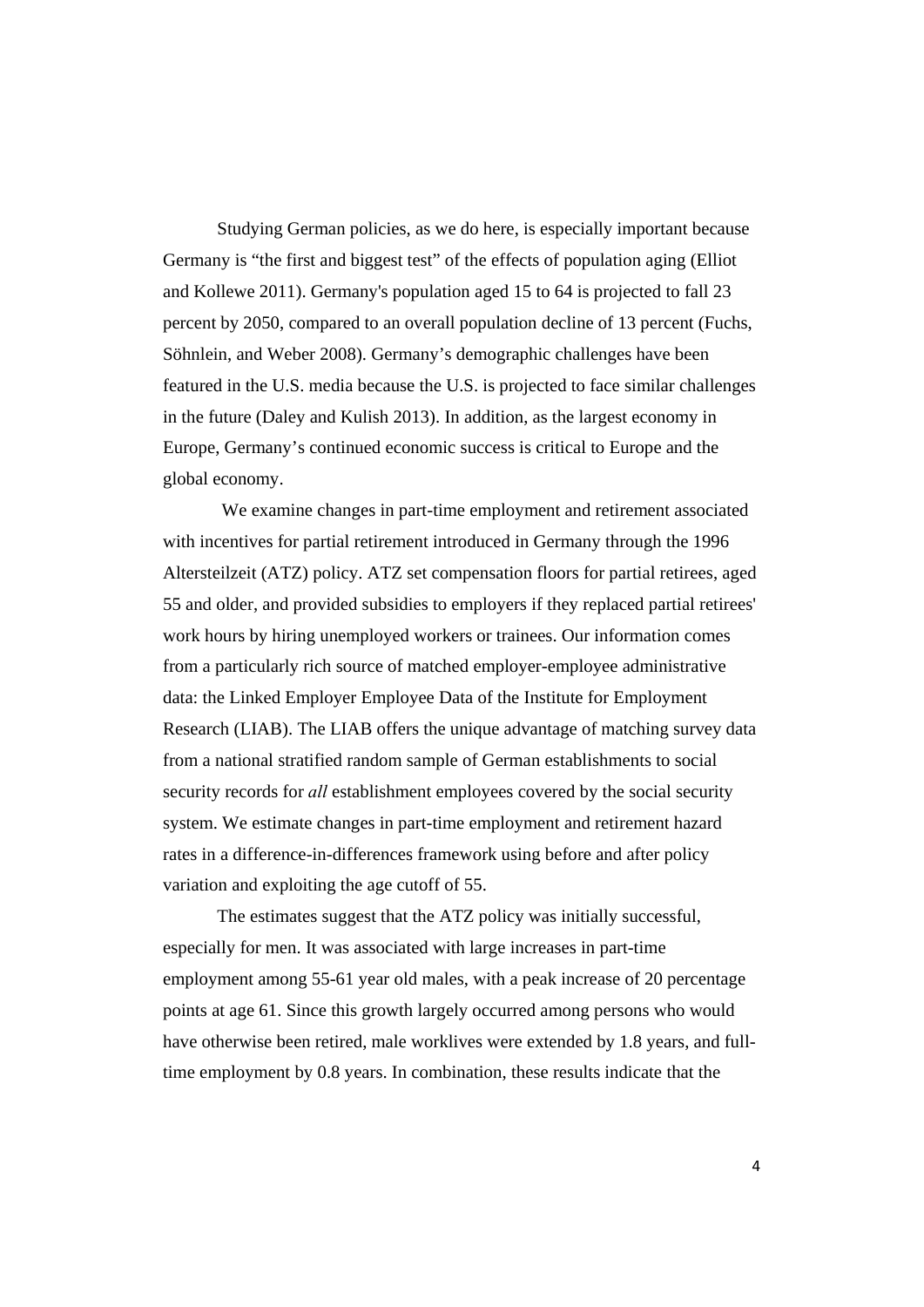policy significantly increased working time among 55 to 65 year old men. Conversely, there were no important changes in worklife duration among women. However, as the ATZ policy evolved, many men and women were able to use an increasingly expansive definition of partial retirement to achieve earlier abrupt departures from work while technically remaining employed, as described below. Once these opportunities became popular, the average worklife extension of males fell to a (still substantial) 1.2 years, but females worked 0.2 fewer years, and full-time 1.2 years less than before the ATZ policy was implemented. These disparate results point to the importance of careful policy design which focuses on the incentives inherent in specific aspects of the programs implemented.

#### **2. The ATZ Policy**

Early retirement was very common in Germany in the early 1990s. Between 1993 and 1995, approximately 25% of men left the labor force by age 56 between 1993 and 1995 (Borsch-Supan and Schnabel 1997). A common path for these retirements involved an abrupt transition from full-time work to retirement, supported through the unemployment insurance system, and then followed by the claiming of Old Age pensions. In the 1990s, Germany (as well as many other developed countries) addressed the unsustainable early retirement patterns by raising pensionable ages and reducing access to unemployment insurance. Germany also introduced incentives for gradual, later, transitions from working life to retirement through the ATZ policy.

ATZ had three goals. First, it was intended to promote gradual transitions between work and retirement. The second was to extend working lives by offering an alternative to abrupt (early) retirement. Third, it was intended to encourage the employment of unemployed workers and trainees as older persons retired. We examine the extent to which the ATZ achieved the first two of these objectives.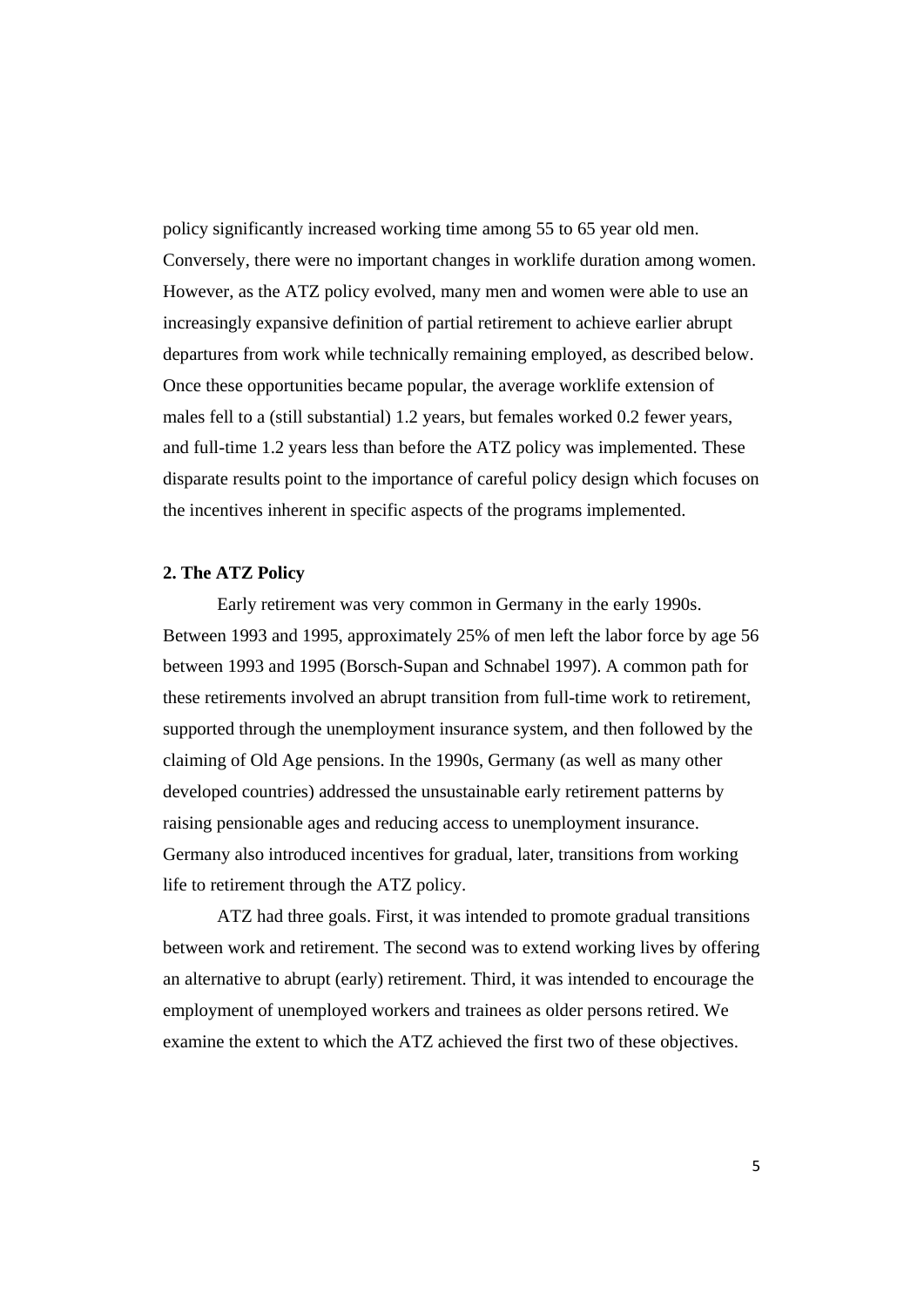To accomplish these goals, the law set compensation and pension contribution floors for partial retirees, aged 55 and older, who reduced work hours by 50% over a 3 to 10 year period and had worked at least 1,080 days in the previous 5 years in jobs covered by the social security system (though not necessarily all with the same employer). Specifically, ATZ required partial retirees be paid at minimum 70% of prior (pre-partial retirement) earnings and pension benefits accrue at a minimum of 90% of the rate obtained under full-time work. Also, wage earnings in excess of 50% of prior earnings were exempt from income taxes. ATZ participants were eligible for full Old Age Pension benefits at age 60.<sup>2</sup> While this seems too early to promote extensions of working lives in the current German context, the modal retirement age in Germany when the ATZ was introduced was 58.

Finally, ATZ made federal subsidies available to help employers meet the new compensation floors. These subsidies were equivalent to 20% of former fulltime wages and 40% of full-time pension contributions, but were only paid if employers replaced partial retirees' hours by hiring an unemployed worker or trainee. In practice, few employers applied for subsidies and anecdotal evidence suggests that employers offered ATZ opportunities without subsidization because it was a legal way to reduce workforce and manage demographic transition (Schmähl 2003).

The effects of ATZ were not immediate because the policy required employers and employees to establish agreements that outline the terms for partial retirement arrangements, usually as part of a collective agreement. Collective bargaining in Germany generally takes place regionally at the industry level and approximately 58% of the workforce is covered by collective agreements (Peter

 $2$  After an amendment passed in 2004, the pensionable age gradually increased to 65.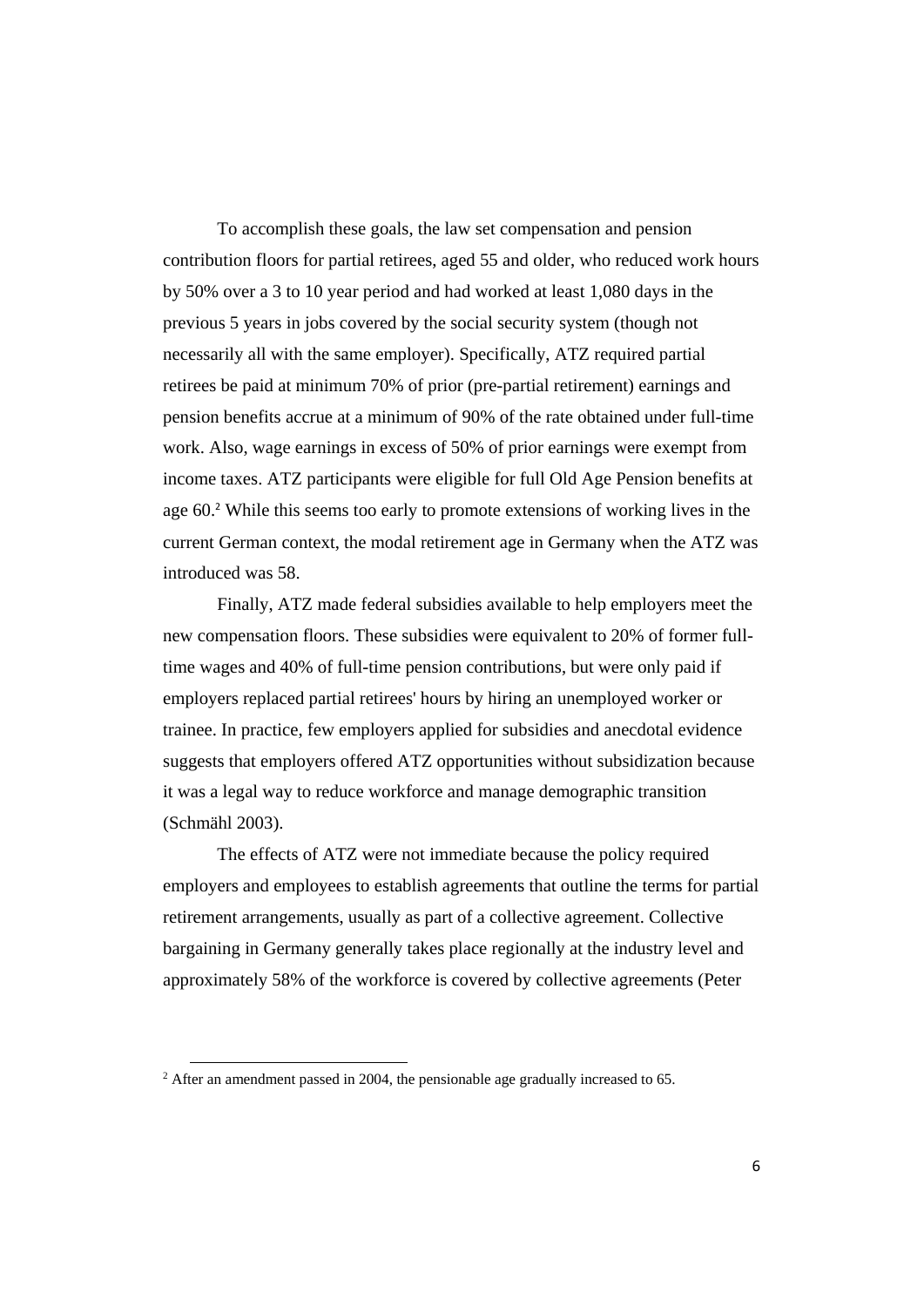Ellguth and Kohaut 2015). In many industries, the pay and pension contributions negotiated exceeded the ATZ minimums.<sup>3</sup>

Six other European countries have laws similar to Germany's ATZ, and three others have institutionalized corresponding incentives through the collective bargaining system (Eurofound 2014). Existing studies suggest the effects of partial retirement policies on part-time employment vary from country to country. Some previous investigations of Germany's law found little or no effect on parttime work because the number of subsidies paid to employers was quite low (Trampusch 2005). Yet, other studies indicate the majority of partial retirements were not subsidized , and so are not captured by looking only at subsidy payments (Brussig, Knuth, and Wojtkowski 2009). Using German data , Wanger (2010) reports approximately 16% of all newly retired individuals were ATZ participants. Huber, Lechner, and Wunsch (2013) estimate workers ages 51 to 60 in firms that offered partial retirement opportunities spent an average of 6 to 9 months more in part-time employment than those in firms that did not.

Policies permitting work hours reductions to be made across months or years (like Germany's did) were more popular than those requiring decreases on a daily or weekly basis (Latulippe and Turner 2000). However, such flexible policies also created a loophole leading to de facto early retirement arrangements that qualified for partial retirement incentives. For example, an employee who continued to work full-time for 1.5 years and not at all for the next 1.5 years would meet the ATZ requirement of a 50% reduction in working time over a minimum of 3 years. In Germany these were known as Block Model arrangements. Critics argued that the use of ATZ for Block Model arrangements subsidized early abrupt transitions from work rather than encouraging gradual

<sup>&</sup>lt;sup>3</sup> Appendix Table A2 contains the dates and compensation amounts for partial retirement clauses negotiated during our study period.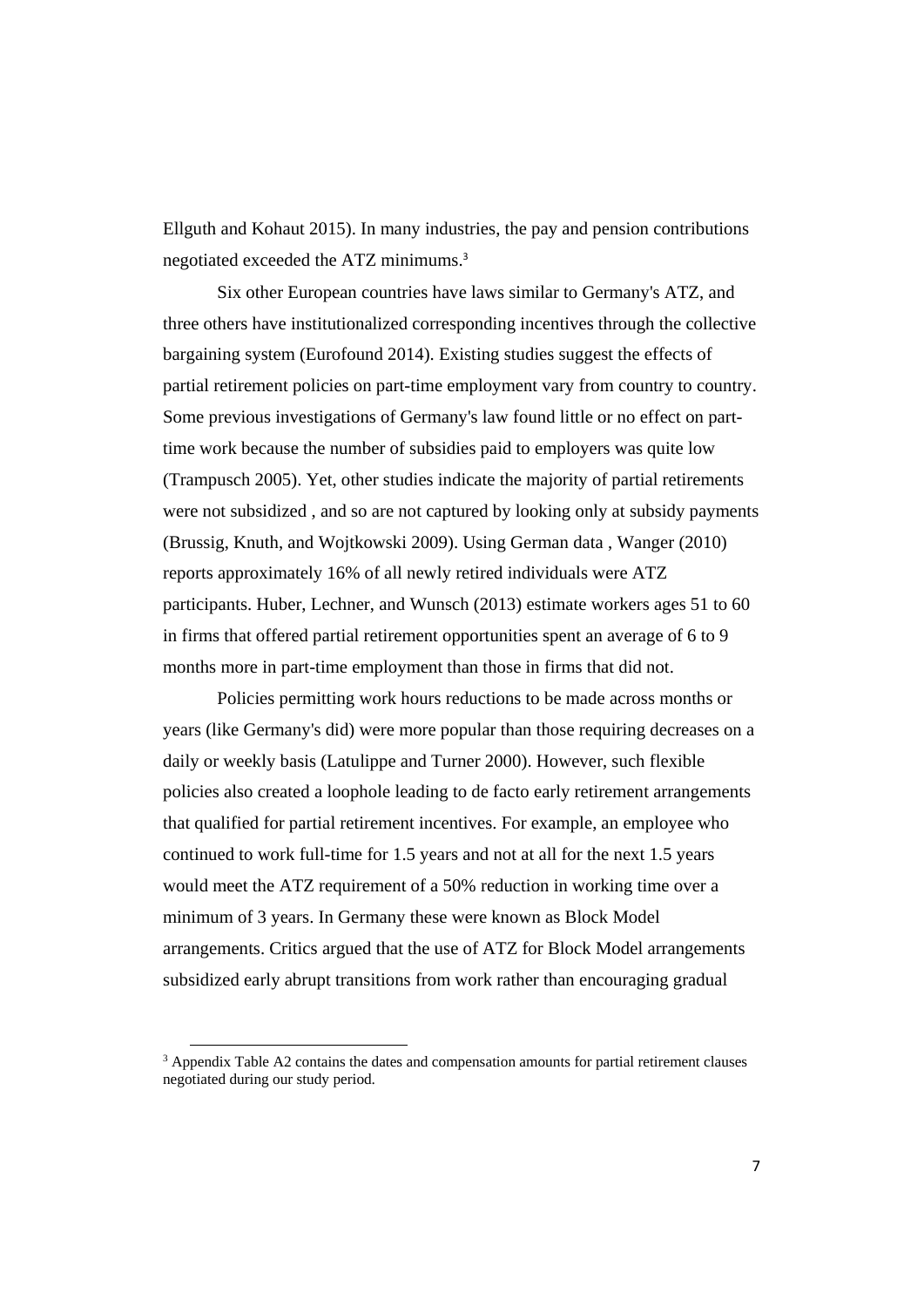later retirements as desired, but to our knowledge there has been no formal empirical evaluation of these claims (Schmähl 2003).

 Previous studies provide conflicting evidence about whether partial retirement incentives extend working life. Sunden (1994) and Wadensjö (2006) concluded that Sweden's program led to a net increase in labor supply among older workers. Conversely, Graf, Hofer, and Winter-Ebmer (2011) found that Austria's partial retirement policy primarily crowded out full-time employment, resulting in a net reduction in labor supply. Estimates of Germany's ATZ policy are also conflicting. Brussig, Knuth, and Wojtkowski's (2009) descriptive analysis of retirement behavior among ATZ participants in Germany indicated the average age at retirement among participants was above that of non-participants. Using the same data as in this paper, and analyzing firms introducing partial retirement agreements between 2000 and 2002 in response to ATZ, Huber, Lechner, and Wunsch (2013) found that workers spent less time unemployed before retiring when their firm offered partial retirement opportunities, but that they used Block Model arrangements to end work as early as others had before ATZ.<sup>4</sup>

We contribute a new analysis of the ATZ policy that differs from existing studies in four key ways. First, we define (part-time) partial retirement broadly to include all part-time work, whereas many previous estimates were restricted to federally subsidized arrangements, few of which were part-time models. Second, we analyze a representative sample of establishment employees 50 to 65 years old over the 1993 to 2004 period. This allows us to include early and later adopting firms in our analysis. Third, we model age-specific policy effects for workers age 50 through 65 years old before and after ATZ, permitting a careful examination of

<sup>4</sup> Their analysis pools policy effects across workers ages 51 to 60 and excludes firms that reached agreements prior to 2000, which as shown in Appendix Table A2 includes a substantial number of industries. As shown below, the Block Model was less important in the earlier years of the ATZ than in the period they study.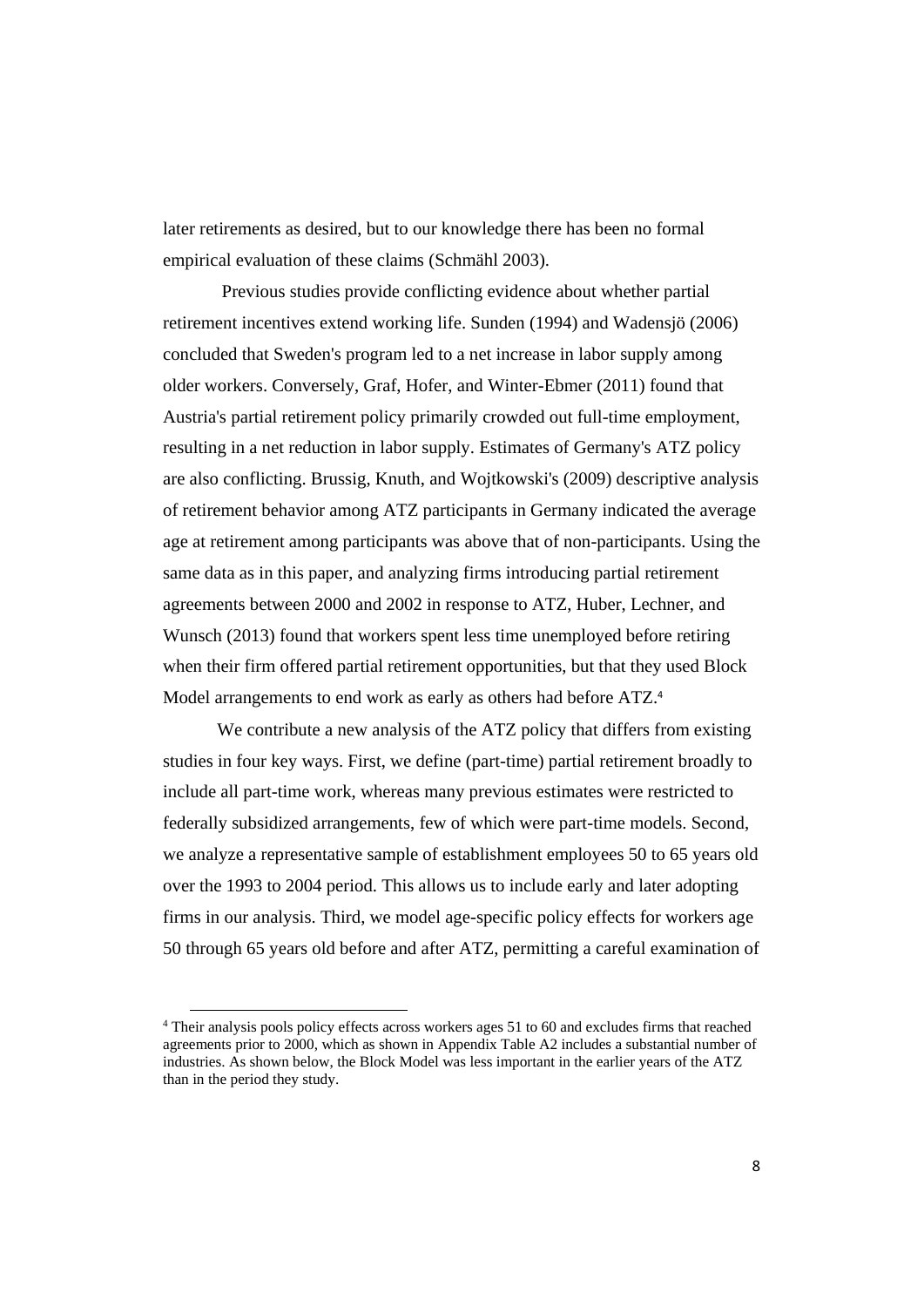trends in behavior below the age 55 threshold and prior to the policy, as well as impacts of the policy up through the statutory retirement age. Modeling age specific effects in this way is important because many firms rationed partial retirement opportunities so that the average age of entry was 57 (Caliendo and Hogenacker 2012), and the policy effects may persist beyond age 60. Fourth, we separate the post ATZ period into years before the Block Model was widely used and years after. Separating the post policy periods allows us to simulate how the policy may have affected labor market behavior if the Block Model had not become the dominant form of partial retirement.

#### **3. Data and Empirical Strategy**

Our analysis sample is drawn from the Linked Employer Employee Data of the Institute for Employment Research (LIAB) cross-sectional model.<sup>5</sup> The LIAB links establishment survey information to individual employment spell data using social security records for *all* employees covered by the social security system and employed in a surveyed establishment on June  $30<sup>th</sup>$  of each year.<sup>6</sup> Approximately 80% of the German workforce is subject to social security; excluded categories include civil servants, family workers, and marginal workers.<sup>7</sup> The data span 1993 through 2010. Employed individuals in sampled establishments and job seekers are included in the data; retirees are not.

The establishment sample is designed to be representative of the German economy in each year within establishment size (employment), industry, and the

<sup>&</sup>lt;sup>5</sup> Detailed information about the LIAB cross sectional model and associated data sets is available in (Heining, Scholz, and Seth 2013).

<sup>6</sup> Other linkages are available but this "cross sectional model" is based on a stratified random sample of surveyed establishments and was chosen for this study to produce representative estimates of the policy.

 $<sup>7</sup>$  Marginal workers are persons with temporary employment contracts whose earnings through the</sup> marginal employment job fall below legislated thresholds. They are exempt from many of the employment protection and mandated benefits policies in Germany.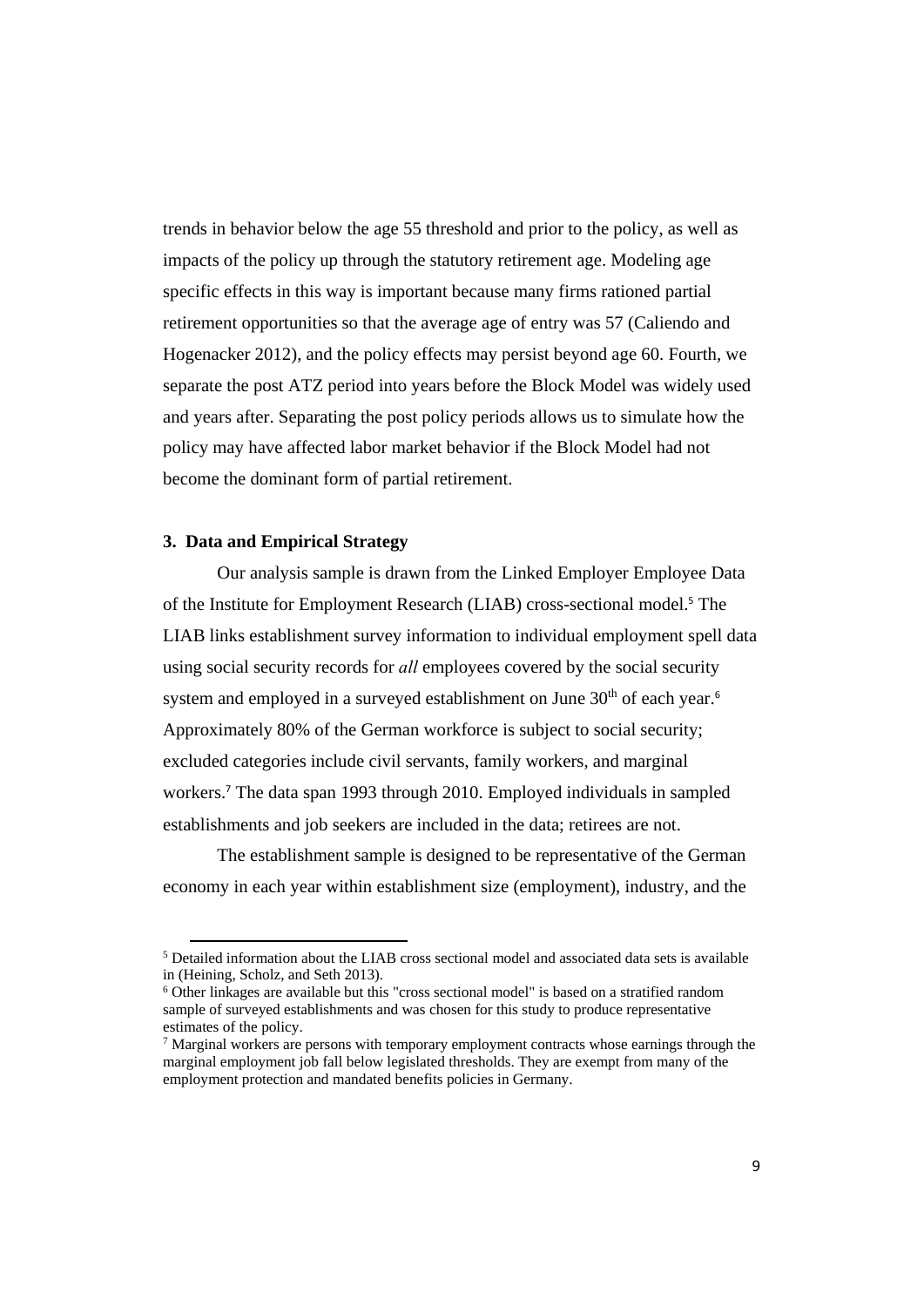state (*Bundesland*) strata. The data contain survey responses from 4,000 to 14,000 establishments per year linked to employment spell data for between 1.6 and 2.6 million individuals.

#### *3.1. Analytic Sample*

Our analytic sample contains data from 1993 through 2004 for 50 to 65 year olds. We exclude years after 2004 because stepwise increases in pensionable age for partial retirees were announced in 2004, and the data suggest dramatic changes in partial retirement participation in response to them. We end the analysis at age 65 because so few older individuals remain in the labor force.<sup>8</sup> We include 50 to 54 year olds to allow for changes in employment behavior below the ATZ eligibility threshold since these may influence our interpretation of policy estimates among 55 to 65 year olds. Employment information for East German establishments is provided from 1993 onward and so both East and West German establishments are included in our analysis, with the state in which the establishment is located controlled for in all specifications (Heining, Scholz, and Seth 2013).

The LIAB is organized as spell data.<sup>9</sup> We retain all spells of employment and partial retirement for workers ages 50 to 65 and convert the data to a panel of person-year observations. In doing so, we lose some information about the specific timing of retirements, but this is necessary because employers only report work schedule information on the annual notification, as detailed below. In cases where an employee is employed in more than one establishment in the same year,

<sup>&</sup>lt;sup>8</sup> The number of person-year observations in our data at age 65 is approximately 7% of the number at age 60. At age 66, it falls to 0.8%.

<sup>&</sup>lt;sup>9</sup> In the cross-sectional model, administrative information from social security records for all employment spells that include June 30th of each calendar year are included on the file. Each observation in the data set refers to a separate spell of employment. Multiple spells per person per year are possible, for example multiple job holders and employees who change jobs will have multiple spells. Detailed information about the cross-sectional LIAB are provided in Heining, Scholz, and Seth (2013)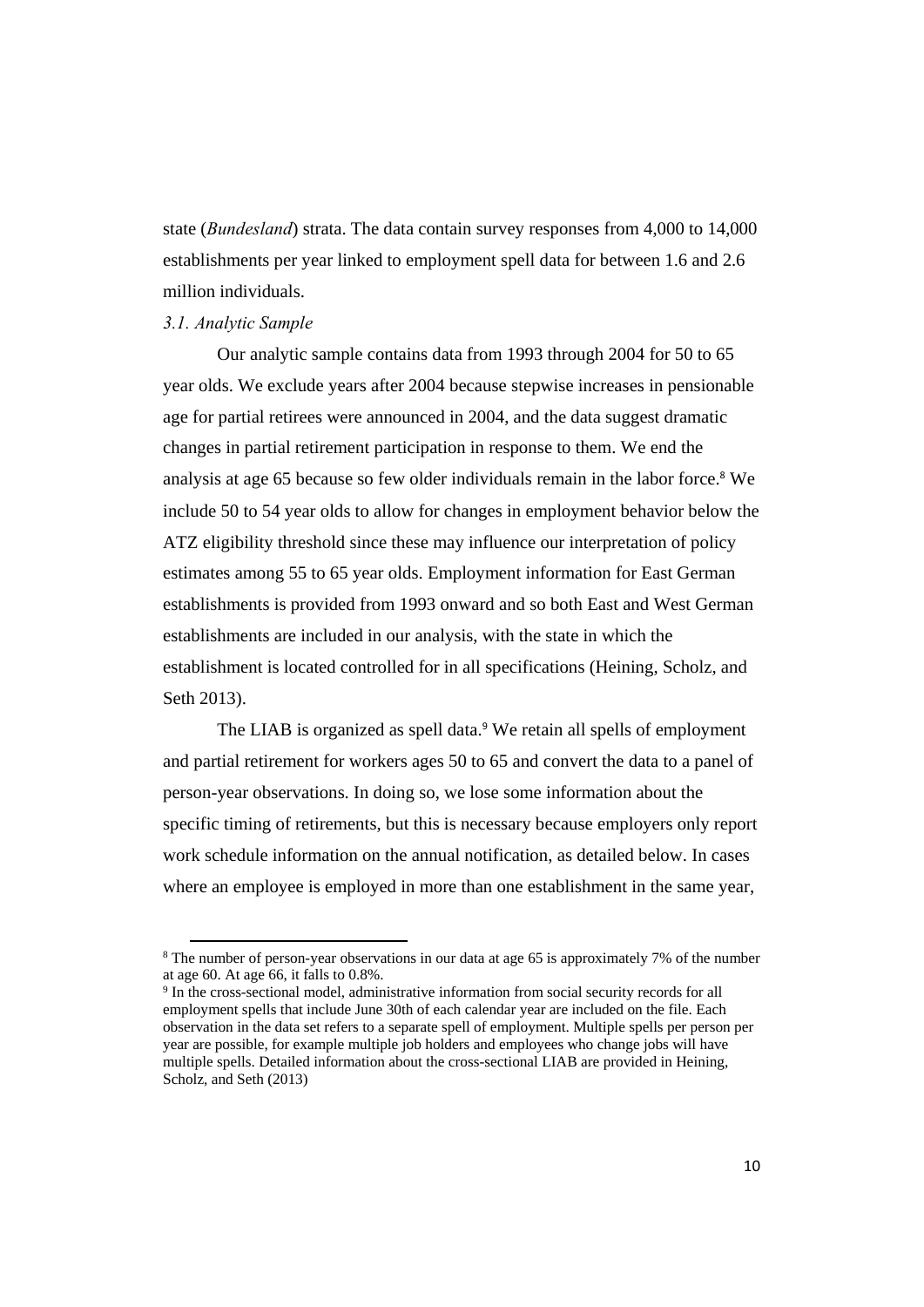we include information from the longest spell only.<sup>10</sup> With these restrictions, our analytic sample contains 3,643,954 person-year observations of men and 1,920,232 of women.

#### *3.2. Construction of Dependent Variables*

We focus on two binary dependent variables: part-time employment and retirement. These measures are created from the notifications employers are statutorily required to provide to the social security system. Employers report part-time work on an annual basis. They do not provide precise work hours, but rather indicate: a schedule that is less than usual full-time hours but is at least 50% of them; or a schedule that is less than 50% of usual full-time hours. Our measure of part-time employment is equal to zero in all years employees are reported as working full-time and one when working either of these part-time schedules. We do not distinguish between the two part-time schedules because ATZ allowed for a wide variety of work arrangements. Restricting focus to arrangements where employees work less than 50% of weekly full-time hours might exclude some portions of partial retirement spells and obscure the timing of policy responses. It is also worth noting that Block Model participants are always coded as zero, for this variable, because they never reduce work hours.

Retirement is defined using the notifications employers are required to file at the end of an employment relationship. We construct a variable equal to zero in all calendar years until an end of employment notification is filed and one in the year it is filed. Because individuals are only included in the LIAB while employed in sampled establishments, they are no longer in the data after this point unless they happen to be re-employed in another sampled establishment. Thus, end of employment need not coincide with Old Age Pension claiming, since some individuals could take a new job in an establishment outside of the sample or

 $10$  Multiple spells are not common in our study population – for example, less than 3% of spells were excluded for this reason in 1993.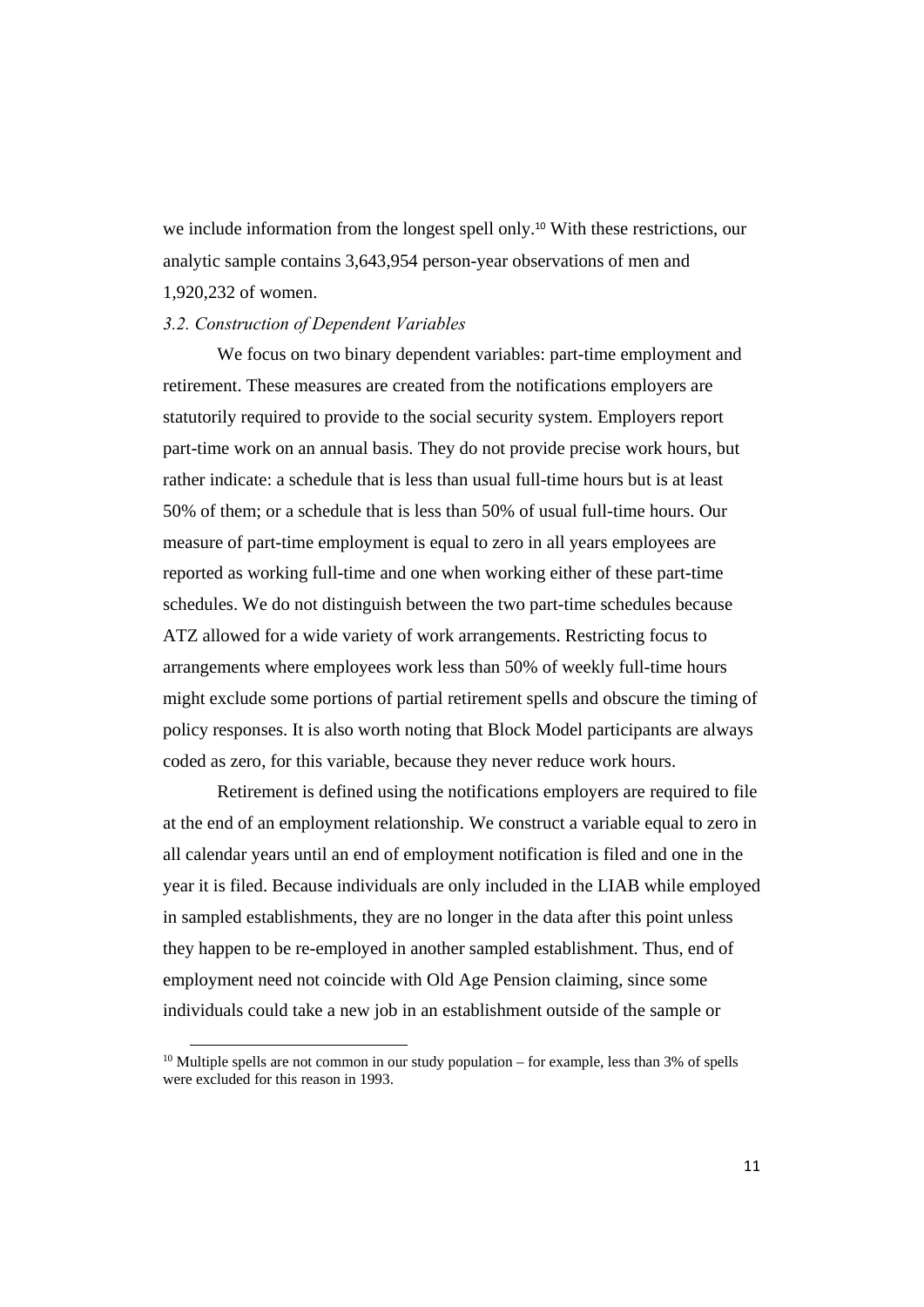postpone pension claiming. This is unlikely to be a major concern. Although the data do not contain information on pension benefit receipt; in our analytic sample, observations of workers in their first year of employment with an establishment constitute only 2% of person-year observations among individuals 50 and above, suggesting that few older persons start new employment (rather than retiring) after ending a job.

Block Model participants are classified as employed during the Release Phase, even though they are no longer working. Our retirement measure is equal to zero until the last year of the Release Phase to reflect the continuation of the employment relationship. However, as explained below, we also adjust simulated survival rates to produce survival functions that exclude Block Model Release Phase participants, so as to differentiate between end of employment and end of work.

#### *3.3. Construction of the ATZ Policy Variable*

Although the ATZ was introduced in 1996, and the compensation floors took effect then, participation was very low until 1999. Figure 1 plots the ratios of daily wages received in the first year of a part-time employment spell to the fulltime daily wage earned in the prior year. There is a discrete change in 1997, consistent with the wage floors introduced in the law. Yet very few people began partial retirement prior to 1999 because industries seldom had partial retirement clauses in place before 1998. Table 1 reports the month and year clauses were introduced into the collective bargaining contracts of selected major industries. Appendix Table A2 provides the same information for a broader group of industries, along with details about the terms negotiated. Our analysis of collective bargaining agreements revealed that several industries negotiated compensation above the ATZ floors, which explains why the ratio of part-time wages to prior full-time wages in Figure 1 exceeds the federally required 0.7. Figure 2 plots the trends in flows into part-time employment above and below the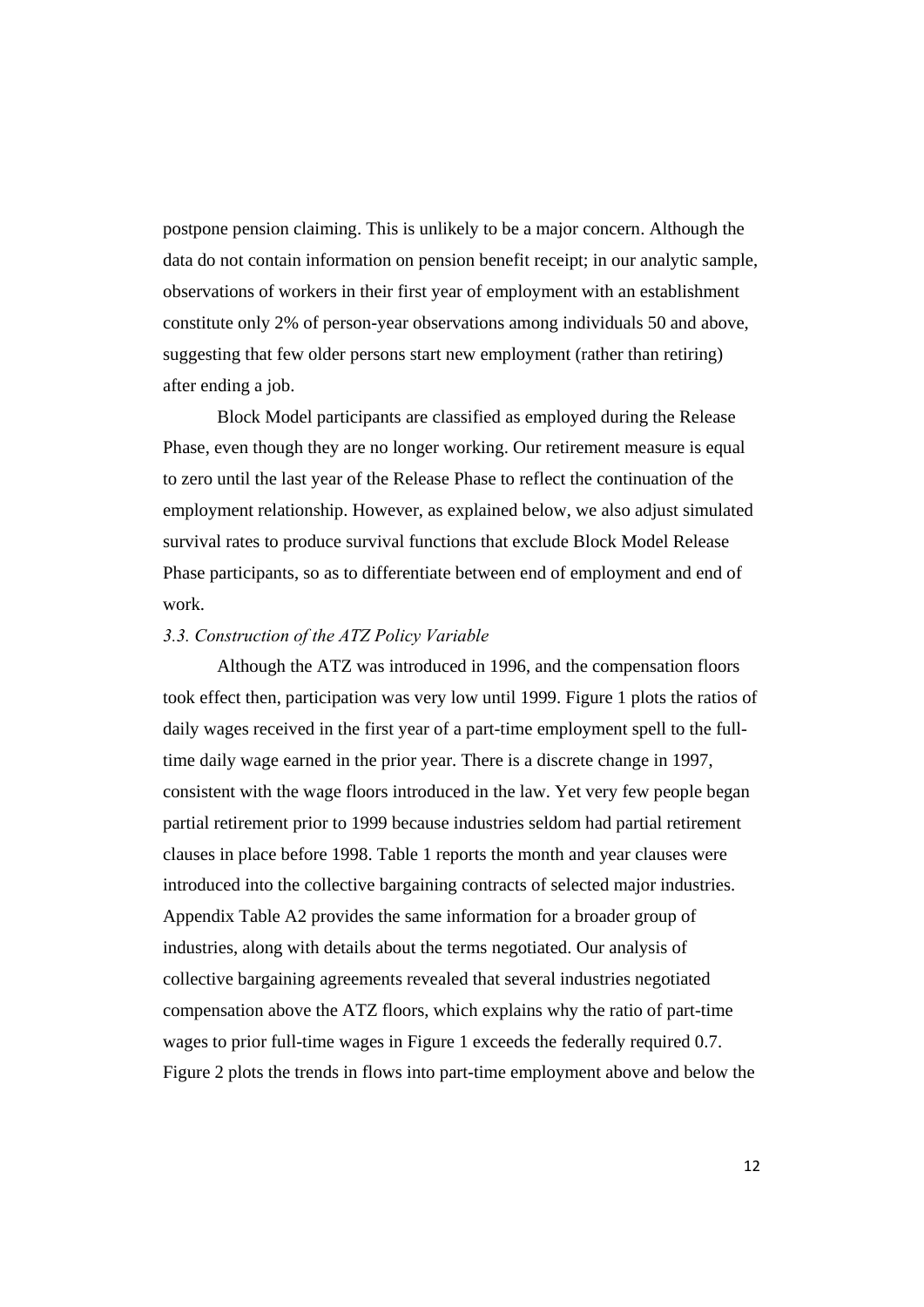age 55 threshold. The trends remain parallel until 1999, which suggests there was no anticipation of enactment of the law and little effect for the first two years after enactment. Figure 2 also shows that Block Model participation was negligible prior to 2002, but grew rapidly thereafter. There was no change in the original law. Instead, the Block Model interpretation of the ATZ work hours requirements evolved primarily through the collective bargaining process and was not widely applied until after 2001.

Given these institutional details and corresponding trends observed in the data, our policy variable is constructed to reflect three distinct periods. We define 1993 through 1998 as the pre-ATZ period to reflect delayed implementation, 1999 to 2001 are "low Block Model" years, and 2002 through 2004 are "high Block Model" years. Although, as shown in Figure 2, the share of new entrants using the part-time model began to fall in 2001, Block Model participants constituted only 3% of all workers and 10% of partial retirees in 2001, and these shares rose to 7% and 17% by 2002.11 Distinguishing between high and low Block Model periods allows us to examine the likely effects of a partial retirement policy on retirement and simulated employment durations with and without the Block Model option. We also test the robustness of our findings to excluding years 1996 through 1998 from the analysis, but given the pre-trends in part-time employment displayed in Figure 2 our preferred specification includes these years in the pre-ATZ period. *3.4. Empirical Strategy* 

We estimate employment effects of the ATZ policy using a difference-in-differences framework. Specifically, our control group consists of 50-54 year olds, who are not directly affected by the program, while 55-65 year olds are the treatment group. We compare changes in part-time work and retirement rates for the baseline (1993-

 $11$  Author's calculations. Partial retirees include all part-time workers ages 55 to 65, including those that are not federally subsidized.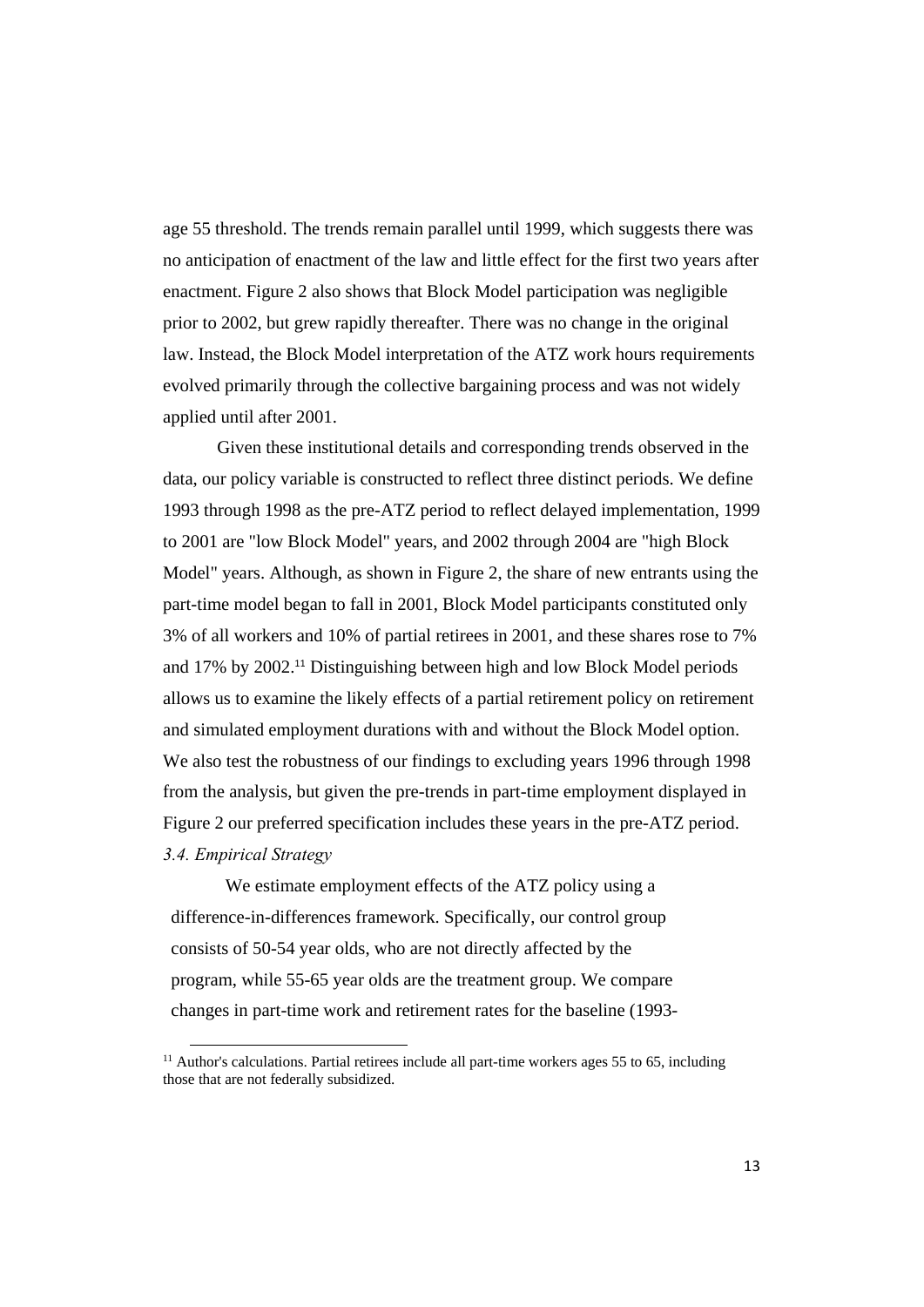1998) and two post-policy (1991-2001 and 2002-2004) periods. As mentioned, effects in the two post-implementation periods could differ because Block Model arrangements were rare in the earlier one but more widely available subsequently.

Effects of the ATZ policy may differ by age. The policy permitted partial retirements as brief as 3 or as long as 10 years, and allowed persons ending partial retirement spells to claim full old-age pension benefits at age 60. Therefore, the greatest incentives for parttime employment might occur at or near age 57 (three years prior to age 60). However, establishments were permitted to cap the share of the workforce that could be partially retired. If these opportunities were provided based on worker seniority, some workers might first qualify at ages above 57 and they might then delay retirement past 60.

We allow effects of the ATZ to vary flexibly with age by interacting the policy treatment-effects with individual age dummy variables, so that our differences-in-differences estimation equation is:

$$
Prob(E_{ift} = 1|X)
$$
  
=  $f(b_0 + b_1Policy1_t + b_2 Policy2_t + b_3Age_{it}$   
+  $b_4 Policy1_t * Age_{it} + b_5 Policy2_t * Age_{it} + b_5Indit$   
+  $b_6Estab_{ft} + \varepsilon_{ift}$ )

In Equation [1], *E* is one of our two dependent variables - part-time employment or retirement, *Indiv* and *Estab* refer to individual and establishment characteristics, *Policy1* and *Policy2* to the low Block Model and high Block Model periods, *Ageit* is a vector of age dummy variables (with age 50 as the excluded reference category), *ε* is an error term and the subscripts *i, f* and *t* index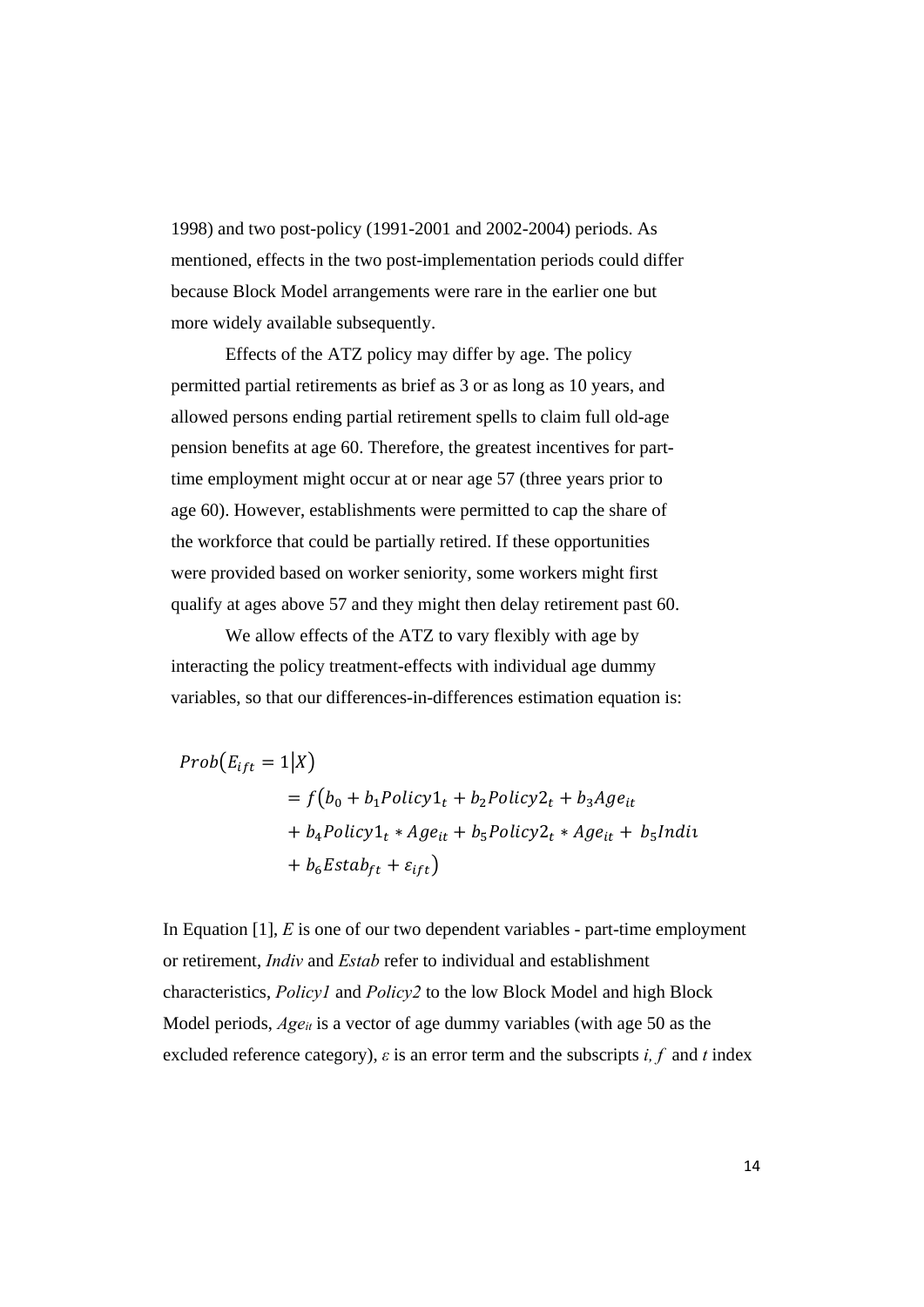the individual, establishment and year. When estimating Equation [1] with our part-time dependent variable, the coefficient estimates are interpreted as changes in part-time employment rates. When retirement is the outcome, Equation [1] becomes a discrete time hazard model and the coefficient estimates indicate changes in retirement hazard rates. All changes are relative to age 50 and the pre-ATZ period 1993-1998.

The vector of individual characteristics, *Indiv*, includes age, educational attainment, establishment tenure, and experience (since 1975 for West Germans and 1990-1992 for East Germans), individual-specific statutory pensionable ages, and the statutory ages for claiming early old-age pensions due to disability, long term unemployment, or long service history. All statutory pensionable ages were increasing during our study period as explained in the Section A1 of the Appendix.12 Our preferred specification omits controls for individual occupation and daily wage because these are less plausibly exogenous than other personal characteristics, but we conduct robustness checks with these covariates included and results do not change materially. *Estab* includes the following time varying covariates measured June 30th of each calendar year: total number of employees in the establishment, the proportions who are trainees and employed part-time, total establishment revenue in Euros, and vacancies. *Estab* also includes 17 industry dummy variables, and German federal state dummy variables corresponding to the location of the establishment.

We stratify our estimates by gender, reflecting the very different rates of part-time employment prior to ATZ: only 1% of men in our sample were working part-time in 1993-1998 as compared to 31% of women. Pensionable ages also

 $12$  As in the U.S., Germans may access reduced benefit pensions early or full benefits at the pensionable age. We control for both ages in the analysis. These ages varied by birth month and gender, and changed during our analysis period as documented in Appendix Table A1. Disabled persons, the long term unemployed, and those with 35 of service had access pensions at younger ages. These ages were also changing and are controlled for in our analysis.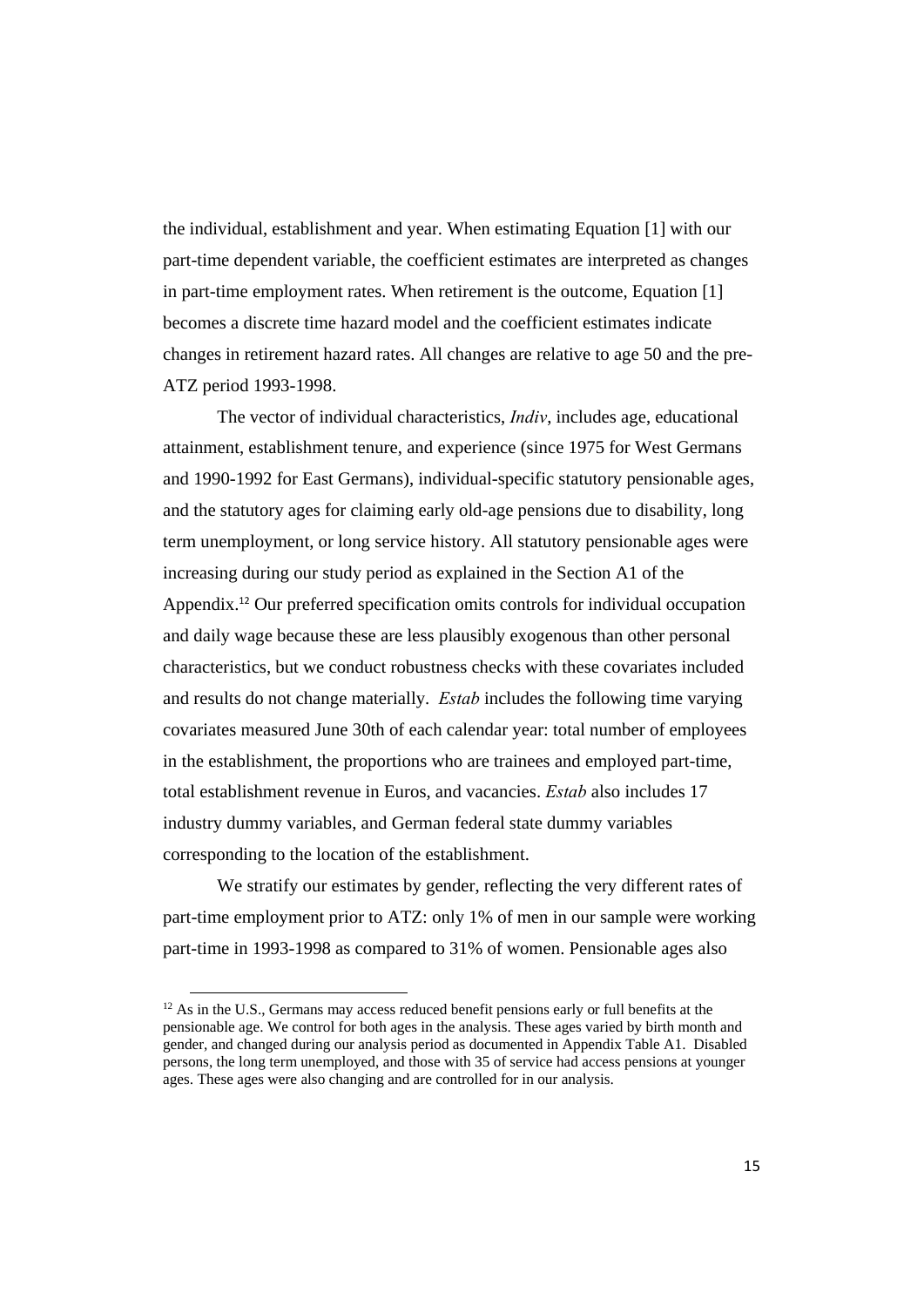differ for men and women during the study period and the attractiveness of ATZ arrangements may depend on one's opportunities for abrupt retirement. Additionally, employment across industries differs by gender. ATZ was primarily implemented through the collective bargaining process which, in Germany, generally produces industry level agreements. Many of the earliest partial retirement clauses were enacted in male dominated industries (see Table 1).

We estimate Equation [1] using Probit estimation, with heteroskedasticity robust standard errors clustered at the establishment level. Results are reported as percentage point changes in part-time employment or retirement hazard rates, computed as the mean of the individual marginal effects.

#### *3.5. Simulated Employment Survival Rates and Durations*

We simulated the effects of ATZ on duration of working lives as follows. First, we take the vector of actual hazard rates in 1993-98 at ages 55 to 65 and calculate the baseline survival function as:

$$
S_{j0} = S_{(j-1)0} * (1 - h_{j0})
$$
 [2]

where *S<sub>j0</sub>* and *h<sub>j0</sub>* are baseline employment survival and hazard rates at age j. Next, we compute hazard rates in the two post-policy periods by adding to the baseline hazard rates the regression-adjusted estimates of the change at each age and postpolicy period attributable to ATZ:

$$
h_{jp} = h_{j0} + \Delta h_{jp} \tag{3}
$$

where *p* refers to the post-AZT period and  $\Delta h_{in}$  is the estimated change in the hazard rate. Survival rates are then calculated analogously to equation [2] and the computed survival rates are used to estimate changes in the duration of employment, *Dp*, relative to the pre-ATZ period as:

$$
D_p = \sum_{j=55}^{65} (S_{jp} - S_{j0})
$$
 [4]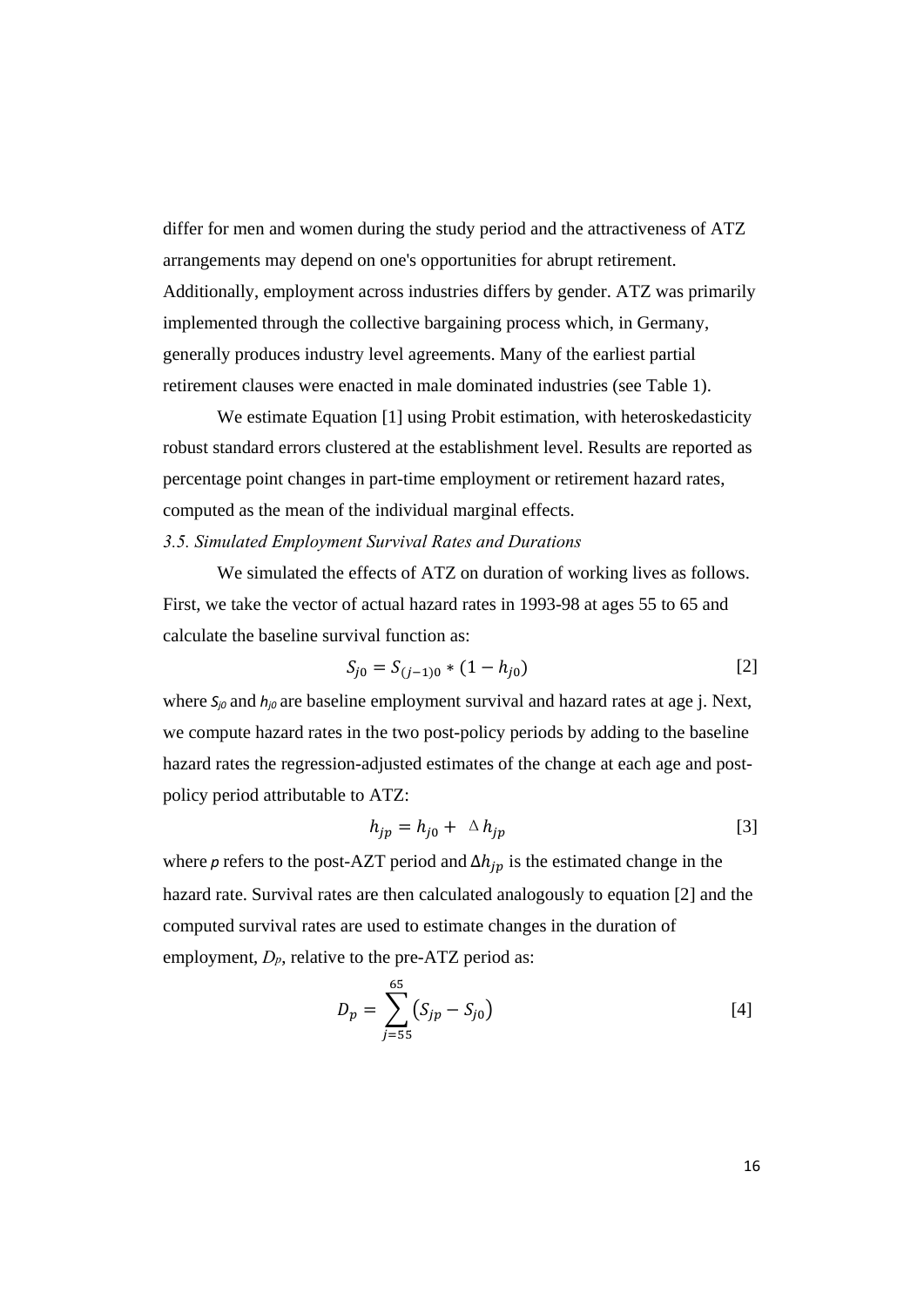where  $S_{jp}$  is the computed survival rate at age *j* for time period *p*, one of the two post-ATZ time periods (1999-2001 or 2002-2004) and *Sj0* is the corresponding survival rate during the pre-policy period (1993-1998).

 To compute full-time employment survival functions and changes in the duration of full-time work we use actual pre-ATZ part-time employment rates at each age in 1993-1998, and add to them the vector of estimated changes attributable to ATZ in each post policy period to compute part-time employment rates:

$$
p_{jp} = p_{j0} + \Delta p_{jp} \tag{5}
$$

We then subtract the vectors of part-time employment rates in each period from the computed survival rates to obtain the full-time employment survival rates, *Fj*, and also subtract the share of workers in Block Model Release Phase, *Rjp*, at each age to ensure *Fjp* captures only those who are actually working. Prior to 2002- 2004,  $R_{ip}$  are all zero.<sup>13</sup>

$$
F_{jp} = S_{jp} - p_{jp} - R_{jp} \tag{6}
$$

Changes in the duration of full-time work,  $W_p$ , are computed as:

$$
W_p = \sum_{j=55}^{65} (F_{jp} - F_{j0})
$$
 [7]

#### **4. Descriptive Statistics**

Table 2 contains selected descriptive statistics for our analytic sample by time period and gender. Several of the descriptive statistics are noteworthy. First, as mentioned previously, women have much higher rates of part-time employment than men (31% versus 1% in 1993-1998 in the pre-ATZ period), while the increase in part-time work following enactment of ATZ is larger in both

<sup>&</sup>lt;sup>13</sup> In the actual data there are so few cases of Release Phase in the 1999-2001 period that actual shares could not be released through data disclosure.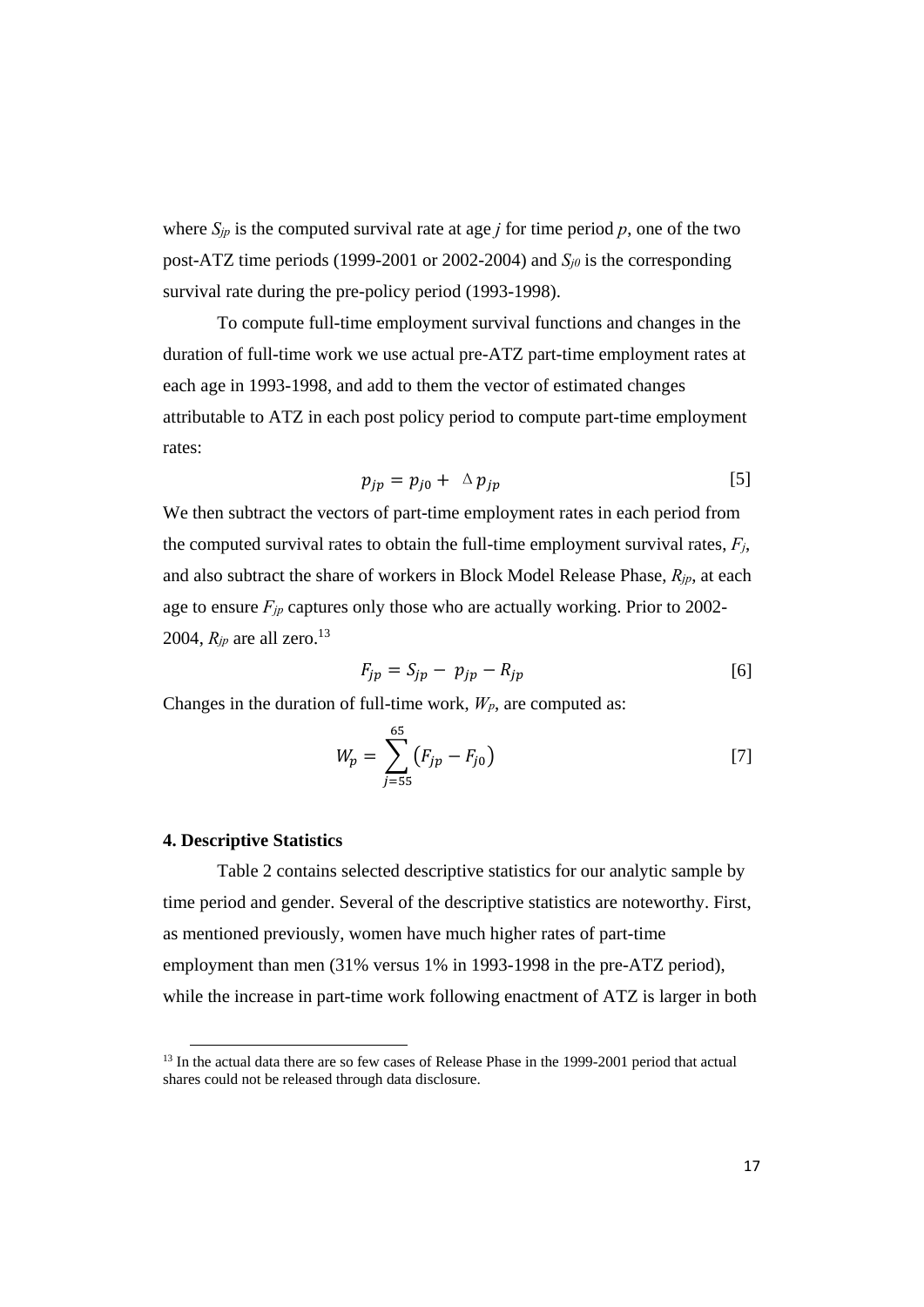absolute and percentage terms for males. Annual retirement hazard rates fall by similar amounts for both genders in the post-ATZ period.

The experience and establishment tenure figures on the table are understated because they are measured beginning in 1975 for West Germans but only since 1990-1992 for East Germans. The regressions control for the German state to account for the differences in tenure measures and other state specific unobservable factors. Average establishment size is smaller among women than men, possibly leading to more limited partial retirement opportunities.

#### **5. Econometric Results**

For brevity and ease of interpretation, we present most key econometric results graphically. However, Appendix Section A3 provides all information in the graphs in tabular form, as well as regression coefficients for the supplementary covariates.

#### *5.1 Part-Time Employment*

Figures 3A and 3B plot the marginal effects after Probit estimation of Equation [1] with the part-time employment dependent variable. The estimates suggest part-time employment rates rose for both men and women during the post-ATZ period, but not uniformly. The increases begin at age 55 for males and slightly earlier for females, and then peak at age 60 or 61 for both. For men, the estimated increase at age 60 is around 17 percentage points in the 1999-2001 period, versus approximately 10 points for females. As suggested by the descriptive statistics, estimated changes in part-time employment are generally smaller for women than men. Prior to age 55, male part-time employment rates were similar in the pre- and post-ATZ periods – the estimated differences are all smaller than 0.1 percentage point although, given our large sample sizes, still statistically significant – implying that there were no important changes in parttime employment patterns among younger men, and that the estimated increases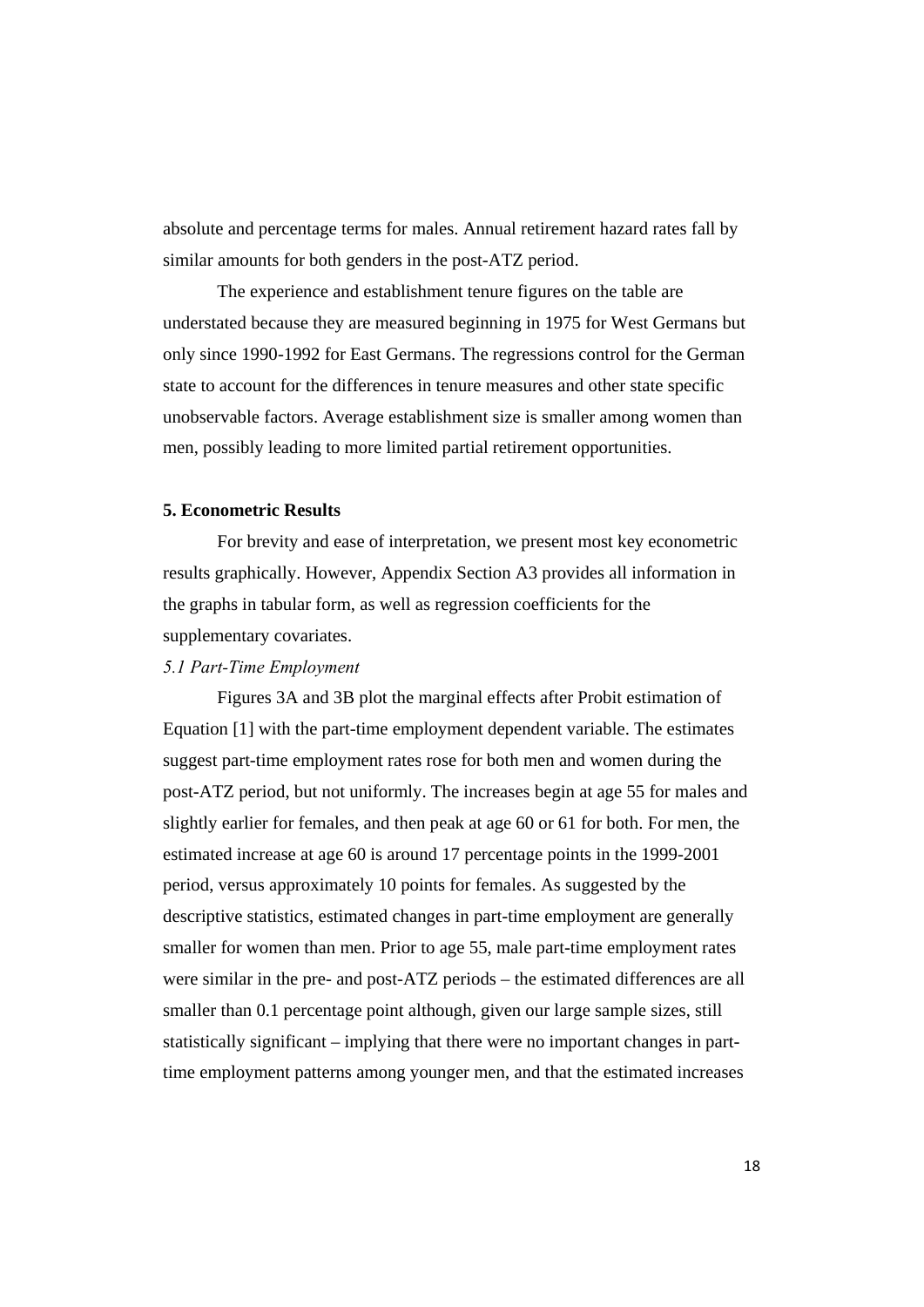at age 55 and above are likely attributable to the policy. Conversely, part-time employment did increase among younger women, raising the possibility that some of the growth observed after age 55 higher ages might be attributable to secular trends, rather than the ATZ. This further supports the conclusion that men's parttime employment rates increased more than women's.

Among men, there are few significant differences in estimated effects between 1999-2001, when Block Model arrangements were rare, and 2002-2004 when they were widely available. For women, the results often vary across the two periods, with the estimated increases in part-time employment generally being higher in 2002-2004 than 1999-2001, especially at ages 60 and above. So, although Block Model was more widely available in the second period, we do not find a dramatic decline in part-time participation.

It is interesting that part-time employment rates do not peak until close to or even after age 60 for both men and women, given that partial retirees could retire with full pension benefits at age 60. A potential explanation is that some individuals may not have begun partial retirement in time to complete the minimum three year spell by age 60. This could reflect poor planning on their part. However, an alternative explanation is employer rationing of partial retirement arrangements, which seems plausible since many collective bargaining agreements contained explicit caps on partial retirement participation of 3% to 8% of the workforce (Eurofound 2014).

#### *5.2 Retirement*

The ATZ-induced increases in part-time employment identified above reflect some combination of reductions in full-time work and increases in parttime job-holding among persons who would otherwise have been retired. Here, we examine the latter, Figures 4A and 4B show the estimated changes in agespecific annual retirement hazard rates and reveal striking differences by gender. Among men, the estimates imply a discrete drop in retirement likelihood between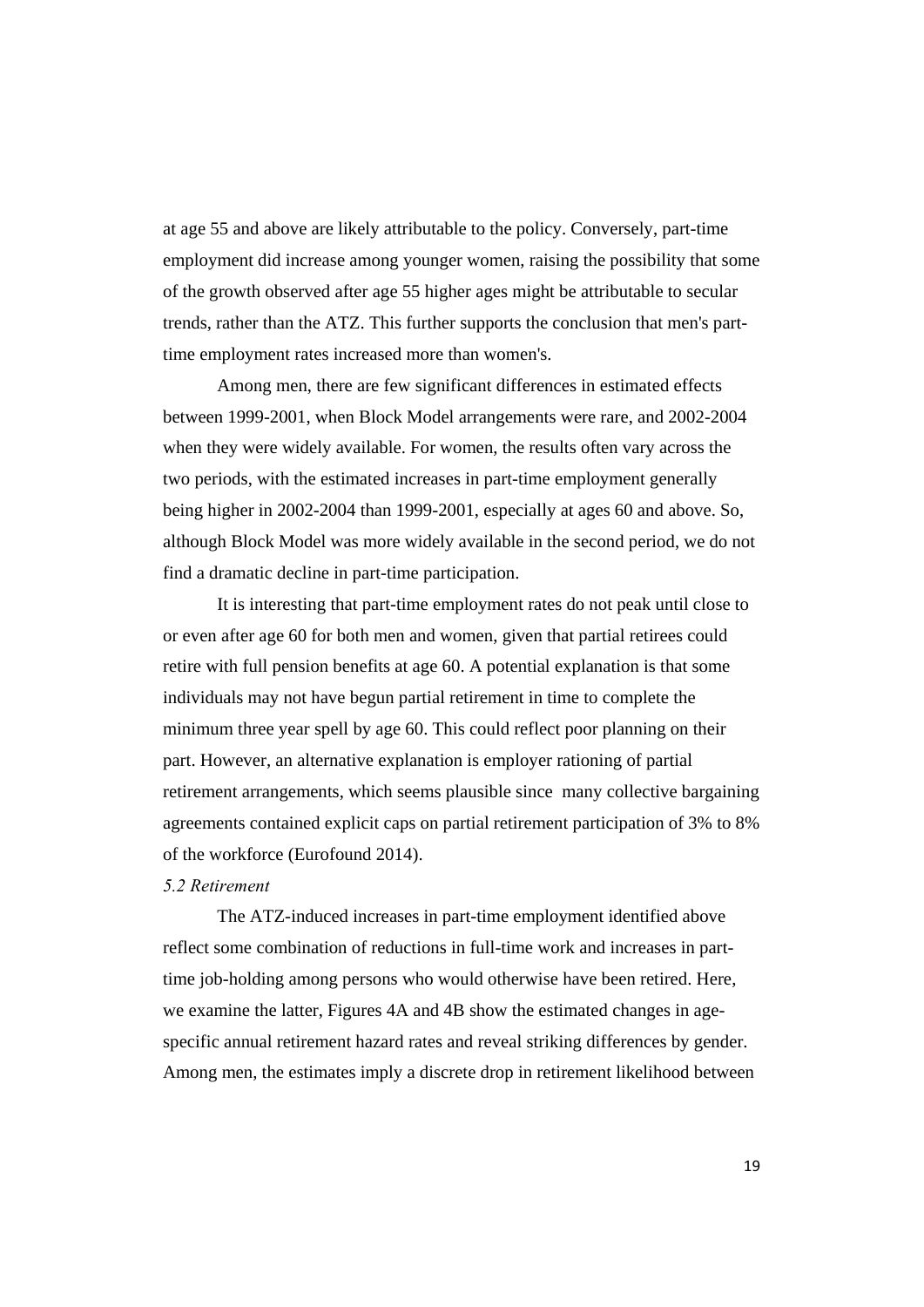age 55 and 59 in both post-policy periods. Although part-time employment rates remained high after age 60, the retirement hazard rates are not statistically significantly different from pre-ATZ levels at ages 60 or 61. So, it appears any delay in retirement attributable to ATZ occurred before age 60. For women, we find little evidence of a change in retirement behavior prior to age 60 in either post-ATZ period. Interestingly, fewer women retired at age 60 in the post-policy periods but more retired at age 61.

To more directly assess how ATZ may have changed the expected duration of working life, Figures 5A and 5B plot the simulated employment survival rates computed from our hazard rate models using Equation [2]. For the 2002-04 period, when use of the Block Model had become common, we calculated employment survival in two ways. The first treats participation in Block Model Release Phase as a continuation of employment, since the individual formally remained attached to the employer. The second treats these persons as retired, since they were no longer at work.

The simulations imply men were substantially more likely to be employed between ages 55 and 59 in both post ATZ periods. When persons in the Block Model Release Phase are treated as employed, the worklife extensions are virtually identical in 1999-2001 and 2002-2004. With the Block Model Release Phase treated as retirement, the probability of continued work is lower in the later post ATZ period but still remains above baseline levels. The estimated ATZ effects on employment survival diminish after age 60, as suggested in the hazard rate analysis, but remain above pre-policy levels through age 65.

The results for women are quite different. In our main estimates, there is little observed ATZ effect on employment continuation rates in either of the postpolicy periods, except for a modest increase in survival probabilities at age 60 and 61. However, since a substantial number of 55-65 year old women were in Block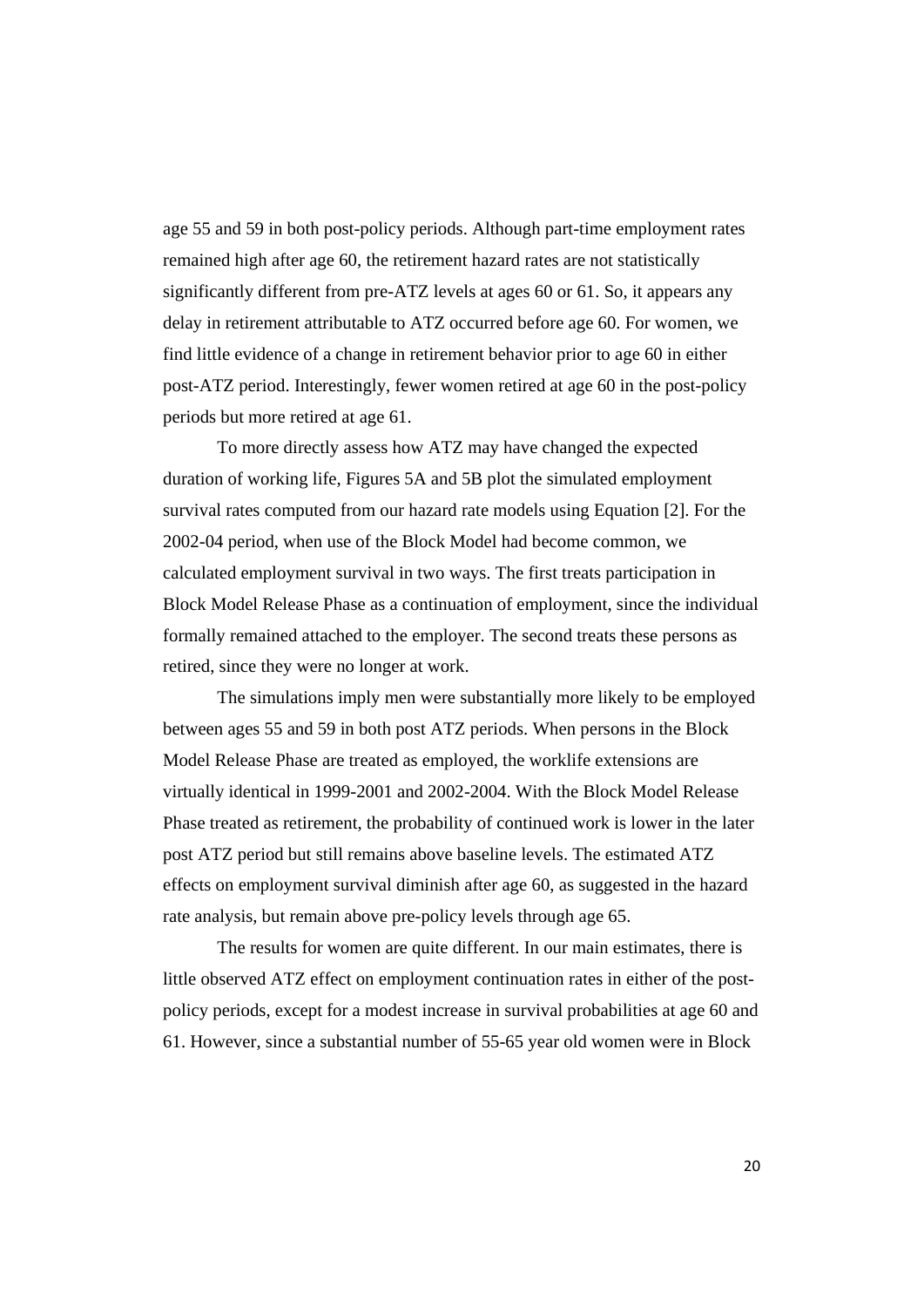Model arrangements in 2002-2004, treating those in the Release Phase as retired implies lower employment survival rates in these years than before the policy.

To further interpret these patterns, Table 3 reports changes in expected employment durations implied by the simulated survival rates, computed using Equations [4] and [7]. Based on these estimates, the expected duration of male employment was 1.8 years longer in the early years of the policy and 1.9 years longer when Block Model because widely available, treating Release Phase as continued employment. Also, the amount of time spent in full-time employment increased by 0.8 years. This last result may have occurred because employers rationed partial retirement opportunities. Under rationing, some employees might prefer extend the duration of full-time work, so as to qualify for a partial retirement arrangement, rather than retiring early and abruptly. When treating time in the Block Model release phase as being retired, the expected duration of working life in 2002-2004 is just 1.2 years longer than at baseline and the duration of full-time work is 0.2 years longer.

Women's employment duration changed less than men – rising 0.3 years in the low Block Model years and 0.2 years in the high Block Model years, treating Release Phase participants as employed. However the duration of employment *fell* 0.2 years if workers in the Release Phase were counted as retired. Women were estimated to spend less time in full-time employment in both postperiods. From 1999-2001, the predicted reduction in full-time work was only 0.1 years which, when coupled with a 0.3 year estimated increase in employment duration, suggests women's total hours of work increased.

To summarize, the ATZ policy appears to have extended the worklives of men and women and led to a net increase in hours before the Block Model became popular, though this increase was markedly larger among men than women. When the Block Model option became available, women used it to stop working earlier than they otherwise would have, while men continued to work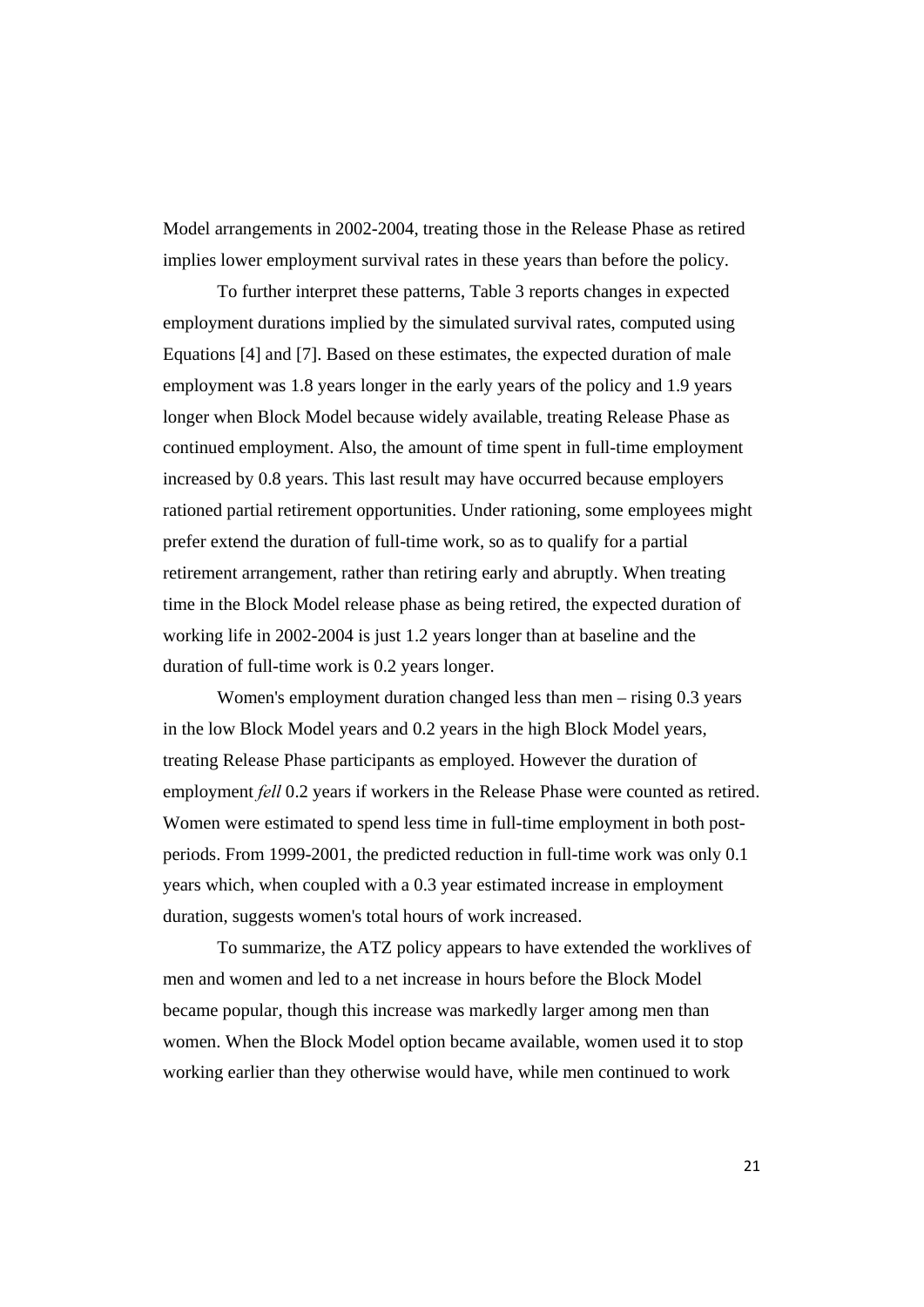longer than prior to implementation of the ATZ, but less so than when the Block Model had been unavailable.

#### *5.3 Robustness Checks*

 We also tested how the ATZ affected durations of employment and work using a variety of alternative specifications. The results are summarized in columns (2) through (6) of Table 3. In column (2) controls for individual wage and occupation were included as supplementary controls.14 Second, we excluded the period between the passage of ATZ and effective date (1996 to 1998). Third, we restricted the analysis to a subset of industries for which we were able to obtain information about collective bargaining agreements. For this subsample, we use the dates when partial retirement clauses were introduced to define the pre and post policy periods. Fourth, we restricted the sample to persons employed within the establishment since age 50, in order to limit potential selection into (or out of) establishments. Fifth, we added establishment fixed effects to the baseline model.

Across these alternative specifications, we consistently find evidence of longer employment durations among men. In all but one specification (with controls for wage and occupation included), we also find that ATZ led to a net increase in male lifetime work hours in both post policy periods. The magnitude of the estimated durations change substantially when omitting 1996 to 1998 from the sample or using collective bargaining agreement dates, but all other estimates of employment duration remain reasonably close to the baseline estimates. Conversely, the results are much less robust to changes of model specifications for women, but all of the estimates indicate earlier departures from the labor force once the Block Model became available.

<sup>&</sup>lt;sup>14</sup> These variables were originally excluded from Equation [1] because they might be correlated with unobserved attributes like productivity or labor force attachment.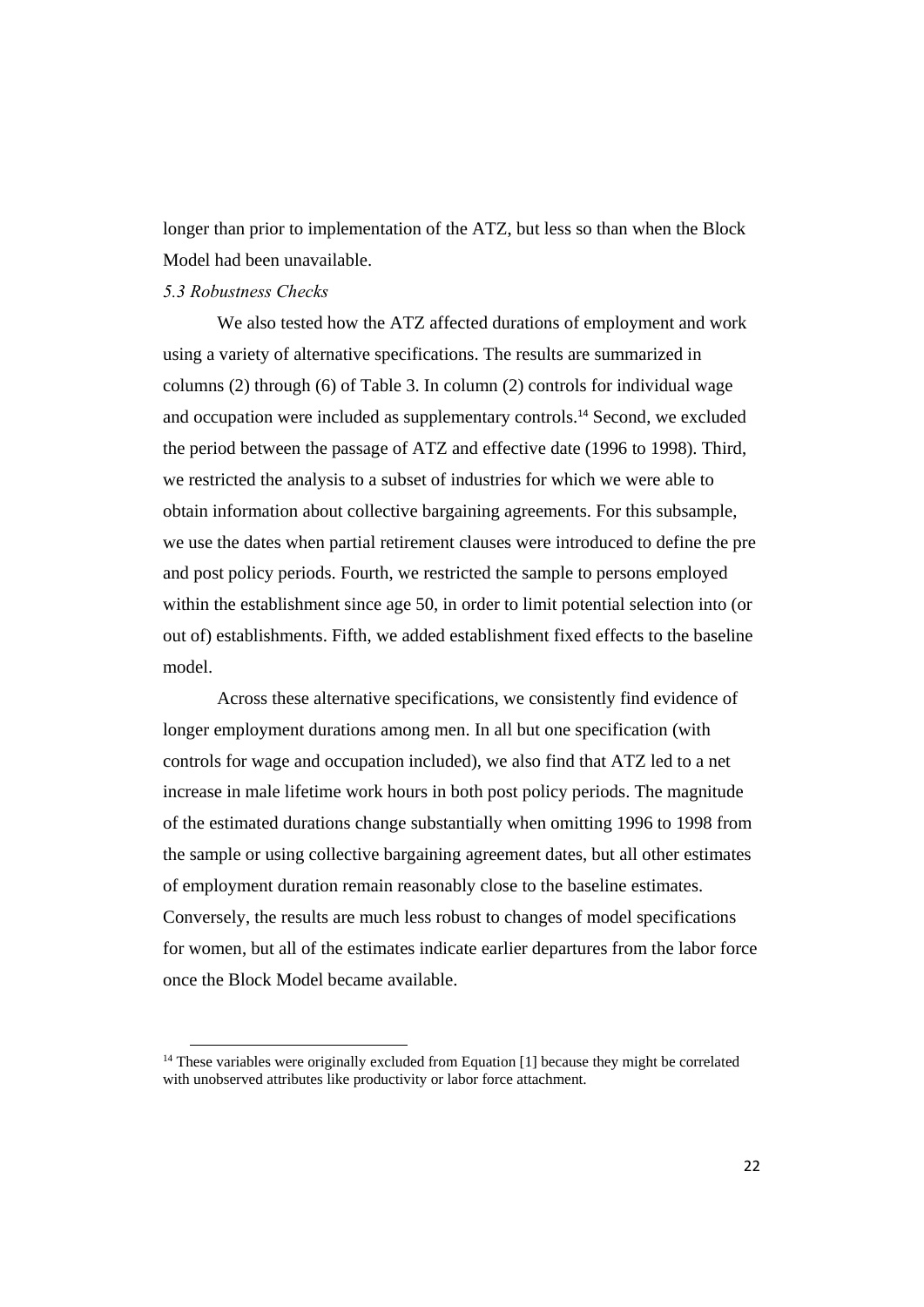#### **6. Discussion and Conclusion**

This paper investigates whether incentives for partial-retirement introduced through Germany's federal ATZ policy successfully promoted gradual transitions to retirement and longer working lives. Among men, our findings suggest the policy did work as designed. ATZ was associated with substantial increases in part-time work and reductions in retirement hazard rates that translated into a 1.8 year extension in the expected duration of employment. When the Block Model option, which amounts to a form of early retirement, became available, the ATZ-induced extension of average male working lives fell to around 1.2 years because many men remained employed but did not work during the Block Model Release Phase. Nevertheless, even in this period, our analysis suggests that the ATZ led to a net increase in lifetime hours of work among men.

For women, the results are more difficult to interpret. We do find increases in part-time work among older women but cannot be sure they are attributable to the ATZ policy, because part-time employment also increased for those too young to reduce work hours through the program. Overall, we find little change in women's expected duration of employment, during the early ATZ period, and a 0.2 year reduction in work and a 1.2 year decrease in full-time employment once the Block Model option became available. The divergent responses to ATZ by gender may reflect: differences in the initial prevalence of part-time work, in implementation of the ATZ across male and female dominated industries, and in pension rules or in preferences.

 Introduction of the Block Model option provided a unique opportunity to assess how responses to partial retirement incentives change when early abrupt retirement is made available with the same compensation. Among 55-59 year old men ages, part-time employment rates did not change between the 1999-2001 and 2002-2004 periods. Rates were statistically significantly lower among men aged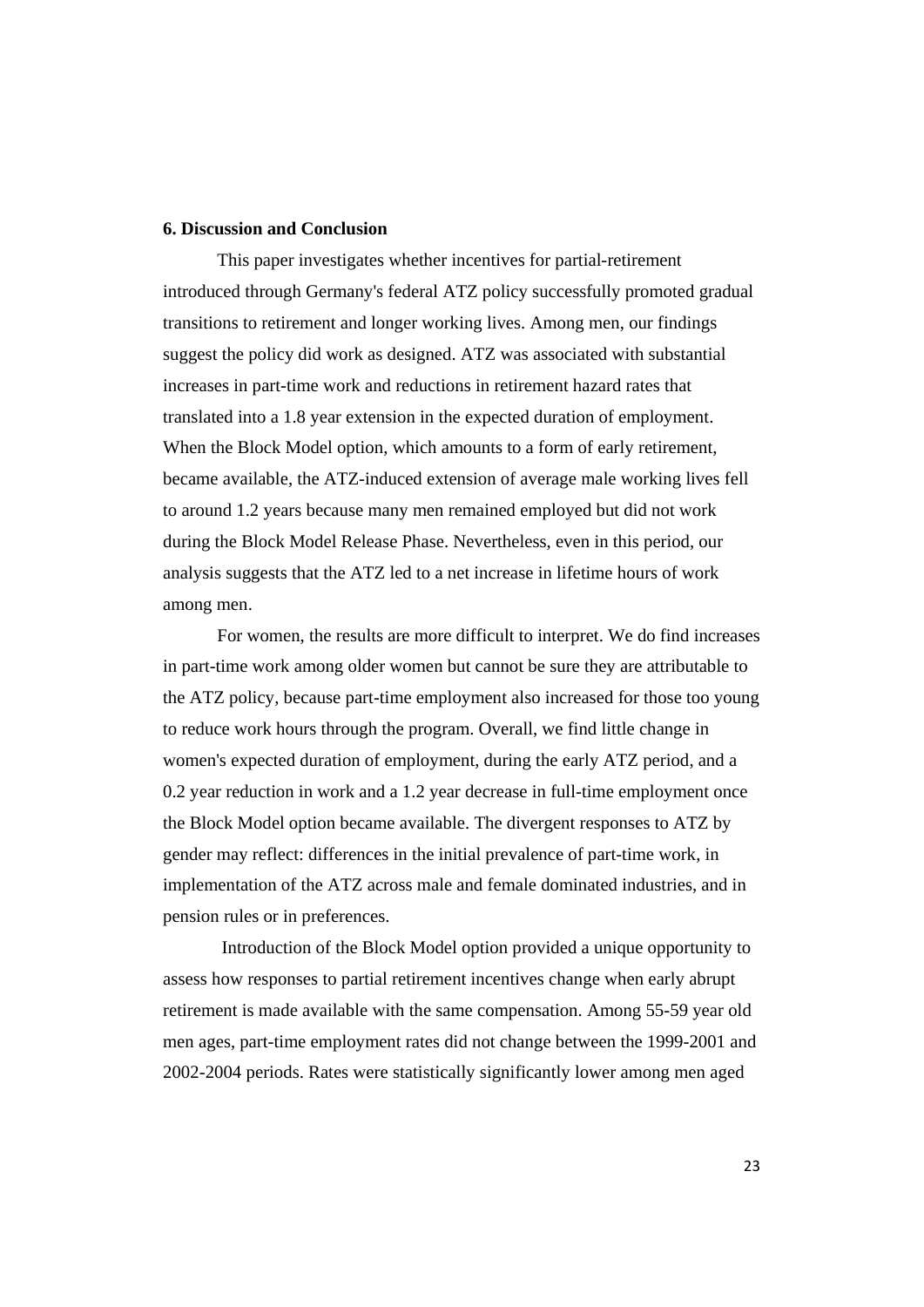60 and 61 in the later time span, but still over 10 percentage points above pre-ATZ levels. Women's rates of part-time employment were higher in 2002-2004 than 1999-2001. Both results suggest that gradual reduction of working time was still attractive to many older workers even when early retirement through the Block Model was feasible. This raises the possibility that partial retirement incentives may be successful in promoting gradual transitions from working life even in institutional environments with generous early retirement opportunities.

Previous studies note the most popular partial retirement policies have flexibly defined work reduction requirements to allow part-year schedules or in the extreme, Block Model arrangements (Latulippe and Turner 2000). Our findings suggest that such flexibility may come at the cost of reduced effectiveness in promoting longer working lives. The introduction of early retirement opportunities through the Block Model was associated with earlier departures from work for males than the policy as originally implemented. Among women, it was associated with earlier departures than in the pre-policy period. Nonetheless, employment relationships still lasted longer in the high Block Model period than in the pre-ATZ period, especially among men.

Although we cannot directly compute the actual net costs of the policy, we can use the estimates we have produced to estimate that likely net cost or savings for a representative partial retiree and extrapolate using information from prior studies. The costs of the policy included subsidies paid, any net loss of tax revenue from reduced hours work, and the marginal increase in pension benefit entitlements from postponement of retirement. Using a representative worker with wage earnings equal to the 2004 national average of  $\epsilon$ 38,100, the total subsidy paid per year of partial retirement would be  $\in$  12,908 (Boss and Elendner 2005; OECD - Social Policy Division 2015).<sup>15</sup> In our data the average duration of

<sup>&</sup>lt;sup>15</sup> Average earnings figure is from OECD (2004). Subsidies provided 20% of former full-time earnings and 40% of former pension contributions. 20% of average earnings is  $\epsilon/620$ . Assumed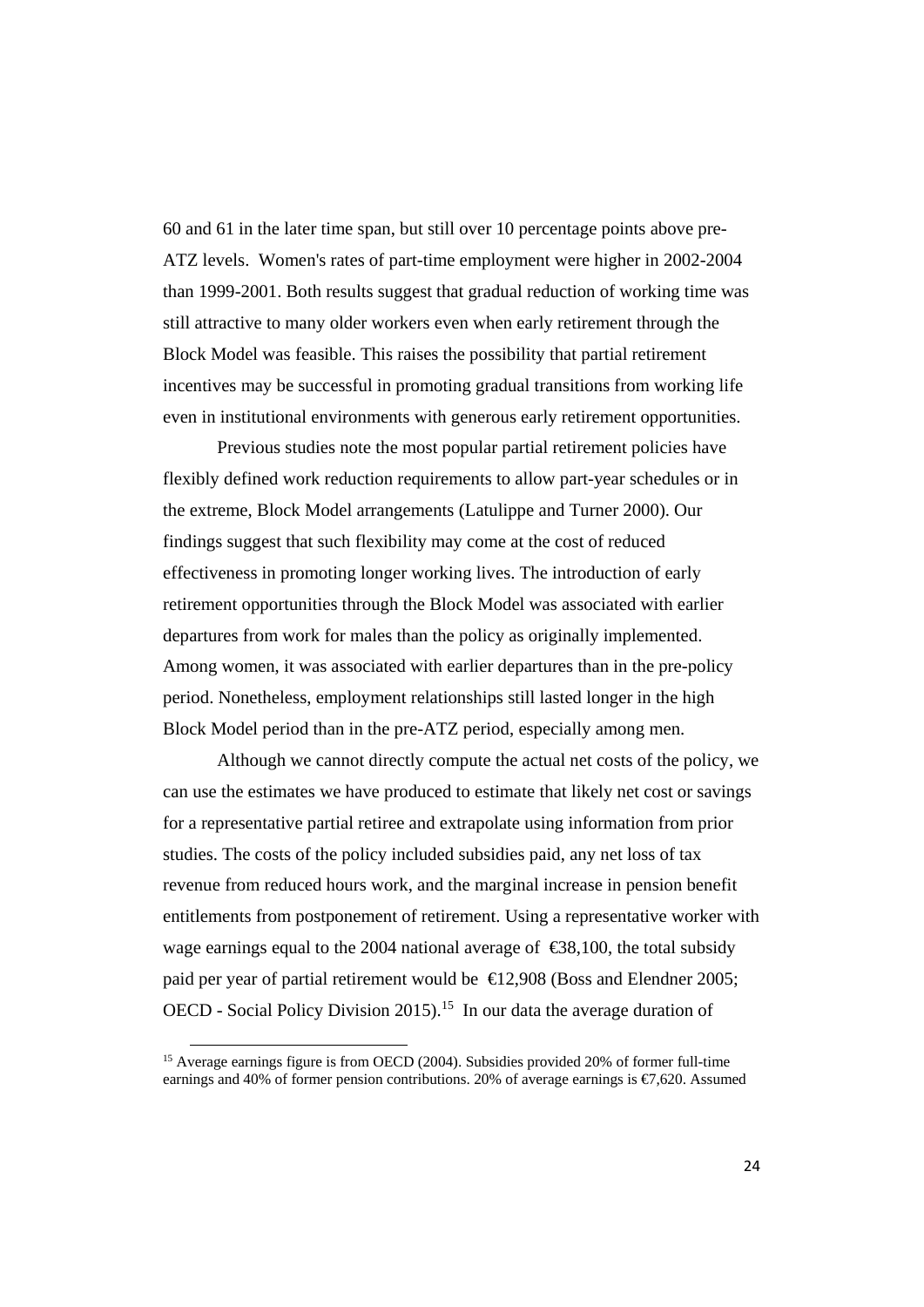partial retirement was 3 years, which implies the total subsidy cost for a subsidized arrangement would be  $\epsilon$ 88,724. Prior studies estimate between 10 and 20 percent of ATZ arrangements were subsidized, depending on the year (Brussig, Knuth, and Wojtkowski 2009). Assuming 20 percent were subsidized, the expected total subsidy cost per partial retiree would be approximately  $\epsilon$ 7,745. The simulated employment and full-time work durations, from our preferred specification for the low Block Model period (1999-2001), imply a net gain in income tax revenue among men of approximately  $\epsilon$ 7,500 per male partial retiree and  $\in$  160 per female.<sup>16</sup> Previous studies indicate 56% of partial retirees were male, so the average gain in tax revenue is approximately  $\epsilon 4,270$  per partial retiree (Huber, Lechner, and Wunsch 2013). Using simulated durations from the high Block Model period (2002-2004), the tax savings falls to an average of  $\epsilon$ 470 per partial retiree. Working longer increases the pension benefit received when retired, but accrual is 10% lower during partial retirement. In total, the hypothetical male partial retiree would earn a net increase in annual pension benefits of approximately €560 associated with 2 years of additional years of work, which over a 20 year retirement is approximately equivalent to  $\epsilon$ 7,870 in present value terms.<sup>17</sup> Gains for females are negligible because the estimated increase in years of work is so small, so the average additional pension costs per partial retiree are €4,400.

16 Calculations assume €38,100 in annual full-time wage earnings for both men and women, a marginal income tax rate of 24.5 percent income earned beyond 50 percent of full-time earnings, and an average annual tax rate of 11 percent when working part-time (Boss and Elandner 2005). <sup>17</sup> Figures are based on the 2004 pension value reported in "Social Security Programs Throughout

pension contribution rate is 35.7% based on Boss and Elander (2005), so the pension contribution subsidy amount is €5,288. These figures also correspond with the annual cost per subsidized participant implied by administrative data from the Federal Employment Agency reported in Huber, Lechner, and Wunsch (2013).

the World: Europe, 2004 - Germany" (2015) and assume a worker with an average earnings history works 2 additional years and receives 90% of full-time benefits.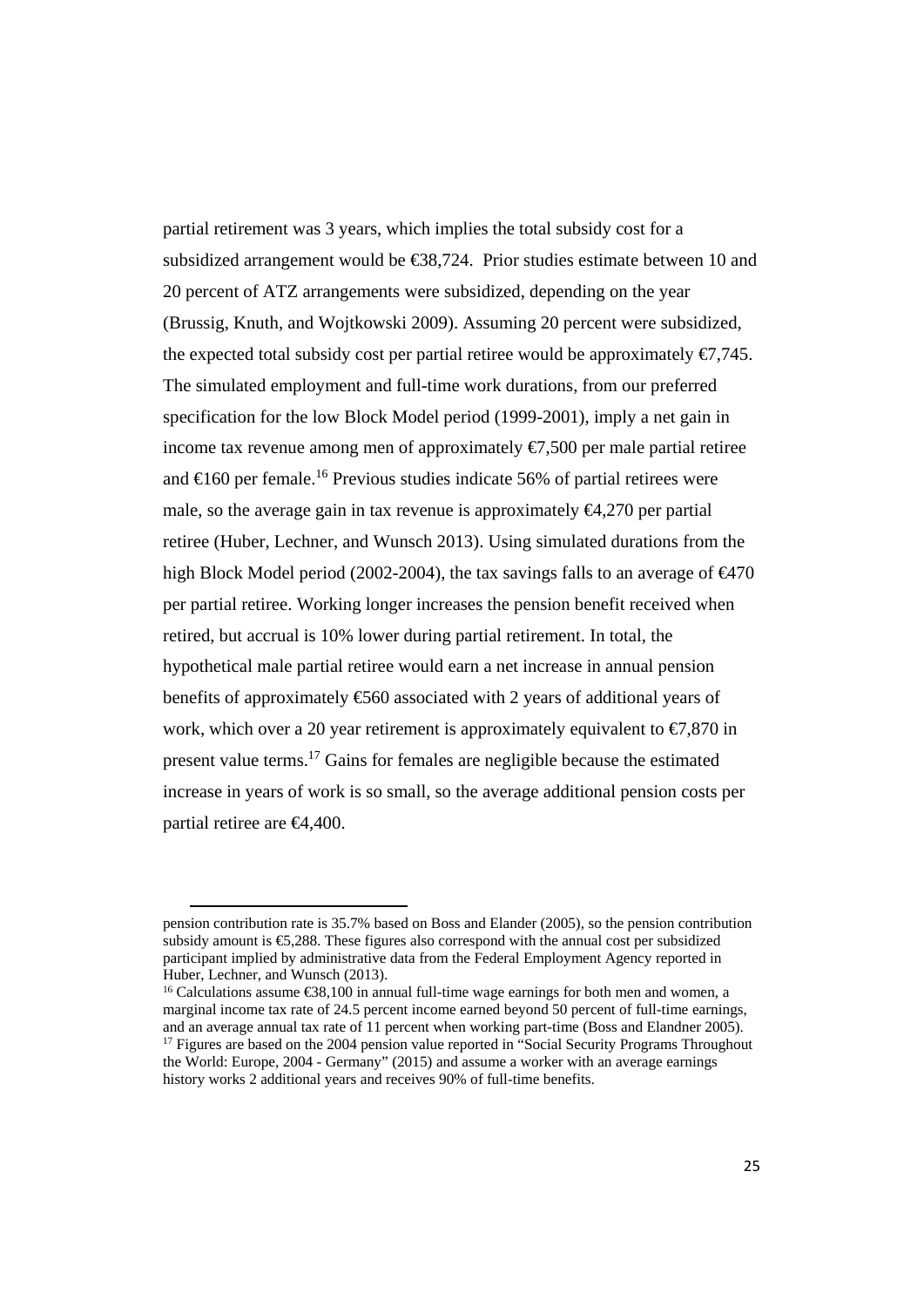Because ATZ led to a postponement of retirement, it also created savings to the pension system. During this time period, most early retirees used unemployment insurance benefits equal to 60% of former net earnings, for up to 960 days, to bridge the period between the end of work and claiming of an Old Age Pension ("Social Security Programs Throughout the World: Europe, 2004 - Germany" 2015). Assuming that unemployment benefits would have otherwise been claimed, a 1.8 year extension of working life would have saved the unemployment insurance system approximately  $\epsilon 41,150$  for the representative male partial retiree, and a 0.3 year extension saves approximately  $\epsilon$ 6,860 for the representative female. So the expected savings to the unemployment insurance system per partial retiree is approximately  $\epsilon \approx 6,000$  in the low Block Model period. Using the same calculations with high Block Model period simulated durations of employment, the savings is  $\epsilon$ 26,300 per partial retiree.

In total, these calculations imply an average net savings per partial retiree of  $\in$ 18,125 in the low Block Model period and  $\in$ 17,625 in the high Block Model period. Wanger (2010) reports approximately 500,000 partial retirees in 2004, which using these calculations imply a total savings of  $\bigoplus$ . billion attributable to that cohort alone if the policy had continued to operate as it did in the low Block Model period. Using the high Block Model figures, the estimated savings is  $\mathcal{R}8.8$ billion. So, although ATZ may not have achieved the aim of promoting actual gradual transitions from work as effectively after the Block Model was available, it likely still created a substantial net savings.

Notably, the savings in unemployment insurance benefits is responsible for the large estimated gains in both periods. In environments with less generous unemployment benefits, or where workers were not originally financing early retirements with public benefits, the savings from partial retirement may be much smaller or even negative. Also, if all partial retirees had been subsidized the policy may have led to a net loss. However, the subsidies were contingent upon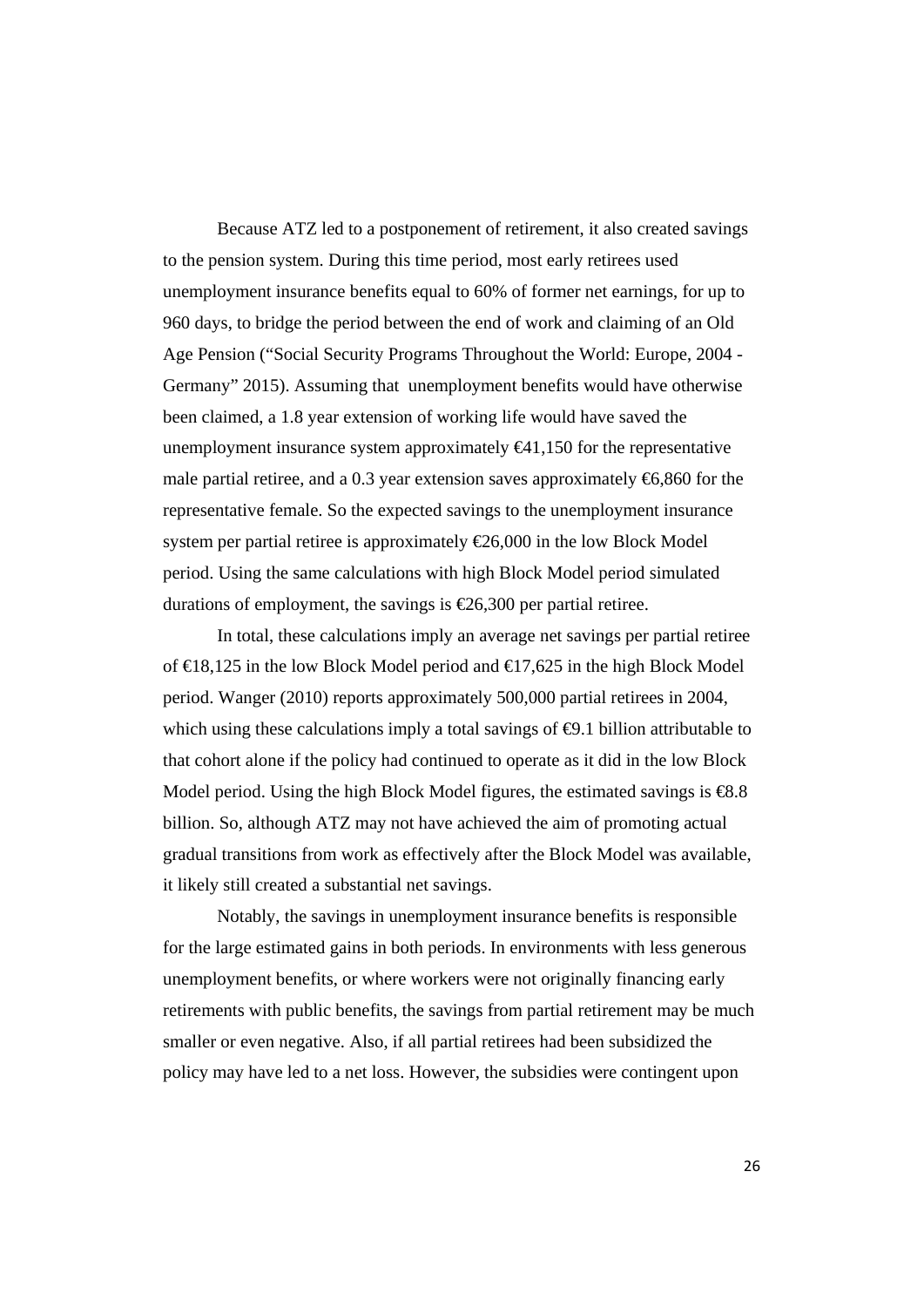the employment of an unemployed worker or trainee to fill the reduced hours, and our calculations do not account for unemployment benefit savings or additional tax revenue associated with hiring these workers.

The extensions in employed life attributable to ATZ, among men, appear large when compared to the corresponding effects from increasing the normal retirement age, another common policy for extending worklives. For example, Gustman and Steinmeier (1985) estimate the percentage of the labor force retiring at age 65 will fall by 6.3 percentage points when the increase in normal U.S. retirement age from 65 to 67 legislated in 1983 is fully phased in. For comparison, our estimates imply the percentage of men who retired at age 55 fell by 8 percentage points in 1999-2001, and the percentage who retired between ages 55 and 59 fell by 24 percentage points.<sup>18</sup> Among women, however, our estimates imply that retirement probabilities between 55 and 59 fell by only 3 percentage points.

Because few employers took advantage of ATZ subsidies it may seem that the results of the policy could have been achieved without the policy. Yet, finding ways to manage demographic transition in the workforce that do not violate age discrimination protection can be difficult for employers. For example, this is the reason that U.S. employers define eligibility for buyouts based on tenure rather than age. ATZ offered German employers a way to legally target a specific age group for transition out of the establishment when pension system reforms had increased statutory retirement ages and made buyouts or other mechanisms more expensive.

Our analysis is subject to several limitations. First, although we have attempted to parse out the effects of pension reforms occurring at the same time as

<sup>&</sup>lt;sup>18</sup> Probabilities computed by multiplying estimated hazard and computed survival rates for each age. Our simulations imply a 16 percentage point decline in retirement probabilities between ages 55 and 59 and a 20 percentage point decline in 2002-2004.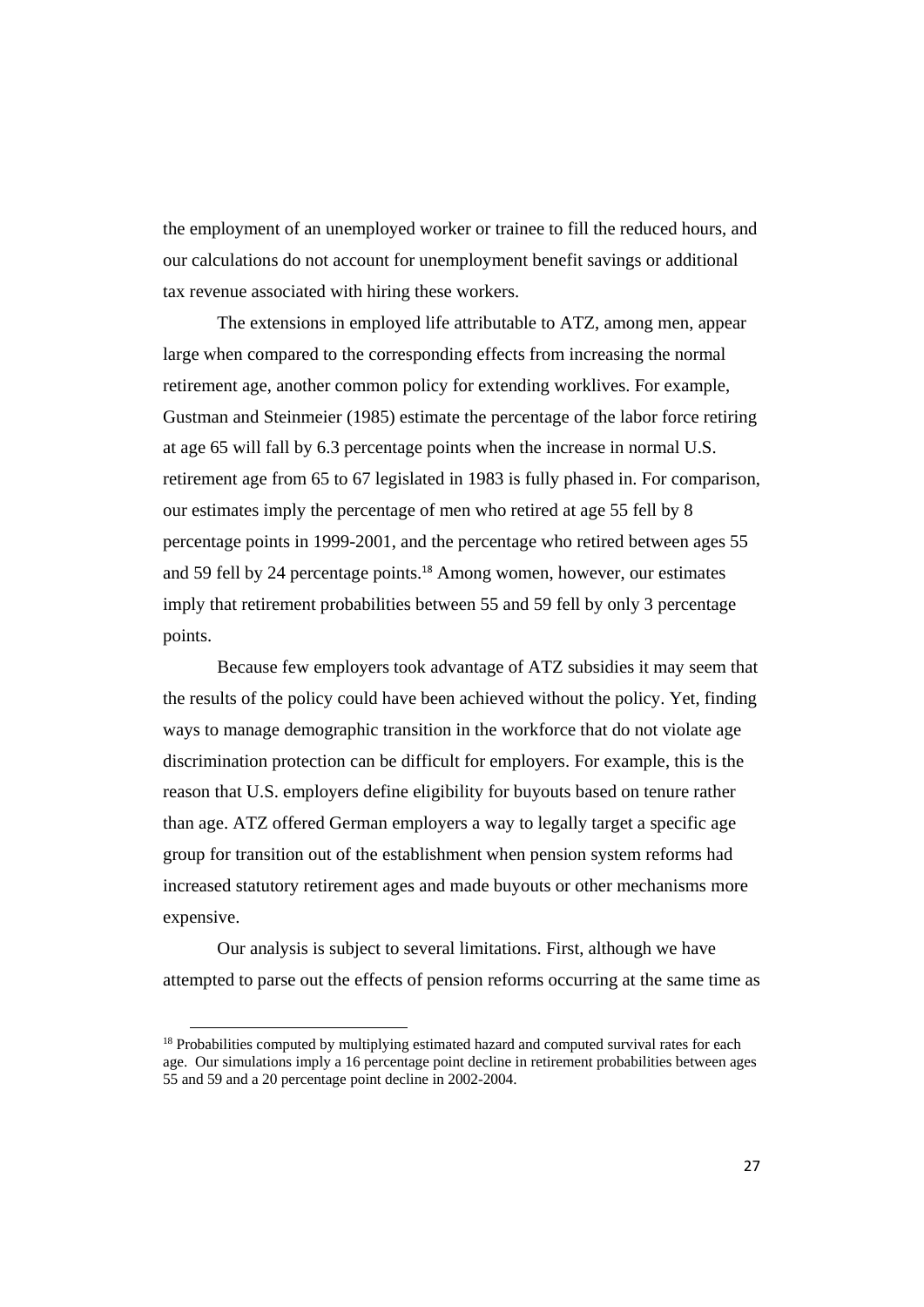the ATZ policy, the relationship between these reforms and labor supply could be complex such that our estimates may misattribute some of the effects of the pension reforms to ATZ. We believe this is unlikely because we find very small changes in employment durations among women. Women experienced the same changes in statutory ages of eligibility for Old Age benefits due to unemployment and disability as men did and their age of eligibility for regular access to Old Age benefits increased from 60 to 65 whereas men's remained at 65. Second, as mentioned, individuals leaving a sampled establishment will generally no longer be observed in the data, so we are unable to examine retirement transitions that involve job changes. However, we have also provided evidence (the small number of person-year observations in their first year of employment) that this limitation is likely to minor. Third, we do not observe exact hours of work, limiting our ability to quantify changes in hours of labor supplied implied by our analysis. We also miss partial retirements occurring among those who were already part-time workers. This may help to explain why we find smaller policy responses in women's part-time employment rates than men's. Finally, we are unable to link spouses in the LIAB data and so cannot account for any joint decision-making or the influence of spousal incentives on retirement decisions. However, since Germany does not have a spousal entitlement to pension benefits, this limitation may be less troubling than it would be for analyses of other countries.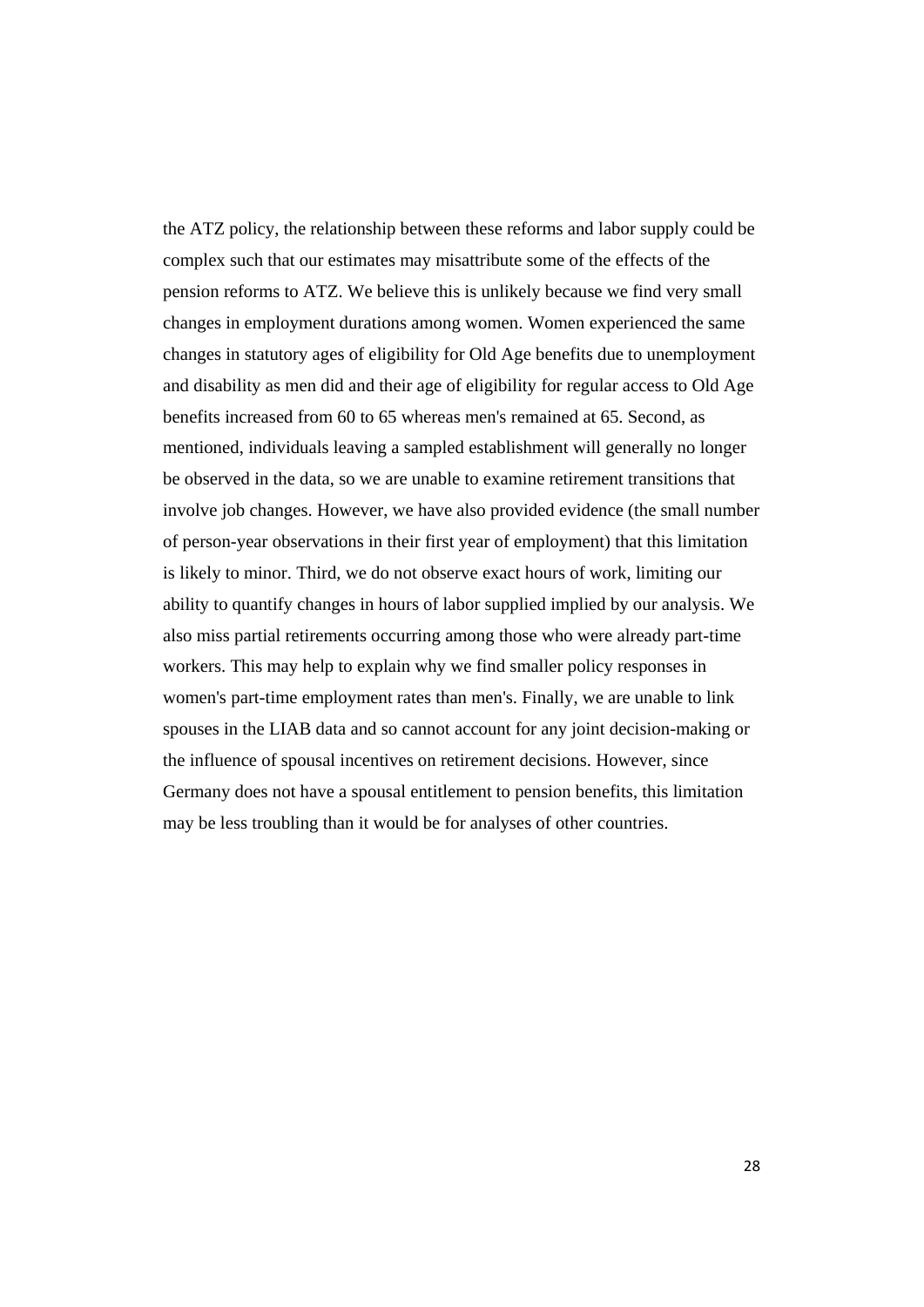#### **References**

- Borsch-Supan, Axel, and Reinhold Schnabel. 1997. "Social Security and Retirement in Germany." Working Paper 6153. National Bureau of Economic Research. http://www.nber.org/papers/w6153.
- Boss, Alfred, and Thomas Elendner. 2005. "Incentives to Work: The Case of Germany." Kieler Arbeitspapiere. http://www.econstor.eu/handle/10419/3465.

Brussig, Martin, Matthias Knuth, and Sascha Wojtkowski. 2009. "Altersteilzeit: Zunehmend Beschäftigungsbrücke Zum Späteren Renteneintritt." *Wegfall Der Förderung Verengt Auch Den Zugang in Nichtgeförderte Altersteilzeit-Nachfolgetarife fehlen.(Altersübergangs-Report, 2). Online Verfügbar Unter Http://www. Iaq. Uni-Due. De/auem-report/2009/2009- 02/auem2009-02. Pdf*. http://2.inarchive.com/1206/18/104/ewc0gz.pdf.

- Caliendo, Marco, and Jens Hogenacker. 2012. "The German Labor Market after the Great Recession: Successful Reforms and Future Challenges." *IZA Journal of European Labor Studies* 1 (1): 1–24.
- Comeau, Maxime, and Denis Latulippe. 2015. "Effective Age of Retirement: Innovative Methodology and Recent Experience." CIRANO. http://econpapers.repec.org/RePEc:cir:cirwor:2015s-13.
- Daley, Suzanne, and Nicholas Kulish. 2013. "Germany Fights Population Drop NYTimes.com." *New York Times*, August 14, New York edition.
- Elliot, Larry, and Julia Kollewe. 2011. "Germany Faces up to Problem of Ageing Workforce." *The Guardian*, March 17, sec. New Europe. http://www.theguardian.com/world/2011/mar/17/new-europe-germanyretirement-pensions-exports.
- Eurofound. 2014. "Progressive Retirement in Europe." Accessed May 30. http://www.eurofound.europa.eu/eiro/2001/09/study/tn0109184s.htm.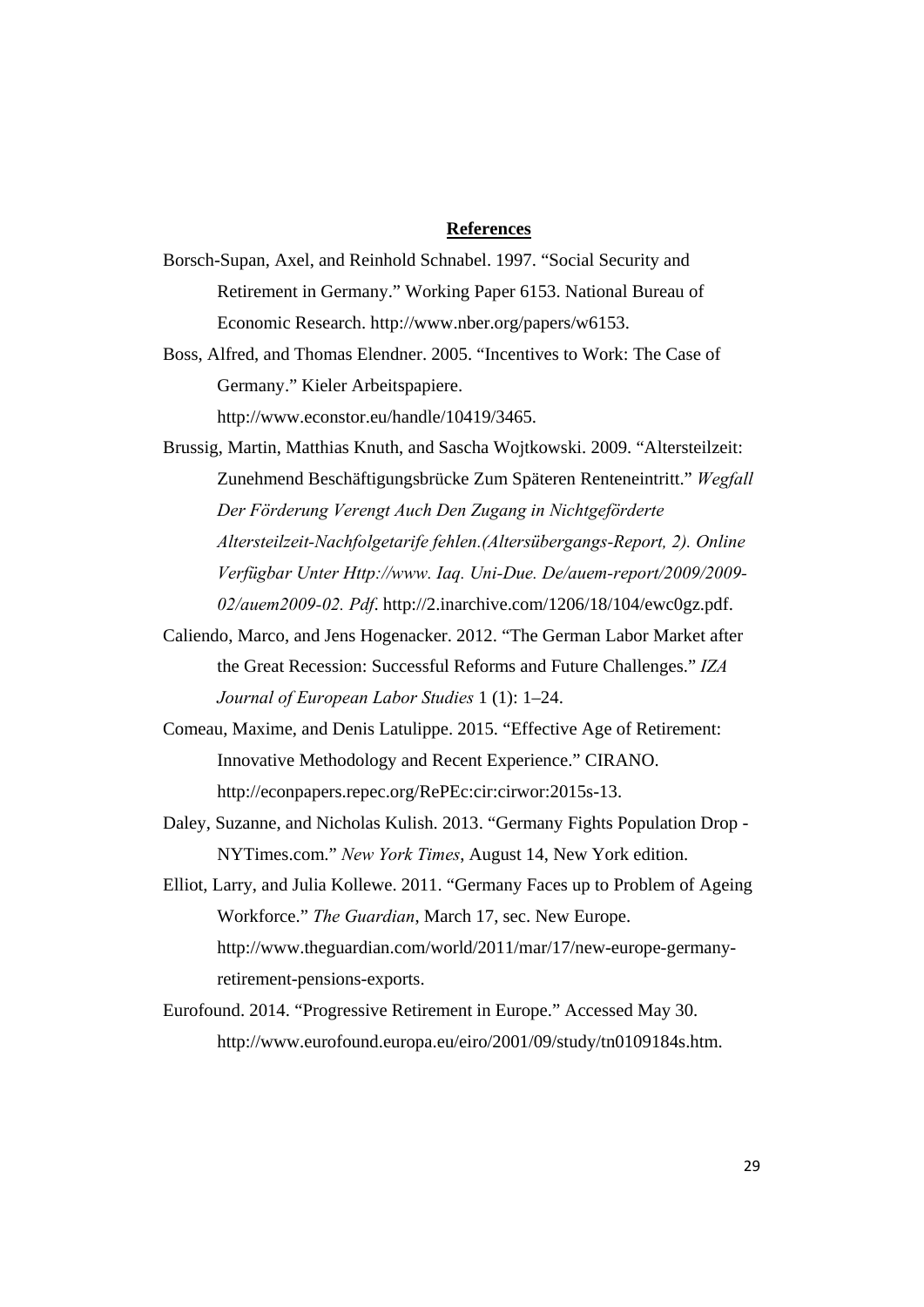- Fuchs, Johann, Doris Söhnlein, and Brigitte Weber. 2008. "Demographic Effects on the German Labour Supply: A Decomposition Analysis." IAB discussion paper. http://www.econstor.eu/handle/10419/32706.
- Gendell, Murray. 1998. "Trends in Retirement Age in Four Countries, 1965-95." *Monthly Labor Review* 121: 20.
- Graf, Nikolaus, Helmut Hofer, and Rudolf Winter-Ebmer. 2011. "Labor Supply Effects of a Subsidized Old-Age Part-Time Scheme in Austria." *Zeitschrift Für ArbeitsmarktForschung* 44 (3): 217–29.
- Gustman, Alan L., and Thomas L. Steinmeier. 1985. "The 1983 Social Security Reforms and Labor Supply Adjustments of Older Individuals in the Long Run." *Journal of Labor Economics*, 237–53.
- ———. 2008. "Projecting Behavioral Responses to the next Generation of Retirement Policies." *Research in Labor Economics* 28: 141–95.
- Heining, Joerg, Theresa Scholz, and Stefan Seth. 2013. "Linked-Employer-Employee Data from the IAB: LIAB Cross-Sectional Model 2 1993-2010 (LIAB QM2 9310)." Bundesagentur fur Arbeit. http://doku.iab.de/fdz/reporte/2013/DR\_02-13\_EN.pdf.
- Huber, Martin, Michael Lechner, and Conny Wunsch. 2013. "The Effect of Firms' Partial Retirement Policies on the Labour Market Outcomes of Their Employees."

http://papers.ssrn.com/sol3/papers.cfm?abstract\_id=2304078.

- Latulippe, Denis, and John Turner. 2000. "Partial Retirement and Pension Policy in Industrialized Countries." *International Labour Review* 139 (2): 179– 95.
- Maestas, Nicole, and Julie Zissimopoulos. 2010. "How Longer Work Lives Ease the Crunch of Population Aging." *The Journal of Economic Perspectives*, 139–60.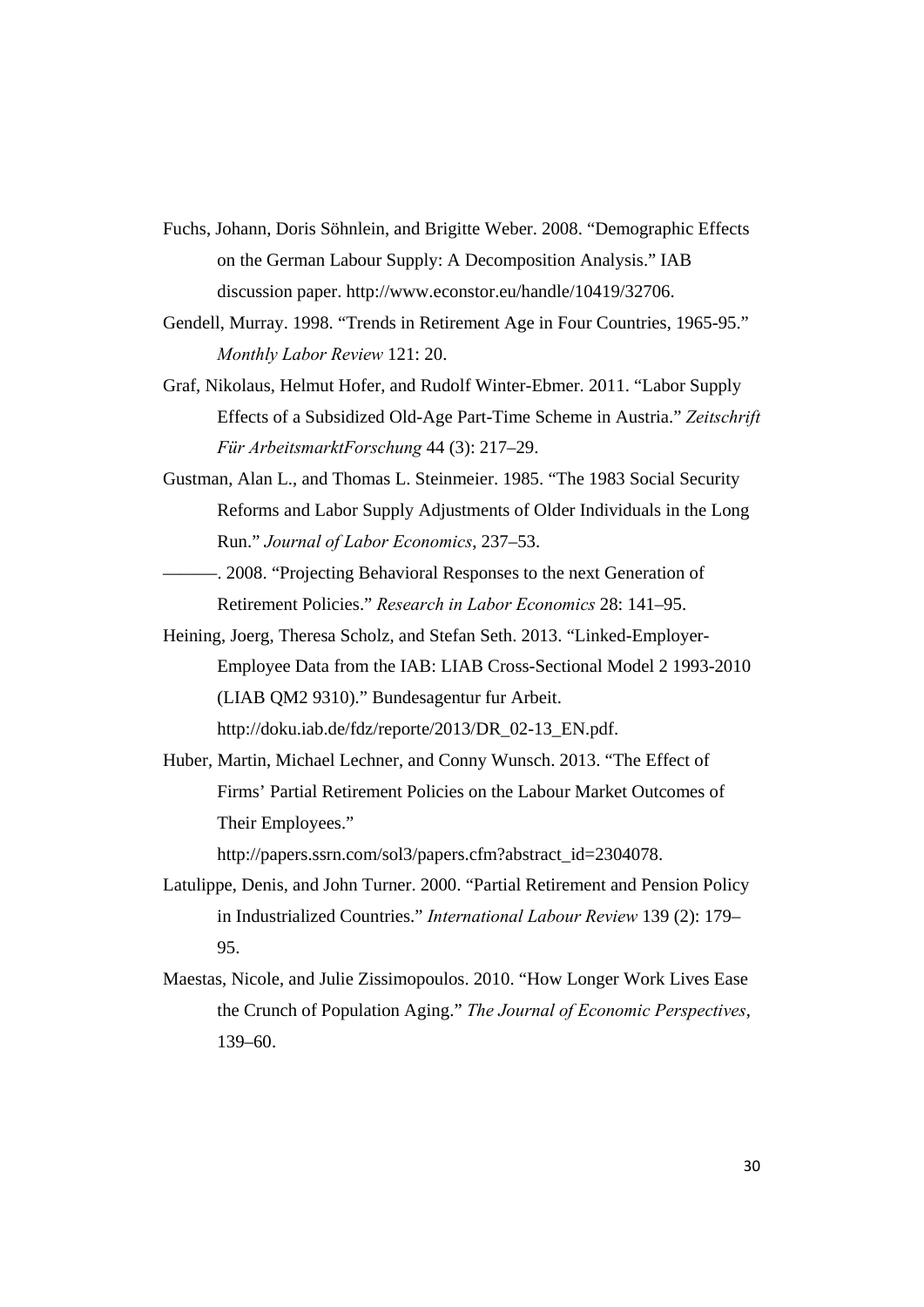- OECD Social Policy Division. 2015. "Germany 2004." Directorate of Employment, Labour and Social Affairs. Accessed July 26. http://www.oecd.org/germany/36219267.pdf.
- "Pensions at a Glance 2013: OECD and G20 Indicators." 2013. OECD Publishing. http//dx.doi.org/10.1787/pesnion\_glance-2013-en.
- Peter Ellguth, and Susanne Kohaut. 2015. "Tarifbindung Und Betriebliche Interessenvertreturg: Ergebnisse Aus Dem IAB-Betriebspanel 2014." *WSI-Mitteilungen*, Hans Boeckler Foundation, , no. 4.
- Schmähl, Winfried. 2003. "Ageing Workforce: Firm Strategies and Public Policy in Germany." *Geneva Papers on Risk and Insurance. Issues and Practice*, 575–95.
- "Social Security Programs Throughout the World: Europe, 2004 Germany." 2015. Accessed July 27. http://www.ssa.gov/policy/docs/progdesc/ssptw/2004- 2005/europe/germany.html.
- Sunden, Annika E. 1994. *Early Retirement in the Swedish Pension System*. Cornell University.
- Toossi, Mitra. 2013. "Labor Force Projections to 2022: The Labor Force Participation Rate Continues to Fall." *Monthly Lab. Rev.* 136: 1.
- Trampusch, Christine. 2005. "Institutional Resettlement: The Case of Early Retirement in Germany." *Beyond Continuity: Explorations in the Dynamics of Advanced Political Economies (Oxford: Oxford University Press, 2005)*, 203–28.
- Wadensjö, Eskil. 2006. "Part-Time Pensions and Part-Time Work in Sweden." IZA Discussion Papers. http://www.econstor.eu/handle/10419/33956.
- Wanger, Susanne. 2010. "Die Altersteilzeit Im Zusammenspiel Individueller Und Betrieblicher Einflussfaktoren." *WSI Mitteilungen* 8 (2010): 395–403.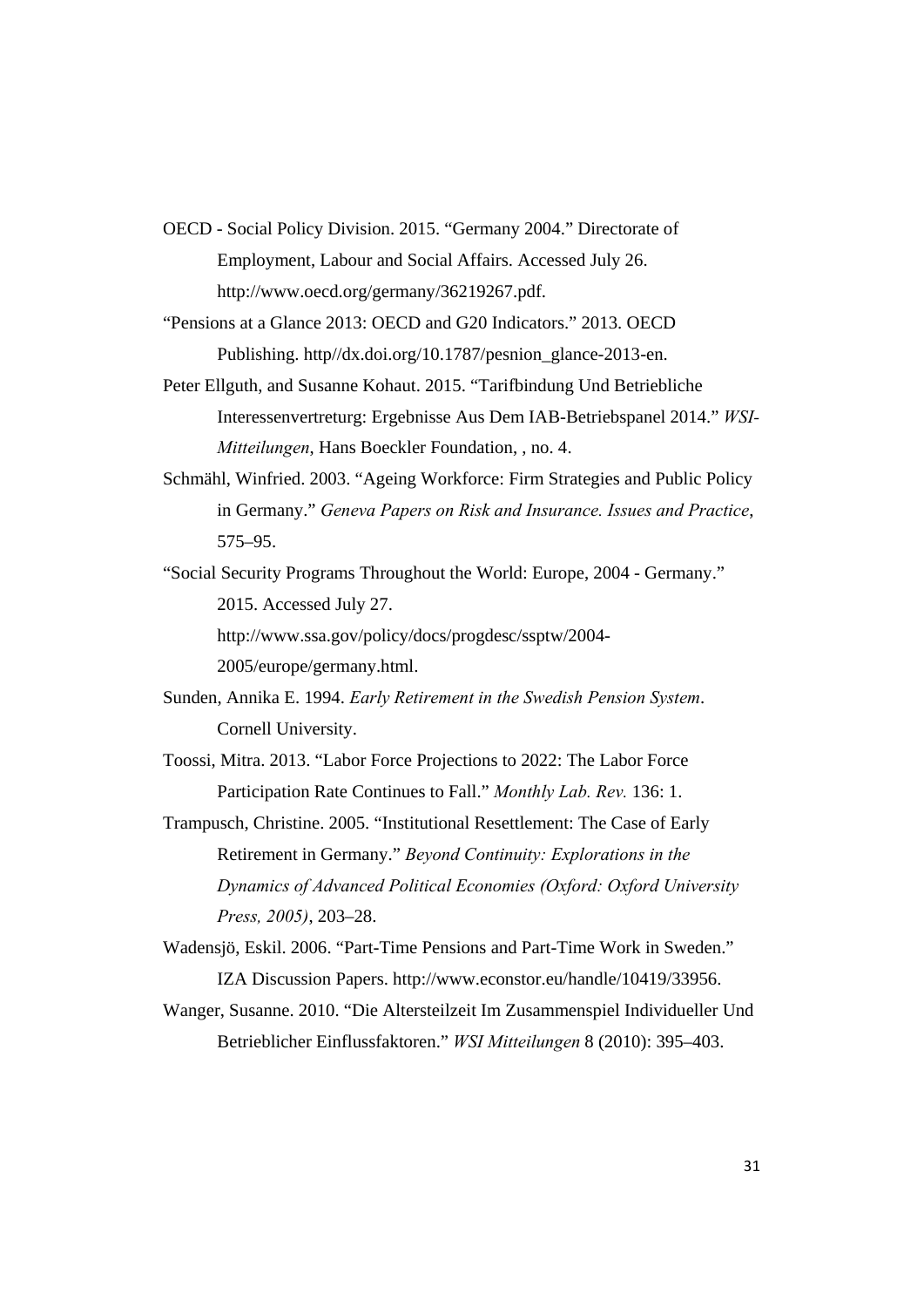

**Tables and Figures** 

FIGURE 1. TREND IN COMPENSATION FOR REDUCED HOURS WORK RELATIVE TO FULL TIME WORK

*Notes:* Ratios computed in the first year of reduced hours work using workers age 55 to 65 beginning a part time schedule. *Source:* Authors' calculation. Linked Employer-Employee Data of IAB (LIAB).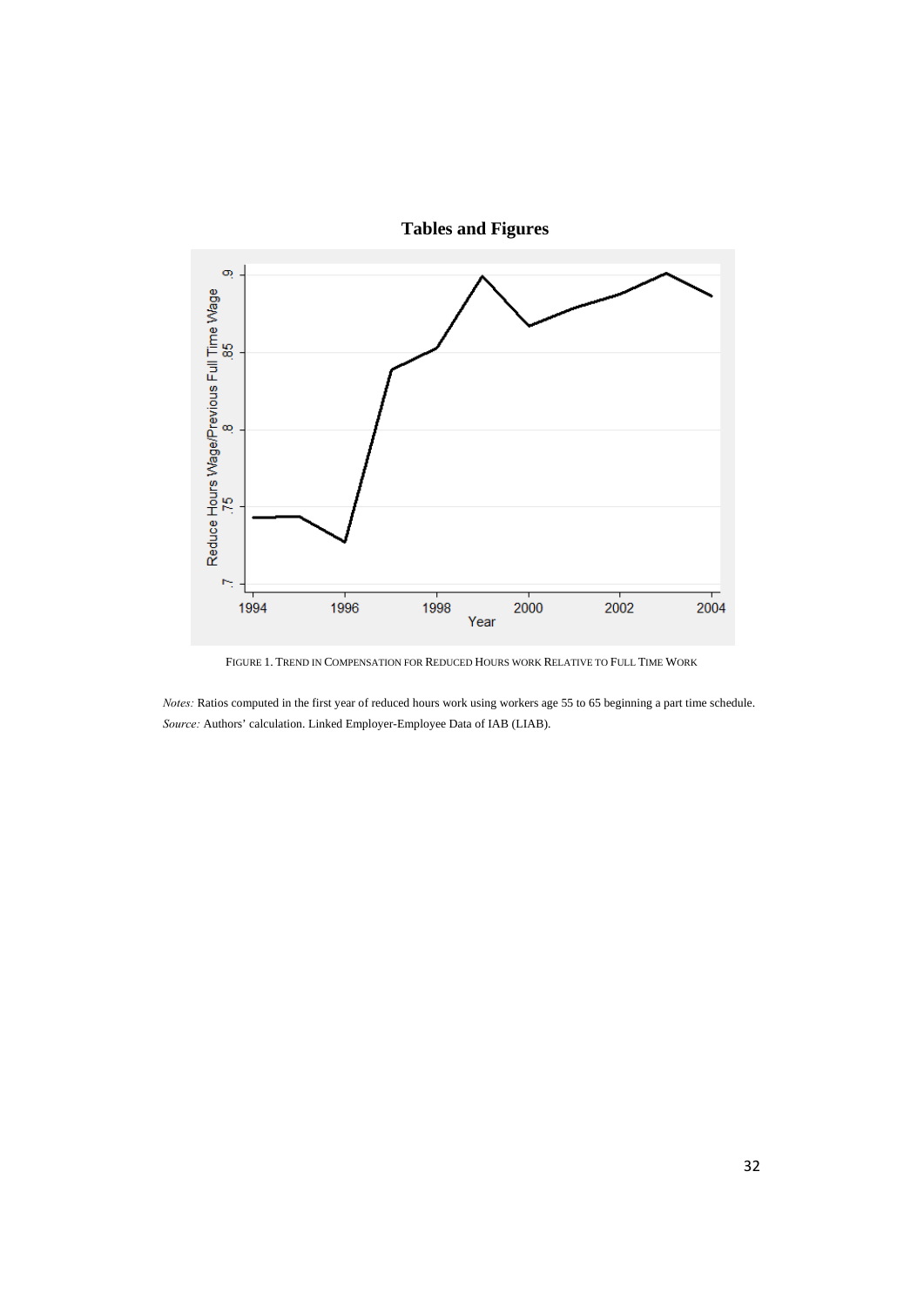

FIGURE 2. TRENDS IN ENTRY INTO REDUCED HOURS WORK ARRANGEMENTS ABOVE AND BELOW ATZ AGE THRESHOLD

*Source:* Authors' calculation. Linked Employer-Employee Data of IAB (LIAB).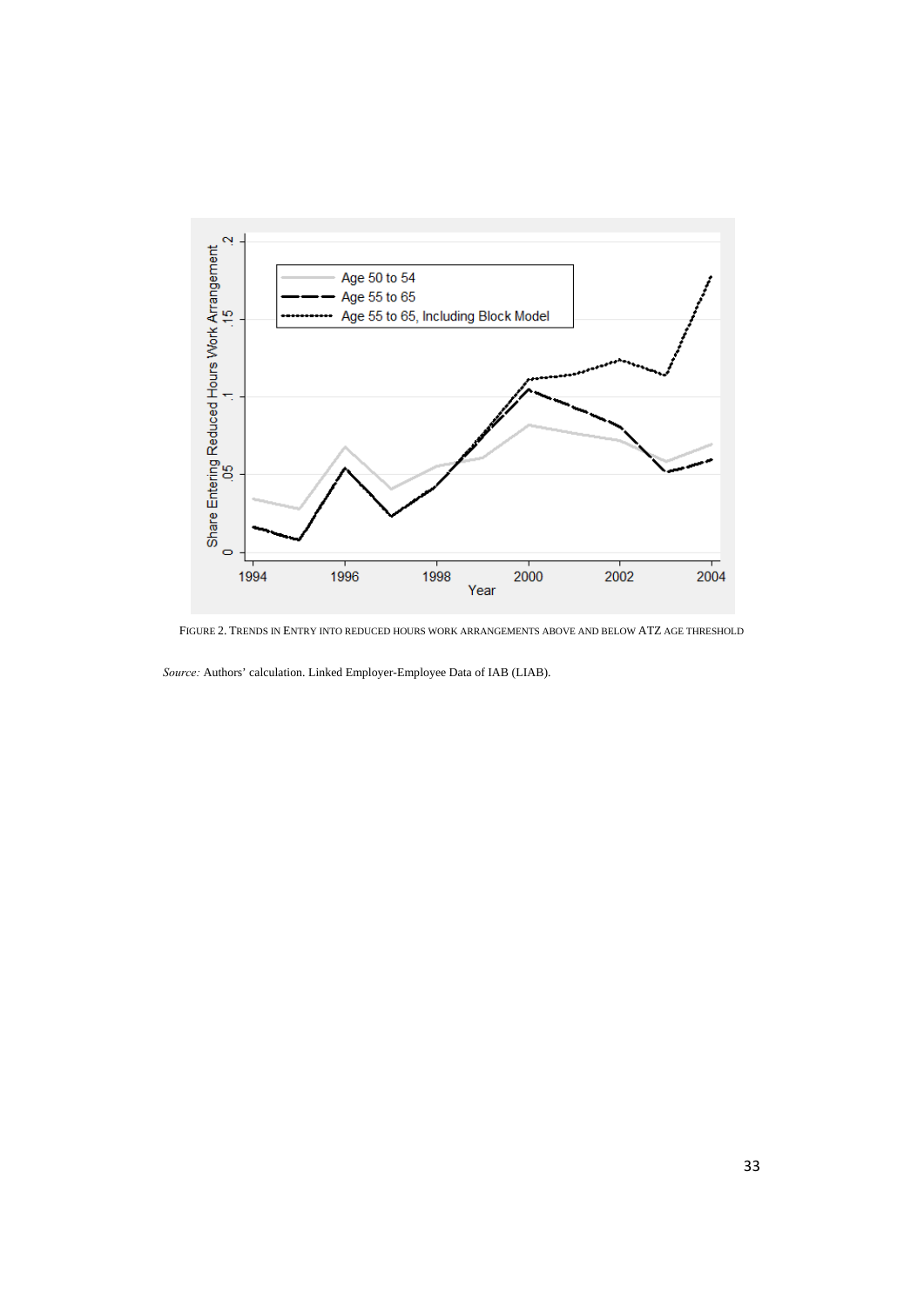

FIGURE 3A. ESTIMATED CHANGES IN PART TIME EMPLOYMENT RATES, MEN



FIGURE 3B. ESTIMATED CHANGES IN PART TIME EMPLOYMENT RATES, WOMEN

*Notes:* Estimates are means of marginal effects after probit estimation and are changes in part time employment rates relative to age 50 and the pre ATZ period 1993 to 1998.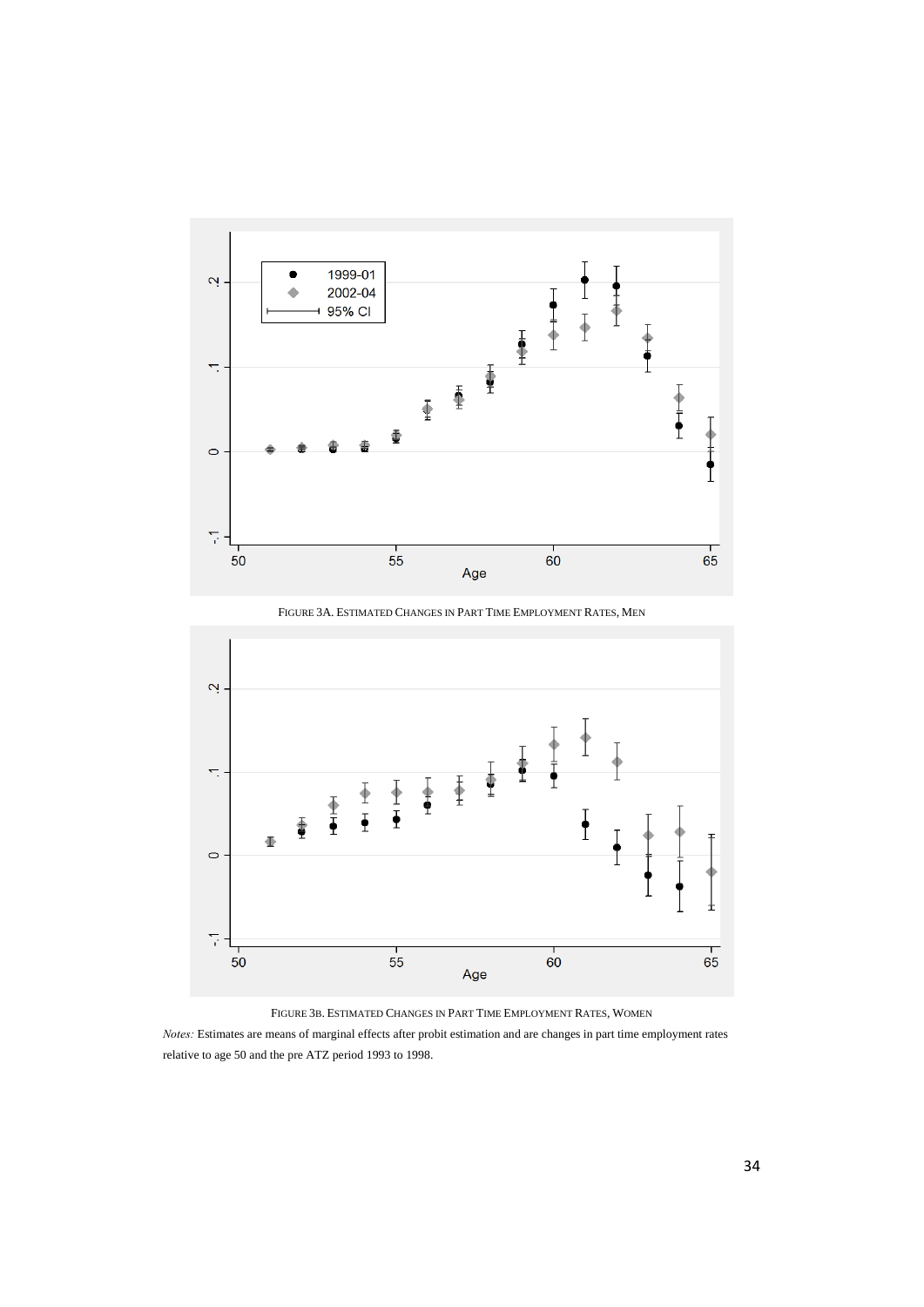

*Source:* Authors' calculation. Linked Employer-Employee Data of IAB (LIAB). FIGURE 4A. ESTIMATED CHANGES IN RETIREMENT HAZARD RATES, MEN



FIGURE 4B. ESTIMATED CHANGES IN RETIREMENT HAZARD RATES, WOMEN

*Notes:* Estimates are means of marginal effects after probit estimation and are changes in retirement hazard rates relative to age 50 and the pre ATZ period 1993 to 1998. Retirement is defined as exit from the establishment and is coincident with labor force exit for the majority of individuals.

*Source:* Authors' calculation. Linked Employer-Employee Data of IAB (LIAB).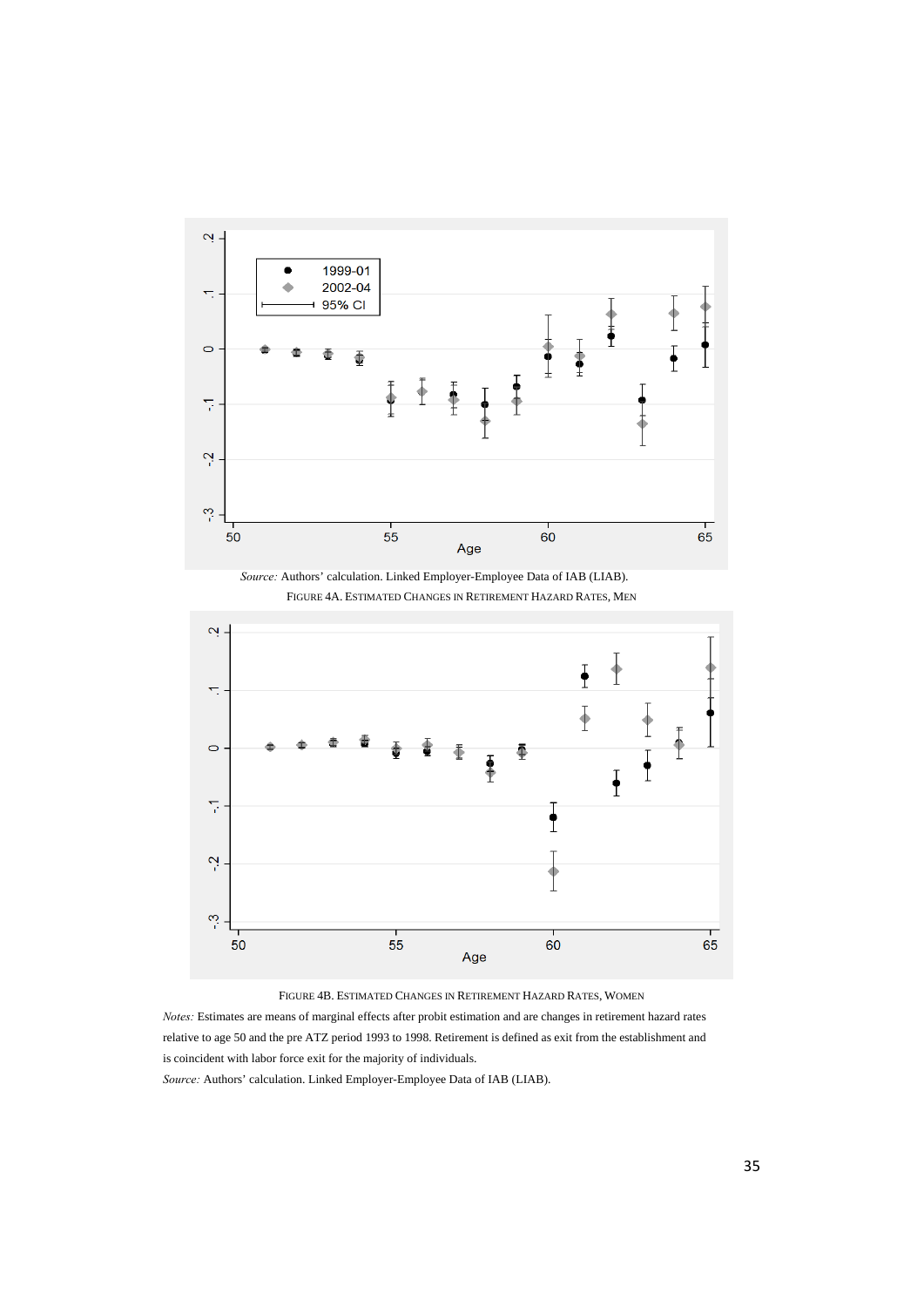

FIGURE 5A. COMPUTED EMPLOYMENT SURVIVAL RATES, MEN





*Notes:* Survival rates are computed using unadjusted retirement hazard rates from 1993 to 1998 and regression adjusted estimated changes in hazard rates reported in Figures 4A and 4B. Retirement is defined as exit from the establishment and is coincident with labor force exit for the majority of individuals. Survival rates excluding Block Model Release Phase are computed by subtracting the share of workers at each age who are in the Release Phase of a Block Model arrangement and thus still employed but no longer working any hours from the computed 2002-2004 survival rates.

*Source:* Authors' calculation. Linked Employer-Employee Data of IAB (LIAB).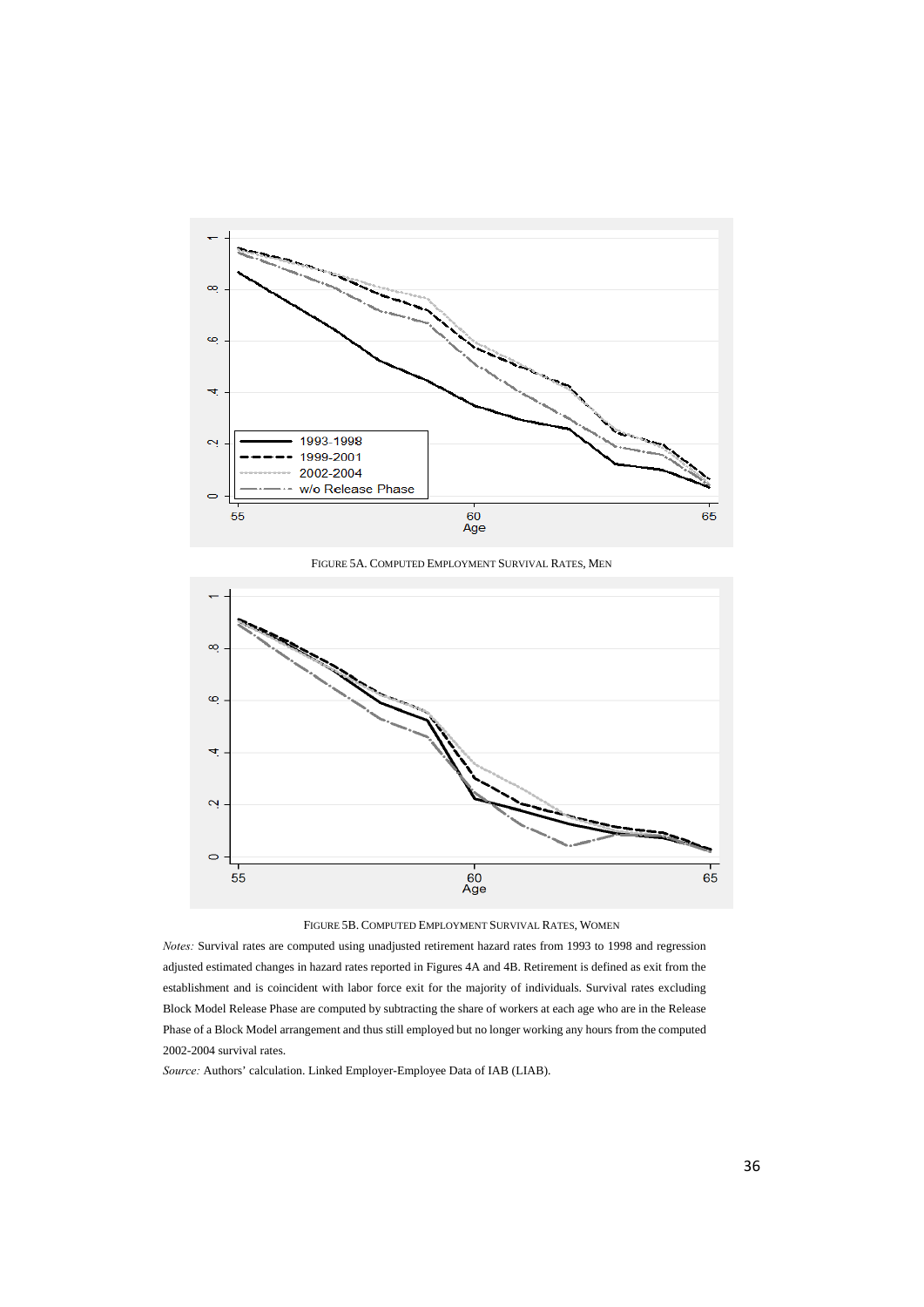TABLE 1—TIMELINE OF COLLECTIVE BARGAINING AGREEMENT (CBA) PROVISIONS IN SELECTED INDUSTRIES

| August 1996  | Altersteilzeit (ATZ) Policy Passed                                                                                 |
|--------------|--------------------------------------------------------------------------------------------------------------------|
| August 1996  | Chemical Industry CBA (IG CPK/IG BCE and BA Chemie), all West German states                                        |
| January 1998 | Auto Industry CBA (IG Metall and Gesamtmetall), North Rhein Westphalia                                             |
| January 1999 | Chemical Industry CBA (IG BCE and BA Chemie), nationally                                                           |
| March 1999   | Retail Industry CBA (HBV/DAG and EHV NRW), North Rhein Westphalia                                                  |
| April 2000   | Construction Industry CBA (IG BAU and ZDB/HDB), nationally                                                         |
| June 2000    | Steel Industry CBA (IG Metall and AGV-Stahl), North Rhein Westphalia                                               |
|              | <i>Notes:</i> Table contains agreements that could be reliably linked to individuals in LIAB data and for use as a |
|              |                                                                                                                    |

sensitivity check of main results. See Appendix Table A2 for full listing of CBA passed between 1996 and 2004 and summary of provisions.

*Source:* WSI Tarifarchiv, Hans Böckler Foundation

|                                                  |         | Men       |          |         | Women     |          |  |
|--------------------------------------------------|---------|-----------|----------|---------|-----------|----------|--|
|                                                  | 1993-   | 1999-     | $2002 -$ | 1993-   | 1999-     | $2002 -$ |  |
| Panel A. Individual Characteristics              | 1998    | 2001      | 2004     | 1998    | 2001      | 2004     |  |
| Share Part-Time Employed                         | 0.01    | 0.07      | 0.07     | 0.31    | 0.35      | 0.34     |  |
|                                                  | (0.11)  | (0.26)    |          | (0.46)  | (0.48)    |          |  |
|                                                  |         |           | (0.25)   |         |           | (0.48)   |  |
| Share Retiring Next Year                         | 0.10    | 0.07      | 0.07     | 0.10    | 0.08      | 0.07     |  |
|                                                  | (0.30)  | (0.26)    | (0.26)   | (0.30)  | (0.28)    | (0.25)   |  |
| Share in Block Model Arrangement                 | n/a     | 0.01      | 0.12     | n/a     | 0.02      | 0.14     |  |
|                                                  |         | (0.11)    | (0.32)   |         | (0.13)    | (0.35)   |  |
| Average Age                                      | 54.84   | 55.29     | 55.30    | 54.51   | 54.62     | 54.72    |  |
|                                                  | (3.31)  | (3.72)    | (3.81)   | (3.03)  | (3.34)    | (3.50)   |  |
| Average Establishment Tenure, Years <sup>a</sup> | 14.22   | 14.34     | 15.79    | 13.68   | 11.08     | 12.87    |  |
|                                                  | (7.14)  | (9.08)    | (9.58)   | (6.40)  | (7.81)    | (8.32)   |  |
| Average Experience, Years <sup>a</sup>           | 17.66   | 20.05     | 22.76    | 15.89   | 15.21     | 18.12    |  |
|                                                  | (5.48)  | (7.56)    | (7.43)   | (5.87)  | (7.75)    | (7.74)   |  |
| Average Daily Wage, $\in$                        | 97.36   | 102.25    | 110.62   |         | 71.94     | 77.11    |  |
|                                                  | (28.67) | (32.62)   | (36.22)  |         | (29.90)   | (31.96)  |  |
| Panel B. Establishment Characteristics           |         |           |          |         |           |          |  |
| Average Employment (in 1000s)                    | 4.38    | 3.30      | 5.03     | 2.66    | 1.60      | 1.93     |  |
|                                                  | (7.84)  | (7.22)    | (11.08)  | (4.80)  | (3.58)    | (5.32)   |  |
| <b>Average Proportion of Trainees</b>            | 0.04    | 0.04      | 0.04     | 0.05    | 0.04      | 0.04     |  |
|                                                  | (0.04)  | (0.05)    | (0.05)   | (0.04)  | (0.05)    | (0.06)   |  |
| Average Proportion Part-Time                     | 0.01    | 0.03      | 0.03     | 0.02    | 0.05      | 0.06     |  |
|                                                  | (0.02)  | (0.06)    | (0.06)   | (0.03)  | (0.09)    | (0.09)   |  |
| Average Total Sales, Billions €                  | 1.91    | 4.09      | 2.65     | 3.52    | 5.06      | 3.52     |  |
|                                                  | (9.64)  | (38.10)   | (25.20)  | (16.00) | (40.90)   | (27.70)  |  |
| Average Number of Vacancies                      | 7.77    | 15.16     | 13.63    | 11.05   | 9.88      | 77.12    |  |
|                                                  | (30.08) | (44.43)   | (41.37)  | (41.89) | (39.06)   | (31.96)  |  |
| N                                                |         | 3.643.954 |          |         | 1.920.232 |          |  |

TABLE 2—DESCRIPTIVE STATISTICS FOR KEY VARIABLES BY GENDER AND TIME PERIOD

*Notes:* Standard deviations in parentheses. Individual and establishment characteristics are computed at the person-year level.

*Source:* Author calculations. Linked Employer-Employee Data of IAB (LIAB).

a Tenure and experience are computed since 1975 for West Germans and 1990-1992 for East Germans. Actual data are reported in days. West and East German citizenship is included as a control variable in the analysis.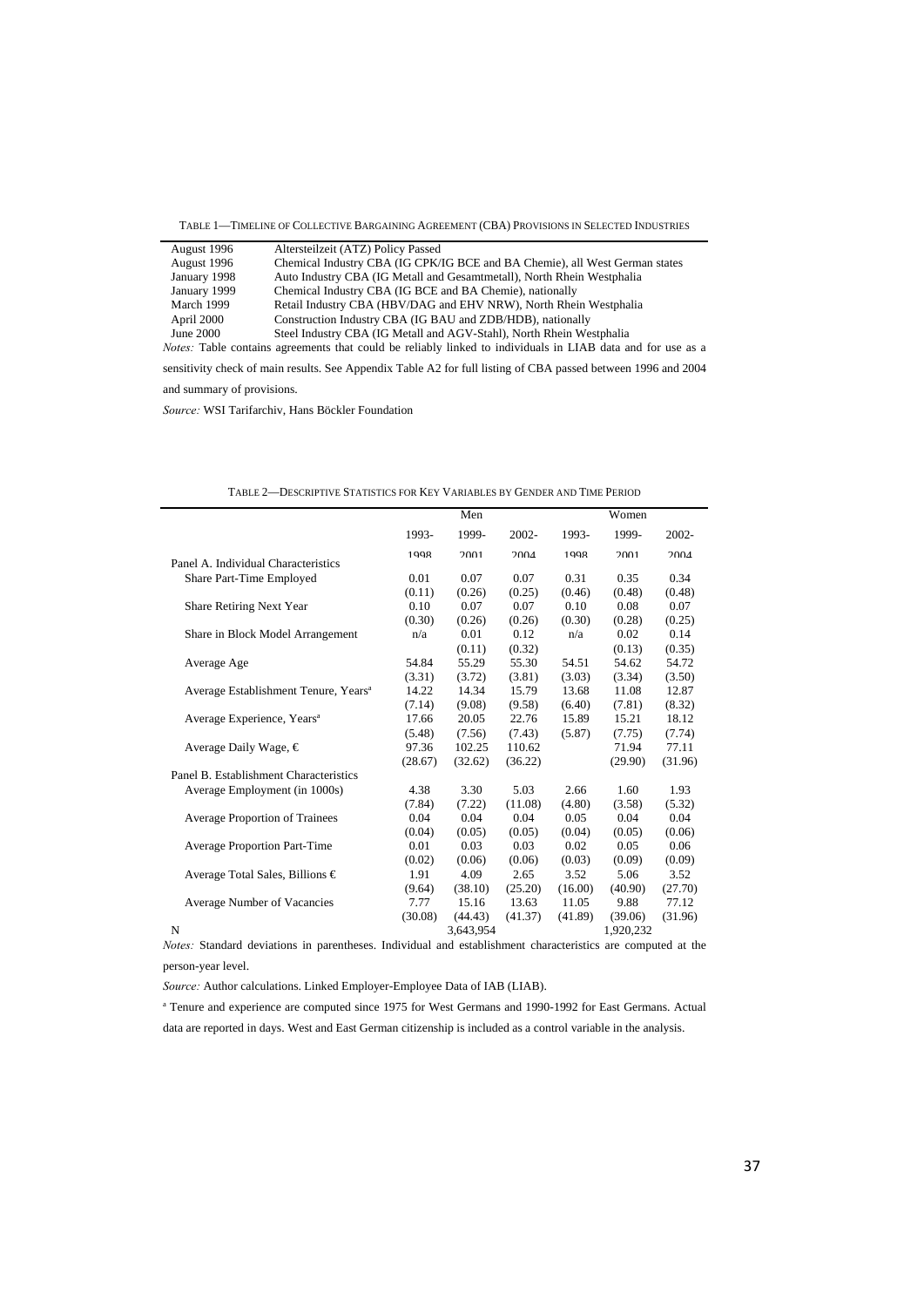| <b>SPECIFICATIONS</b>                  |        |            |          |                    |           |                         |
|----------------------------------------|--------|------------|----------|--------------------|-----------|-------------------------|
|                                        | (1)    | (2)        | (3)      | (4)                | (5)       | (6)                     |
| Panel A. Men                           |        |            |          |                    |           |                         |
| <b>Employment Duration (Years)</b>     |        |            |          |                    |           |                         |
| 1999-01                                | 1.8    | 1.4        | 2.6      | 0.9                | 1.8       | 1.6                     |
| 2002-04                                | 1.9    | 1.2        | 2.5      |                    | 1.8       | 1.5                     |
| 2002-04, Excluding Release             | 1.2    | 0.5        | 1.9      | 0.4                | 1.1       | 0.8                     |
| Full-Time Work (Years)                 |        |            |          |                    |           |                         |
| 1999-01                                | 0.8    | 0.5        | 1.9      | 0.2                | 1.0       | 0.7                     |
| 2002-04                                | 0.2    | $-0.6$     | 1.1      |                    | $-0.2$    | $-0.4$                  |
| N                                      |        |            |          |                    |           |                         |
| Panel B. Women                         |        |            |          |                    |           |                         |
| <b>Employment Duration (Years)</b>     |        |            |          |                    |           |                         |
| 1999-01                                | 0.3    | 0.1        | $-0.2$   | $-0.1$             | 0.3       | 0.3                     |
| 2002-04                                | 0.2    | 0.1        | $-0.2$   |                    | 0.4       | 0.4                     |
| 2002-04, Excluding Release             | $-0.2$ | $-0.5$     | $-0.9$   | $-0.6$             | $-0.3$    | $-0.2$                  |
| Full-Time Work (Years)                 |        |            |          |                    |           |                         |
| 1999-01                                | $-0.1$ | $-0.5$     | 0.2      | $-1.3$             | 0.1       | $-0.3$                  |
| 2002-04                                | $-1.2$ | $-1.6$     | $-0.9$   |                    | $-1.0$    | $-1.3$                  |
| N                                      |        |            |          |                    |           |                         |
| <b>Additional Covariates or Sample</b> | None   | Occupation | Excludes | <b>CBA</b>         | Employed  | Fixed                   |
| Restrictions                           |        | Daily Wage | 1996-98  | Dates <sup>a</sup> | at age 50 | $E$ ffects <sup>b</sup> |

TABLE 3—SIMULATED ATZ EFFECTS ON DURATION OF EMPLOYMENT AND WORK (IN YEARS) USING ALTERNATIVE

*Notes:* Simulated durations are computed using actual 1993-1998 retirement hazard rates at each age from 55 to 65 to produce the baseline survival function, and regression adjusted estimates of changes in hazard rates to produce survival functions in each post policy period. Durations are the integral of the difference in between each post period survival function and the pre period survival function.

*Source:* Author's calculations using LIAB data.

a Dates of partial retirement clauses in collective bargaining agreements define the post policy period. Agreements are only available for a subset of industries and effects are estimated across all post agreement years through 2004.

b Establishment level fixed effects.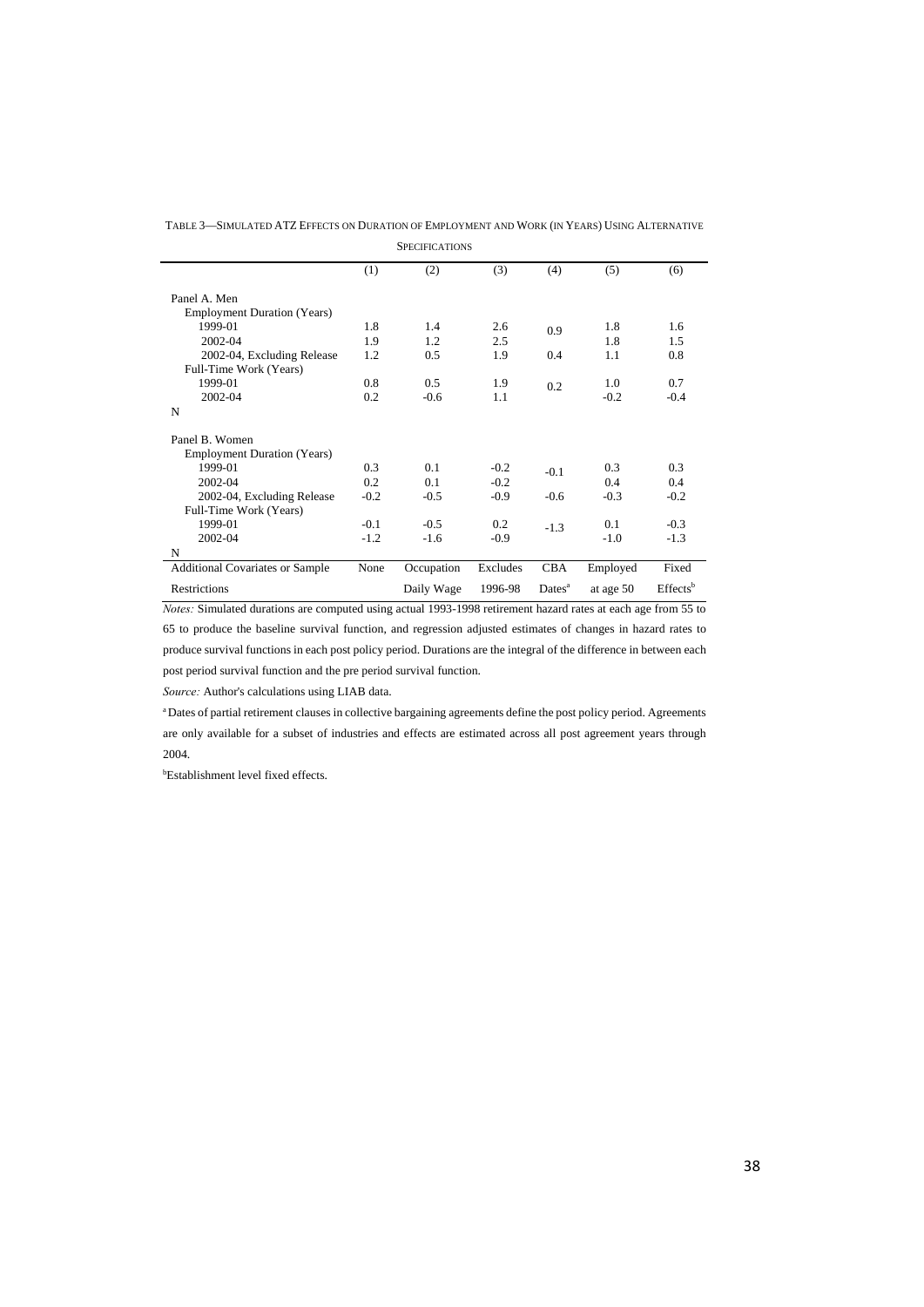#### **Appendix**

#### *A1. Changes in Pensionable Ages*

In 1992, the German government announced gradual increases in pensionable age. These changes are outlined in Table A1, with pre-reform pensionable ages displayed in the first row. Prior to the reforms, German men could claim full old age pensions at age 60 if they were receiving unemployment or disability benefits, and many Germans did so because the requirements for receiving these benefits were minimal. Employers subsidized exits as early as age 56 or 57 through "dismissal contracts" which were essentially buy-out agreements. Individuals would finance early retirement with a combination of payments from their employers and disability/unemployment benefits until they could claim their pensions age 60. Women were eligible for pensions at age 60 even without receiving unemployment or disability benefits.

The first of the 1992 reforms became binding in 1998, but were known to all cohorts in 1992. As shown in Table A1, these reforms affected cohorts across all three of our study periods. To control for these changes in the results presented in Table 2, we created a variable for each pension "pathway" (reduced unemployment, reduced disability, reduced long service, full men's, full women's, full unemployment, full disability, and full long service) equal to the age the cohort could claim benefits as displayed in Table A1.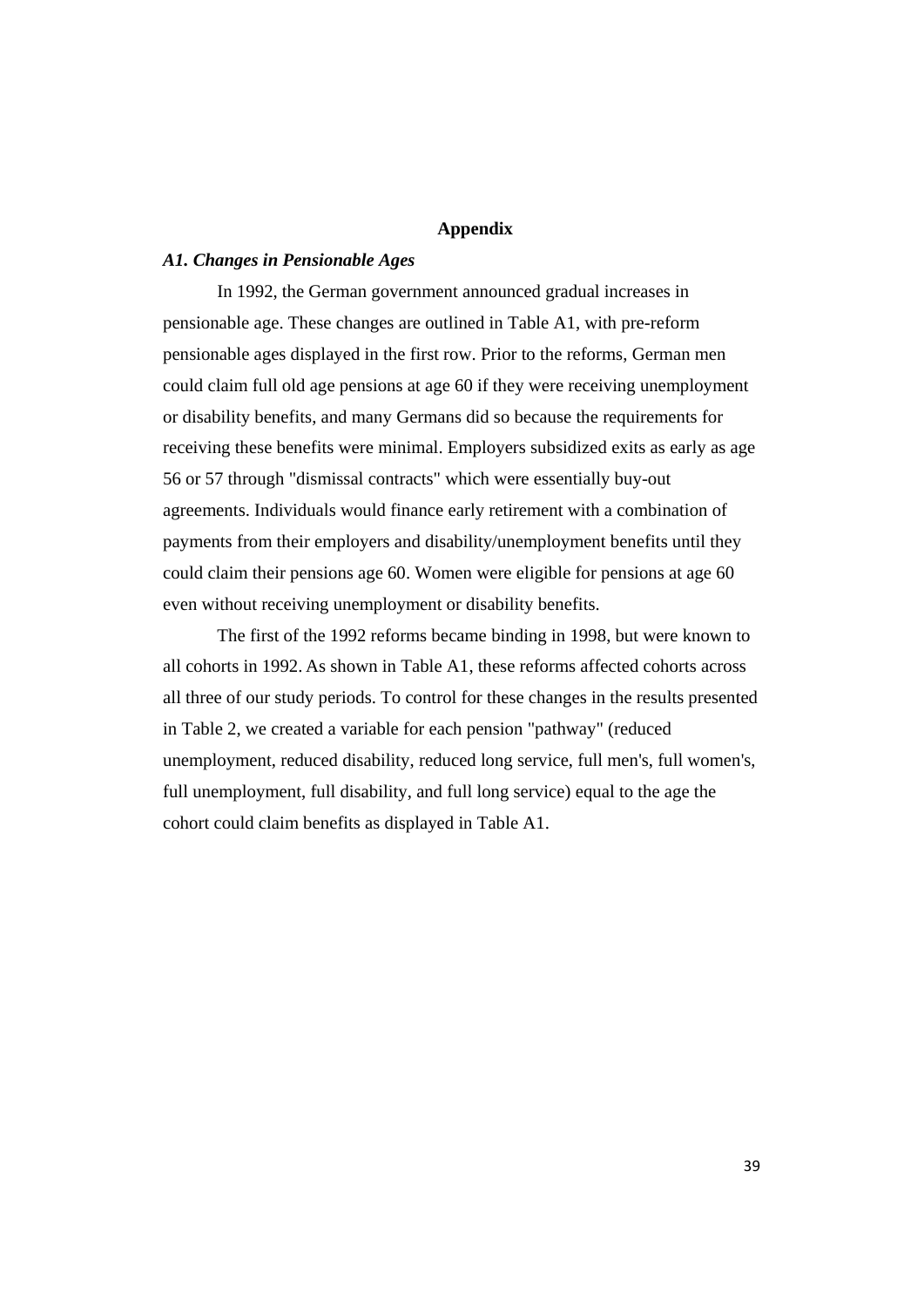|        | Early Access, Reduced Benefits |            |         | <b>Full Benefits</b> |            |            |         |
|--------|--------------------------------|------------|---------|----------------------|------------|------------|---------|
|        | Unemployed                     | Disability | Long    | Old Age              | Unemployed | Disability | Long    |
|        |                                |            | Service | Women                |            |            | Service |
| 1928 > | $\rm{a}$                       | $\rm{a}$   | a       | 60                   | 60         | 60         | 63      |
| 1938   | 60                             | a          | 63      | 60                   | 60.5       | 60         | 63.5    |
| 1939   | 60                             | a          | 63      | 60                   | 61.5       | 60         | 64.5    |
| 1940   | 60                             | a          | 63      | 60                   | 62.5       | 60         | 65      |
| 1941   | 60                             | a          | 63      | 60.5                 | 63.5       | 60         | 65      |
| 1942   | 60                             | 60         | 63      | 61.5                 | 64.5       | 60.5       | 65      |
| 1943   | 60                             | 60         | 63      | 62.5                 | 65         | 62.5       | 65      |
| 1944   | 60                             | 60         | 63      | 63.5                 | 65         | 62.5       | 65      |
| 1945   | 60                             | 60         | 63      | 64.5                 | 65         | 63         | 65      |
| 1946   | 60                             | 60         | 63      | 65                   | 65         | 63         | 65      |
| 1947   | 60                             | 60         | 63      | 65                   | 65         | 63         | 65      |
| 1948   | 60                             | 60         | 63      | 65                   | 65         | 63         | 65      |
| 1949   | 60                             | 60         | 63      | 65                   | 65         | 63         | 65      |
| 1950   | 60                             | 60         | 62.5    | 65                   | 65         | 63         | 65      |
| 1951   | 61                             | 60         | 62      | 65                   | 65         | 63         | 65      |
| 1952   | 65                             | 60         | 62      | 65                   | 65         | 63         | 65      |
| 1953   | 65                             | 60         | 62      | 65                   | 65         | 63         | 65      |
|        |                                |            |         |                      |            |            |         |

TABLE A1—CHANGES IN PENSIONABLE AGES DURING STUDY PERIOD BY BIRTH COHORT

*Notes:* All changes in pensionable age were announced in 1993. Men's Old Age pensionable age remained 65 throughout the study period.

*Source:* Adapted from Börsch-Supan and Wilke (2004).

<sup>a</sup> Before the 1993 reforms there was no actuarial adjustment for early receipt of pension benefits. Full benefits were available at age 60 for reason of unemployment or disability and at age 63 for those with long service histories (35 years or more).

#### *A2. Collective Agreement Clauses on Partial Retirement*

Partial retirement was a major topic of bargaining in many industries in 1998 (Eurofound 2014). In Germany, collective bargaining primarily occurs regionally and within industries. While it was technically feasible for firms and individuals to specify partial retirement arrangements, the vast majority of opportunities were governed by collective bargaining agreements. Table A2 provides the key details of all available collective bargaining agreements reached from 1996 through 2004. Notably, many agreements contained wage and pension benefit minimums that exceeded the ATZ floors, and several agreements also included explicit caps on participation. Also, most of the early adopting industries were male dominated.

In one of our robustness checks, we use the effective dates from a subset of collective agreements to define pre and post policy periods. The subset used is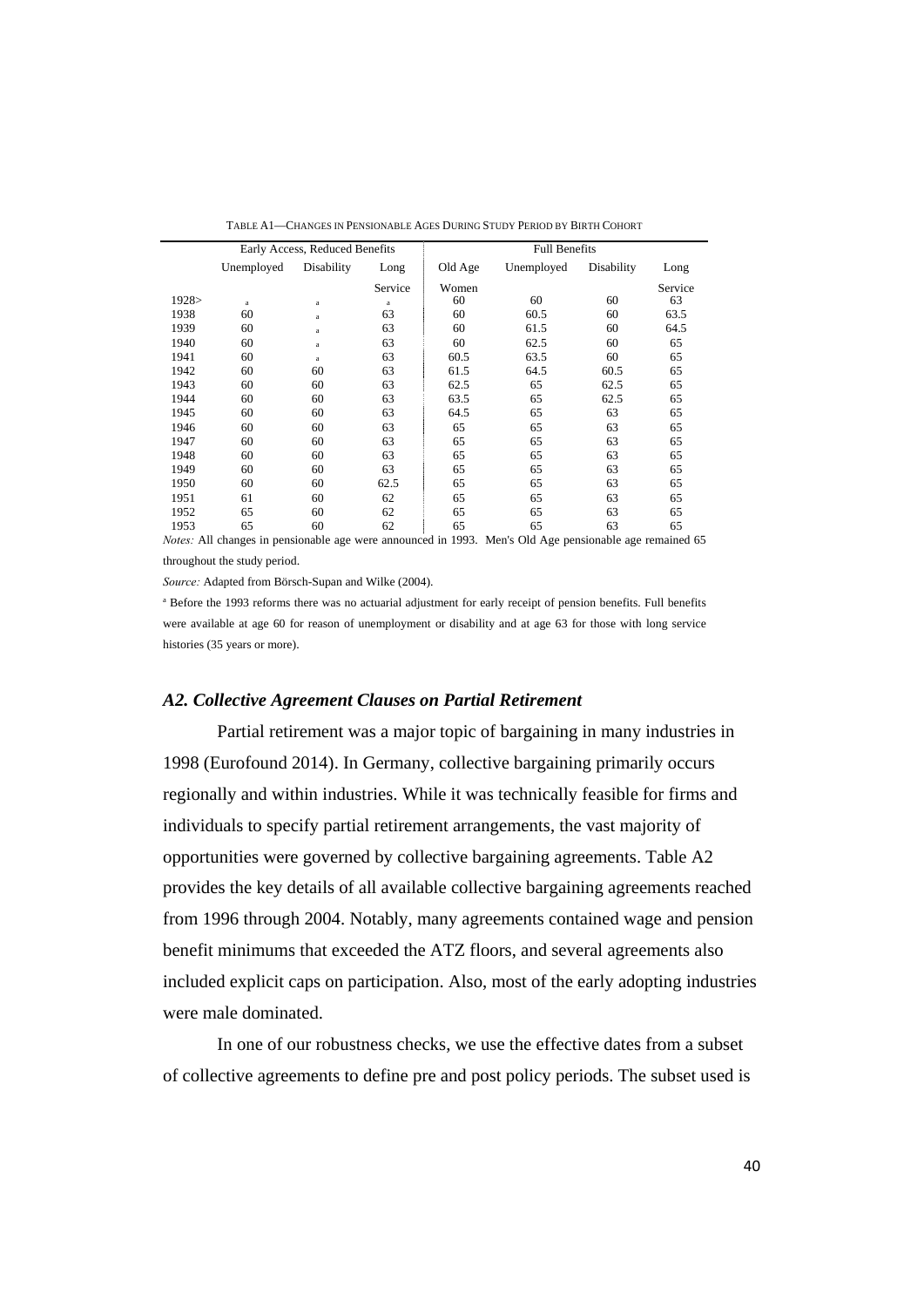reported in Table 1. Bargaining unit designations do not always directly correspond to industry definitions used in the administrative pension system. This subset of agreements included only those where we were confident in our ability to identify the likely group of covered establishments using the industry and region information available in the LIAB and where the agreement applied to all employees within the establishment to avoid errors in identifying covered and excluded employees. The results of this analysis and other robustness checks are presented in Table 3 as simulated employment and full-time work durations. The underlying regression results are available upon request.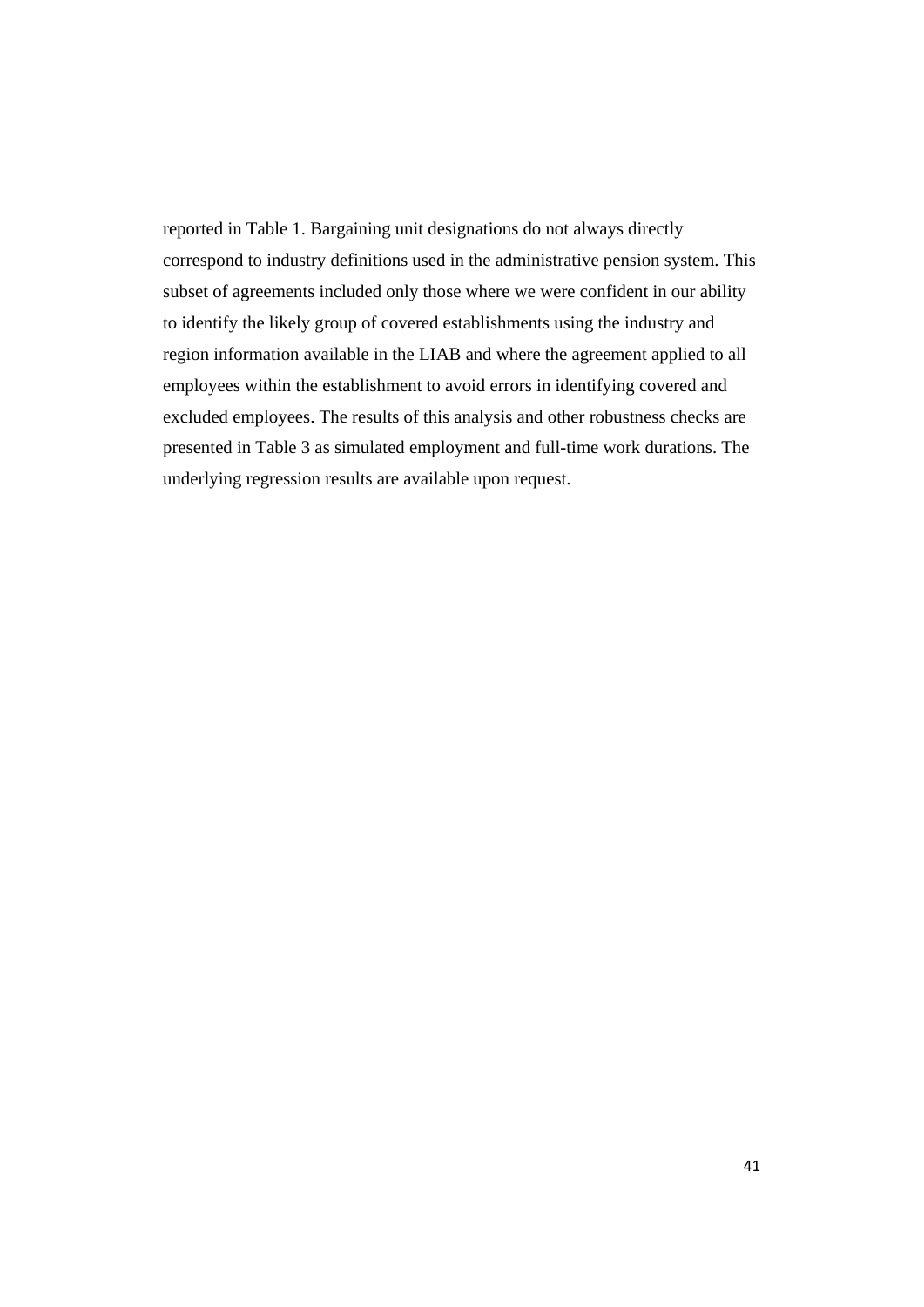| Date<br>7/23/96                                                     | Industry<br>Chemical                                                                                       | Employees<br>All                                                               | Region<br>BE, BW, BY,<br>HB, HH, HE,<br>NI, NW, RP,<br>SL, SH                       | Union<br>Chemie-<br>Papier-<br>Keramik                                                                      | %<br>Wage<br>85                                    | %<br>Pension<br>90                     | $\%$<br>Cap<br>5 |
|---------------------------------------------------------------------|------------------------------------------------------------------------------------------------------------|--------------------------------------------------------------------------------|-------------------------------------------------------------------------------------|-------------------------------------------------------------------------------------------------------------|----------------------------------------------------|----------------------------------------|------------------|
| 1/1/97<br>5/15/97<br>7/1/97                                         | Metal<br>Energy<br>Insurance                                                                               | All <sup>a</sup><br>Energy<br>Internal &<br>Sales                              | <b>BW</b><br><b>BE</b><br>National                                                  | <b>IG</b> Metall<br><b>IGBCE</b><br><b>HBV</b>                                                              | 82<br>70<br>75                                     | 95<br>90<br>90                         | 5                |
| 7/1/97<br>1/12/98<br>1/12/98<br>3/1/98<br>4/1/98                    | Energy<br>Metal<br>Auto<br>Energy<br>Telecom                                                               | Energy<br>All <sup>a</sup><br>All <sup>a</sup><br>Energy<br>All                | HE<br>ST<br><b>NW</b><br>BΕ<br>National                                             | <b>IGBCE</b><br><b>IG</b> Metall<br><b>IG Metall</b><br>IGBCE, OTV,<br>Deut. Post<br>Gewerk                 | 82<br>82<br>80<br>90                               | 95<br>95<br>90<br>90                   |                  |
| 7/1/98<br>7/1/98<br>1/1/99<br>3/1/99<br>7/1/99<br>1/1/00<br>2/1/00  | <b>Public Sector</b><br>Insurance<br>Chemical<br>Retail<br>Retail<br>Metal<br>Telecom                      | $\mathbf b$<br>Internal &<br>Chemical<br>All<br>All<br>All <sup>a</sup><br>All | National<br>National<br>National<br><b>NW</b><br><b>BB</b><br><b>BW</b><br>National | <b>OTV</b><br>AG V<br><b>IGBCE</b><br>HBV, DAG<br><b>HBV</b><br><b>IB</b> Metall<br>Deut. Post<br>Gewerk    | 83<br>75<br>85<br>82.5<br>82.5<br>82<br>91         | 90<br>90<br>90<br>90<br>90<br>95<br>90 | 5<br>5<br>5      |
| 3/1/00<br>4/1/00<br>6/1/00<br>6/27/00<br>7/1/00<br>8/1/00<br>8/1/00 | Chemical<br>Construction<br>Iron & Steel<br>Retail<br><b>Public Sector</b><br>Auto<br>Paper,<br>Cardboard, | Chemical<br>All<br>All<br>All<br>b<br>All <sup>a</sup><br>All                  | National<br>National<br><b>NW</b><br><b>NW</b><br>National<br>NW<br>Nationald       | <b>IGBCE</b><br><b>IGBAU</b><br><b>IG</b> Metall<br>HBV, DAG<br><b>OTV</b><br><b>IG</b> Metall<br>IG Medien | $85^{\circ}$<br>70<br>85<br>82.5<br>83<br>70<br>85 | 90<br>90<br>95<br>90<br>90<br>90<br>90 | 5<br>5           |
| 8/1/00<br>8/4/00<br>7/1/01                                          | Plastic<br>Printing<br>Retail<br>Insurance                                                                 | All<br>All<br>Internal &<br>Sales                                              | Nationale<br><b>BB</b><br>National                                                  | IG Median<br>DAG<br>Verdi                                                                                   | 80<br>82.5<br>75                                   | 90<br>90<br>90                         | 5<br>5           |
| 8/1/02<br>4/1/03                                                    | Auto<br>Land &<br>Forest                                                                                   | All<br>All                                                                     | TH<br>BY                                                                            | <b>IG</b> Metall<br><b>IG BAU</b>                                                                           | 83 <sup>f</sup><br>70                              | $95^{\rm f}$<br>90                     |                  |
| 1/1/04<br>4/1/04<br>5/28/04<br>7/1/04                               | Insurance<br>Metal<br>Construction<br>Insurance                                                            | Internal &<br><b>Sales</b><br>All<br>All<br>Internal &<br>Sales                | National<br><b>BW</b><br>National<br>National                                       | Verdi<br><b>IG Metall</b><br><b>IG BAU</b><br>Verdi                                                         | 75<br>82<br>70<br>75                               | 90<br>95<br>80<br>80                   | 5<br>5           |

TABLE A2—EXPANDED TIMELINE OF COLLECTIVE BARGAINING AGREEMENT (CBA) PROVISIONS

*Notes:* Table contains agreements that could be reliably linked to individuals in LIAB data and for use as a sensitivity check of main results.

Source: WSI Tarifarchiv, Hans Böckler Foundation<br><sup>a</sup> Clause left the terms of partial retirement open for Works Agreements to specify. If no Works Agreement was

in place, employees had the right to Block Model.<br>
<sup>b</sup> Employee group includes public sector police, construction workers, agricultural workers, environmental occupations, educators and scientists.

<sup>c</sup> Up to 100%.<br><sup>d</sup> Excluding East Berlin, Mecklenburg Vorpommern, and Bandenberg.<br><sup>e</sup> Excluding Sachsen, Sachsen-Anhalt, Thuringen, East Berlin, Mecklenburg Vorpommern, and Bandenburg.<br><sup>f</sup> Employees also could take 84% of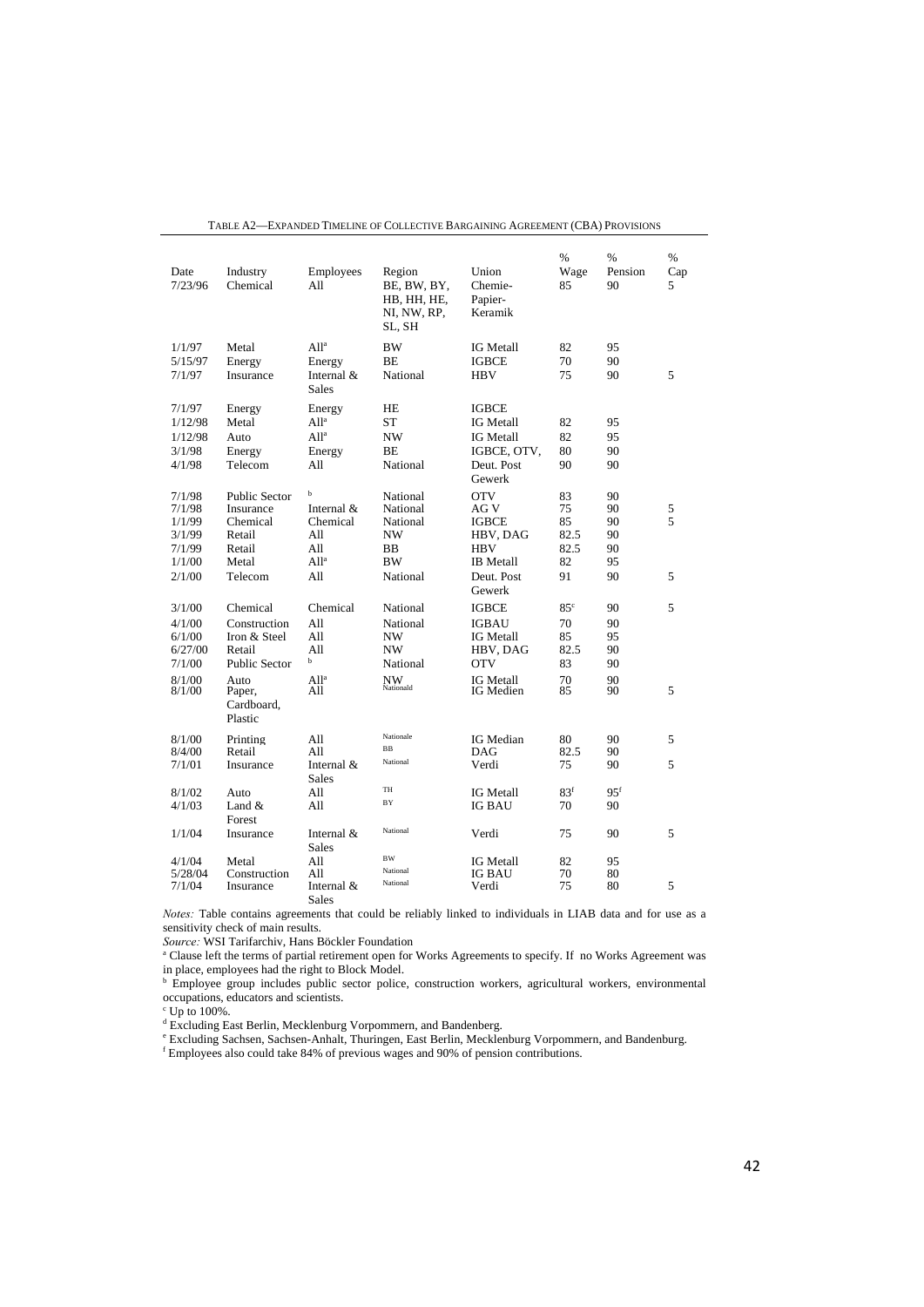#### *A3. Detailed Reporting of Estimates*

The tables in this section contain all estimates plotted Figures 3 and 4 (Tables A3 and A5) and estimated coefficients for covariates (Tables A4 and A6). Table A7 contains the computed hazard and survival rates plotted in Figure 5 and used to compute durations reported in Table 3.

|    |                       | Men                   | Women                 |                       |  |
|----|-----------------------|-----------------------|-----------------------|-----------------------|--|
|    | 1999-2001             | 2002-2004             | 1999-2001             | 2002-2004             |  |
|    | Relative to 1993-1998 | Relative to 1993-1998 | Relative to 1993-1998 | Relative to 1993-1998 |  |
|    | and Age 50            | and Age 50            | and Age 50            | and Age 50            |  |
|    | (b <sub>4</sub> )     | (b <sub>5</sub> )     | (b <sub>4</sub> )     | (b <sub>5</sub> )     |  |
| 51 | $0.003***$            | $0.003***$            | $0.016***$            | $0.017***$            |  |
|    | $(0.001 - 0.005)$     | $(0.002 - 0.004)$     | $(0.010 - 0.022)$     | $(0.011 - 0.022)$     |  |
| 52 | $0.003**$             | $0.005***$            | $0.029***$            | $0.037***$            |  |
|    | $(0.000 - 0.006)$     | $(0.004 - 0.007)$     | $(0.021 - 0.037)$     | $(0.029 - 0.045)$     |  |
| 53 | $0.003**$             | $0.008***$            | $0.035***$            | $0.060***$            |  |
|    | $(0.000 - 0.006)$     | $(0.005 - 0.012)$     | $(0.026 - 0.045)$     | $(0.050 - 0.071)$     |  |
| 54 | $0.003**$             | $0.008***$            | $0.039***$            | $0.075***$            |  |
|    | $(0.000 - 0.007)$     | $(0.004 - 0.013)$     | $(0.029 - 0.050)$     | $(0.063 - 0.088)$     |  |
| 55 | $0.016***$            | $0.020***$            | $0.044***$            | $0.076***$            |  |
|    | $(0.011 - 0.022)$     | $(0.015 - 0.026)$     | $(0.033 - 0.054)$     | $(0.062 - 0.090)$     |  |
| 56 | $0.049***$            | $0.051***$            | $0.060***$            | $0.076***$            |  |
|    | $(0.038 - 0.060)$     | $(0.041 - 0.061)$     | $(0.050 - 0.071)$     | $(0.059 - 0.093)$     |  |
| 57 | $0.066***$            | $0.062***$            | $0.077***$            | $0.078***$            |  |
|    | $(0.055 - 0.078)$     | $(0.051 - 0.073)$     | $(0.066 - 0.089)$     | $(0.061 - 0.096)$     |  |
| 58 | $0.082***$            | $0.090***$            | $0.086***$            | $0.092***$            |  |
|    | $(0.070 - 0.095)$     | $(0.077 - 0.103)$     | $(0.074 - 0.098)$     | $(0.071 - 0.112)$     |  |
| 59 | $0.127***$            | $0.118***$            | $0.102***$            | $0.111***$            |  |
|    | $(0.111 - 0.143)$     | $(0.104 - 0.133)$     | $(0.089 - 0.115)$     | $(0.091 - 0.131)$     |  |
| 60 | $0.173***$            | $0.138***$            | $0.096***$            | $0.134***$            |  |
|    | $(0.154 - 0.192)$     | $(0.121 - 0.156)$     | $(0.081 - 0.110)$     | $(0.113 - 0.154)$     |  |
| 61 | $0.203***$            | $0.147***$            | $0.037***$            | $0.142***$            |  |
|    | $(0.181 - 0.224)$     | $(0.131 - 0.163)$     | $(0.019 - 0.055)$     | $(0.120 - 0.164)$     |  |
| 62 | $0.196***$            | $0.167***$            | 0.010                 | $0.113***$            |  |
|    | $(0.173 - 0.219)$     | $(0.149 - 0.185)$     | $(-0.011 - 0.030)$    | $(0.091 - 0.135)$     |  |
| 63 | $0.113***$            | $0.135***$            | $-0.024$              | 0.024                 |  |
|    | $(0.094 - 0.132)$     | $(0.119 - 0.150)$     | $(-0.049 - 0.002)$    | $(-0.001 - 0.049)$    |  |
| 64 | $0.031***$            | $0.064***$            | $-0.037**$            | 0.028                 |  |
|    | $(0.016 - 0.046)$     | (0.049)               | $(-0.068 - 0.006)$    | $(-0.002 - 0.059)$    |  |
| 65 | $-0.015$              | $0.021**$             | $-0.020$              | $-0.019$              |  |
|    | $(-0.035 - 0.005)$    | $(0.001 - 0.041)$     | $(-0.066 - 0.025)$    | $(-0.060 - 0.021)$    |  |
| N  |                       | 3,643,954             |                       | 1,920,232             |  |

TABLE A3—ESTIMATED CHANGES IN PART-TIME EMPLOYMENT RATES

*Notes:* Table contains estimated means of marginal effects after Probit estimation of Equation 1 with binary measure of part-time employment as the dependent variable. These estimates are plotted in Figures 3A and 3B. Marginal effects for additional covariates are reported in Table 3. 95% CIs in parentheses.

*Source:* Author calculations. Linked Employer-Employee Data of IAB (LIAB).

\*\*\* Significant at the 1 percent level.

\*\* Significant at the 5 percent level.

\* Significant at the 10 percent level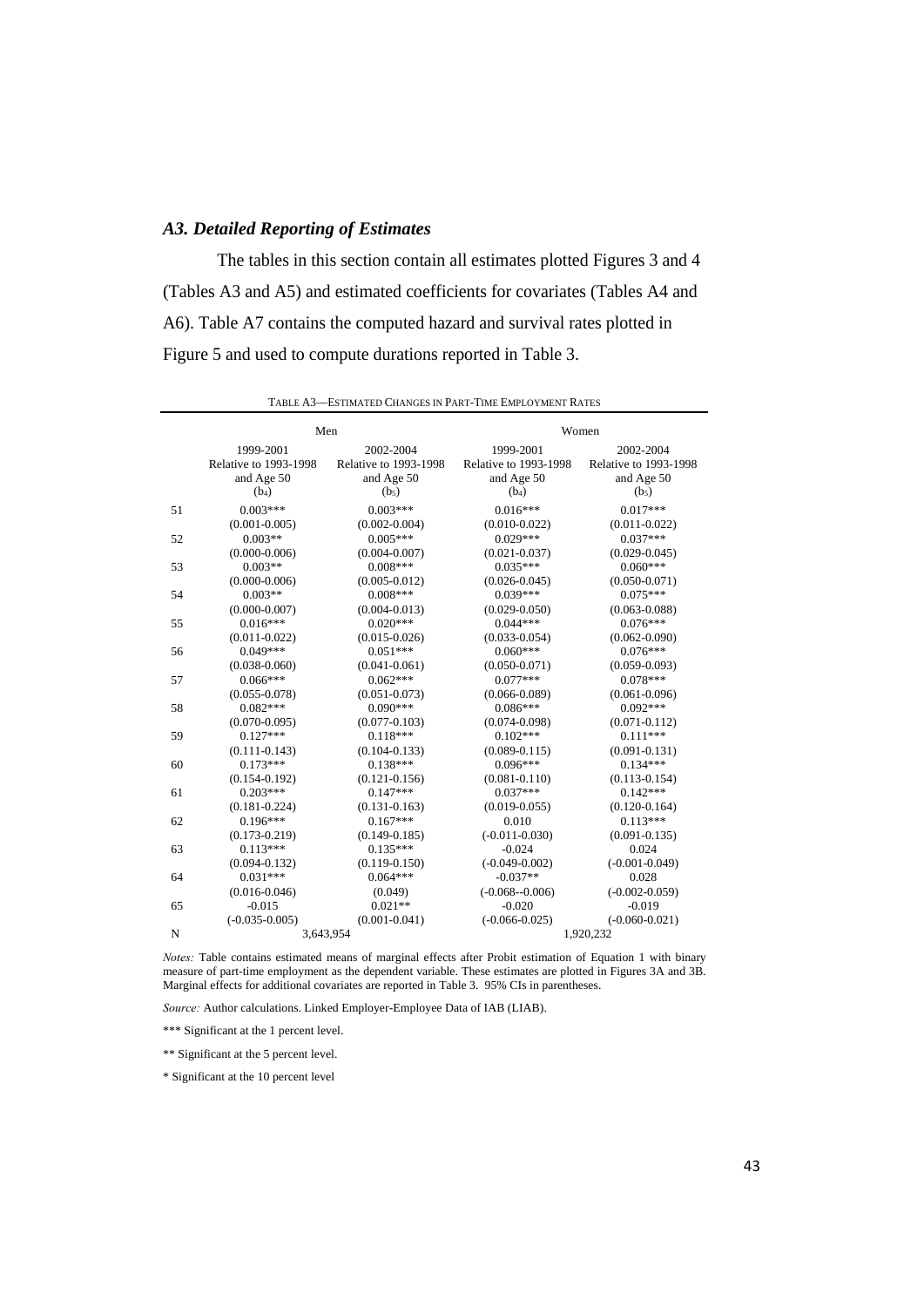TABLE A4—REGRESSION ANALYSIS OF CHANGES IN PART-TIME EMPLOYMENT RATES ASSOCIATED WITH ATZ, ESTIMATED MARGINAL EFFECTS FOR OTHER COVARIATES

|                                                  | Men         | Women       |
|--------------------------------------------------|-------------|-------------|
| Education: Secondary with Vocational             | $0.003**$   | $-0.023***$ |
|                                                  | (0.001)     | (0.005)     |
| Education: Upper Secondary w/o Vocational        | 0.005       | $-0.082***$ |
|                                                  | (0.004)     | (0.012)     |
| Education: Upper Secondary with Vocational       | 0.002       | $-0.067***$ |
|                                                  | (0.003)     | (0.011)     |
| Education: Completion of Applied Sciences Degree | $-0.007***$ | $-0.087***$ |
|                                                  | (0.002)     | (0.017)     |
| <b>Education: College Degree</b>                 | $-0.011***$ | $-0.123***$ |
|                                                  | (0.002)     | (0.009)     |
| Establishment Tenure, 10 Years                   | $-0.003***$ | $0.012***$  |
|                                                  | (0.001)     | (0.003)     |
| <b>Employment Tenure, 10 Years</b>               | $-0.016***$ | $-0.089***$ |
|                                                  | (0.001)     | (0.004)     |
| Establishment Employment, 10 Thousands           | $-0.002$    | $-0.025**$  |
|                                                  | (0.004)     | (0.011)     |
| <b>Establishment Training Rate</b>               | $-0.075***$ | $-0.101**$  |
|                                                  | (0.020)     | (0.046)     |
| Establishment Part-Time Rate                     | $0.030**$   | $0.527***$  |
|                                                  | (0.013)     | (0.041)     |
| Average Total Sales, Billions €                  | 0.000       | 0.000       |
|                                                  | (0.000)     | (0.000)     |
| Vacancies                                        | 0.000       | $-0.000$    |
|                                                  | (0.000)     | (0.000)     |
| Early Long Service Pension Age                   | $-0.002$    | $-0.004$    |
|                                                  | (0.002)     | (0.005)     |
| Long Service Pension Age                         | $0.012***$  | $-0.033***$ |
|                                                  | (0.001)     | (0.004)     |
| Early Unemployment Pension Age                   | $0.002***$  | $0.009***$  |
|                                                  | (0.001)     | (0.001)     |
| Unemployment Pension Age                         | 0.001       | $0.014***$  |
|                                                  | (0.001)     | (0.002)     |
| Disability Pension Age                           | $-0.001$    | $0.015***$  |
|                                                  | (0.001)     | (0.005)     |
| Old Age Pension Age (Normal Retirement)          | $\rm{a}$    | $-0.030***$ |
|                                                  |             | (0.004)     |
| N                                                | 3,643,954   | 1.920.232   |

*Notes:* Dependent variable is equal to 0 for all full-time employed persons and 1 for part-time employed persons. All regressions include year, industry, and German state dummies. Estimates are means of marginal effects computed after Probit estimation and interpreted as changes in the probability of part-time employment expressed as a decimal. These regressions are the source of changes in age specific part-time employment rates plotted in Figures 3A and 3B, too.

*Source:* Author calculations. Linked Employer-Employee Data of IAB (LIAB).

<sup>a</sup> Age of eligibility for full benefits from old age pension remained constant at 65 for all men during this time period. See Appendix Section A1 for detailed explanation of changes in pensionable age that occurred during study period.

\*\*\* Significant at the 1 percent level.

 $\ddot{\phantom{a}}$ 

\*\* Significant at the 5 percent level.

\* Significant at the 10 percent level.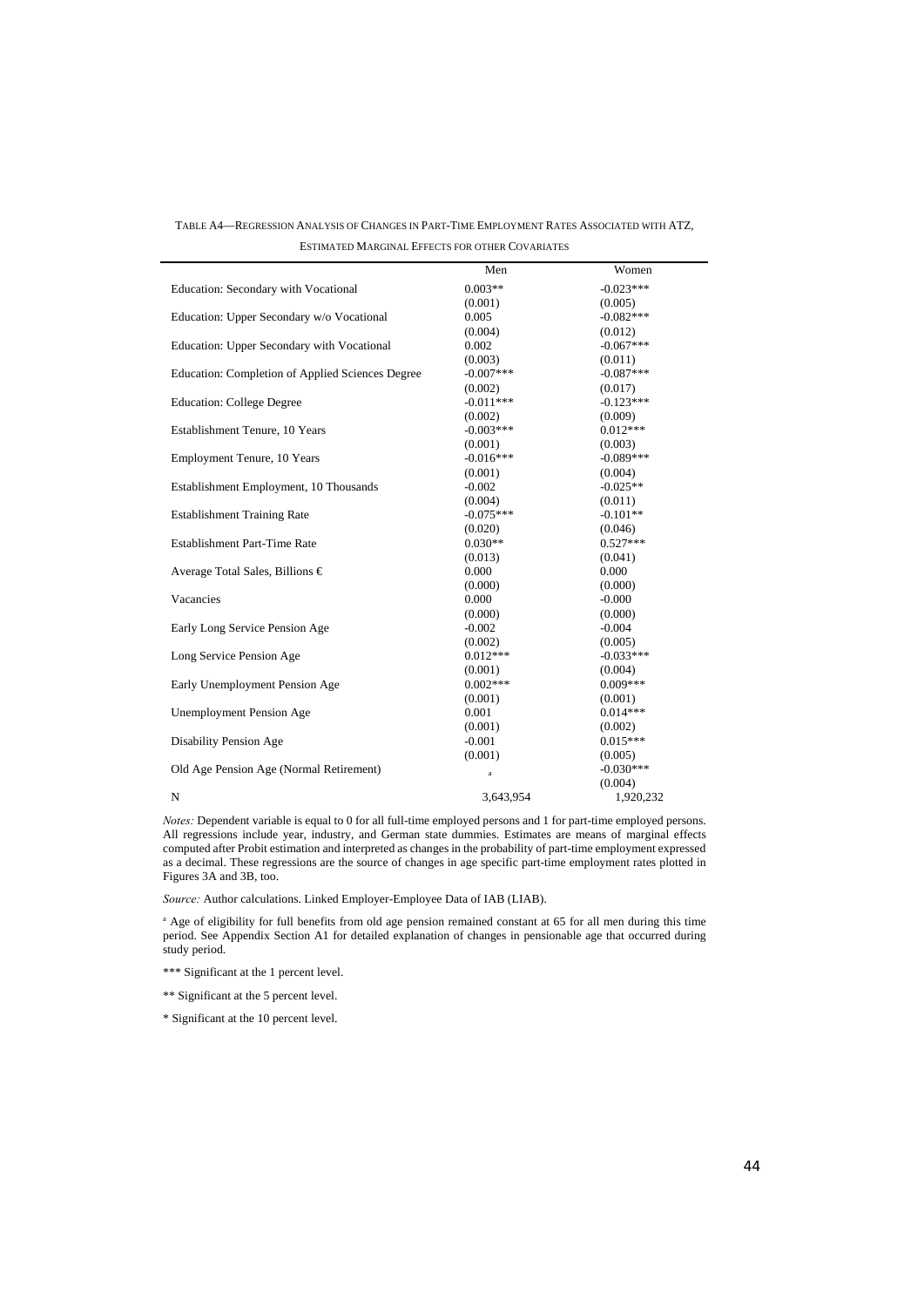| TABLE A5—ESTIMATED CHANGES IN RETIREMENT HAZARD RATES |  |  |  |
|-------------------------------------------------------|--|--|--|
|                                                       |  |  |  |

|    | Men                   |                       |                              | Women                 |
|----|-----------------------|-----------------------|------------------------------|-----------------------|
|    | 1999-2001             | 2002-2004             | 1999-2001                    | 2002-2004             |
|    | Relative to 1993-1998 | Relative to 1993-1998 | <b>Relative to 1993-1998</b> | Relative to 1993-1998 |
|    | and Age 50            | and Age 50            | and Age 50                   | and Age 50            |
|    | (b <sub>4</sub> )     | (b <sub>5</sub> )     | (b <sub>4</sub> )            | (b <sub>5</sub> )     |
| 51 | $-0.003$              | $-0.000$              | 0.001                        | 0.002                 |
|    | $(-0.005 - 0.001)$    | $(-0.003 - 0.003)$    | $(-0.002 - 0.005)$           | $(-0.001 - 0.005)$    |
| 52 | $-0.007**$            | $-0.006**$            | $0.005**$                    | $0.005**$             |
|    | $(-0.013 - 0.002)$    | $(-0.011 - -0.000)$   | $(0.001 - 0.009)$            | $(0.001 - 0.010)$     |
| 53 | $-0.012***$           | $-0.008**$            | $0.008***$                   | $0.011***$            |
|    | $(-0.019 - 0.005)$    | $(-0.015 - 0.000)$    | $(0.003 - 0.013)$            | $(0.005 - 0.016)$     |
| 54 | $-0.021***$           | $-0.015***$           | $0.008***$                   | $0.015***$            |
|    | $(-0.030 - 0.012)$    | $(-0.025 - 0.004)$    | $(0.002 - 0.014)$            | $(0.008 - 0.022)$     |
| 55 | $-0.094***$           | $-0.088$              | $-0.009**$                   | 0.000                 |
|    | $(-0.122 - 0.066)$    | $(-0.112 - 0.059)$    | $(-0.017 - 0.001)$           | $(-0.011 - 0.011)$    |
| 56 | $-0.079***$           | $-0.077***$           | $-0.005$                     | 0.006                 |
|    | $(-0.101 - 0.056)$    | $(-0.100 - 0.056)$    | $(-0.013 - 0.002)$           | $(-0.005 - 0.016)$    |
| 57 | $-0.083***$           | $-0.092***$           | $-0.008*$                    | $-0.007$              |
|    | $(-0.106 - 0.059)$    | $(-0.119 - 0.065)$    | $(-0.017 - 0.001)$           | $(-0.020 - 0.006)$    |
| 58 | $-0.100***$           | $-0.130***$           | $-0.026***$                  | $-0.042***$           |
|    | $(-0.129 - 0.071)$    | $(-0.162 - 0.099)$    | $(-0.040 - 0.013)$           | $(-0.059 - 0.024)$    |
| 59 | $-0.068***$           | $-0.094***$           | $-0.002$                     | $-0.008$              |
|    | $(-0.089 - 0.048)$    | $(-0.119 - 0.069)$    | $(-0.011 - 0.006)$           | $(-0.020 - 0.005)$    |
| 60 | $-0.014$              | 0.005                 | $-0.120***$                  | $-0.213***$           |
|    | $(-0.045 - 0.017)$    | $(-0.051 - 0.061)$    | $(-0.115 - 0.095)$           | $(-0.247 - 0.179)$    |
| 61 | $-0.028***$           | $-0.012$              | $0.124***$                   | $0.051***$            |
|    | $(-0.049 - 0.006)$    | $(-0.043 - 0.018)$    | $(0.105 - 0.144)$            | $(0.030 - 0.072)$     |
| 62 | $0.023***$            | $0.063***$            | $-0.060***$                  | $0.137***$            |
|    | $(0.005 - 0.041)$     | $(0.036 - 0.091)$     | $(-0.082 - 0.038)$           | $(0.110 - 0.164)$     |
| 63 | $-0.092***$           | $-0.135***$           | $-0.030**$                   | $0.049***$            |
|    | $(-0.121 - 0.063)$    | $(-0.175 - 0.095)$    | $(-0.056 - 0.003)$           | $(0.020 - 0.078)$     |
| 64 | $-0.017$              | $0.065***$            | $0.009**$                    | $0.006***$            |
|    | $(-0.040 - 0.006)$    | $(0.034 - 0.096)$     | $(-0.018 - 0.036)$           | $(-0.019 - 0.031)$    |
| 65 | 0.007                 | $0.077***$            | 0.061                        | 0.140                 |
|    | $(-0.033 - 0.047)$    | $(0.041 - 0.114)$     | $(0.002 - 0.120)$            | $(0.087 - 0.192)$     |
| N  | 3,643,954             |                       |                              | 1,920,232             |

*Notes:* Table contains estimated means of marginal effects after Probit estimation of Equation 1 with binary measure of retirement as the dependent variable. These estimates are plotted in Figures 4A and 4B. Marginal effects for additional covariates are reported in Table 4. 95% CIs in parentheses.

*Source:* Author calculations. Linked Employer-Employee Data of IAB (LIAB).

\*\*\* Significant at the 1 percent level.

\*\* Significant at the 5 percent level.

\* Significant at the 10 percent level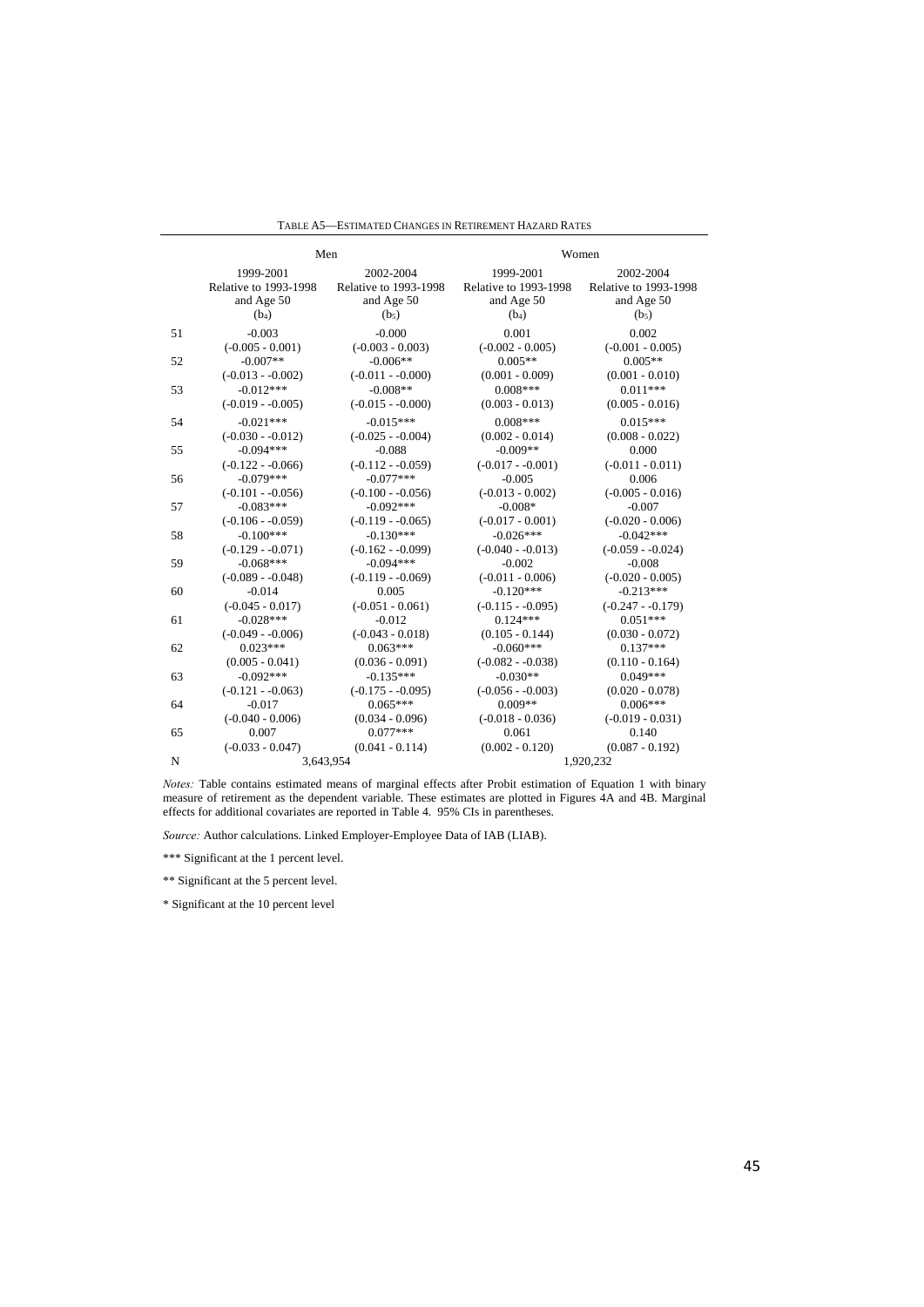| TABLE A6—REGRESSION ANALYSIS OF CHANGES IN RETIREMENT HAZARD RATES ASSOCIATED WITH ATZ. |
|-----------------------------------------------------------------------------------------|
| ESTIMATED MARGINAL EFFECTS FOR OTHER COVARIATES                                         |

|                                                  | Men         | Women       |
|--------------------------------------------------|-------------|-------------|
| Education: Secondary with Vocational             | $-0.014***$ | $-0.013***$ |
|                                                  | (0.002)     | (0.001)     |
| Education: Upper Secondary w/o Vocational        | $-0.025***$ | $-0.025***$ |
|                                                  | (0.005)     | (0.003)     |
| Education: Upper Secondary with Vocational       | $-0.029***$ | $-0.032***$ |
|                                                  | (0.005)     | (0.003)     |
| Education: Completion of Applied Sciences Degree | $-0.037***$ | $-0.038***$ |
|                                                  | (0.003)     | (0.002)     |
| <b>Education: College Degree</b>                 | $-0.052***$ | $-0.046***$ |
|                                                  | (0.003)     | (0.002)     |
| Establishment Tenure, 10 Years                   | $-0.014***$ | $-0.024***$ |
|                                                  | (0.002)     | (0.002)     |
| Employment Tenure, 10 Years                      | $-0.020***$ | $-0.009***$ |
|                                                  | (0.002)     | (0.001)     |
| Establishment Employment, 10 Thousands           | $0.014***$  | $0.016***$  |
|                                                  | (0.004)     | (0.003)     |
| <b>Establishment Training Rate</b>               | $-0.033$    | $-0.016$    |
|                                                  | (0.023)     | (0.022)     |
| <b>Establishment Part-Time Rate</b>              | $-0.088***$ | $-0.041***$ |
|                                                  | (0.021)     | (0.013)     |
| Average Total Sales, Billions €                  | 0.000       | 0.000       |
|                                                  | (0.000)     | (0.000)     |
| Vacancies                                        | $-0.000$    | $-0.000$    |
|                                                  | (0.000)     | (0.000)     |
| Early Long Service Pension Age                   | $-0.002$    | $-0.008***$ |
|                                                  | (0.005)     | (0.003)     |
| Long Service Pension Age                         | 0.003       | $0.011***$  |
|                                                  | (0.003)     | (0.002)     |
| Early Unemployment Pension Age                   | 0.001       | 0.001       |
|                                                  | (0.001)     | (0.001)     |
| <b>Unemployment Pension Age</b>                  | $-0.009***$ | $-0.012***$ |
|                                                  | (0.002)     | (0.001)     |
| Disability Pension Age                           | $0.015***$  | 0.000       |
|                                                  | (0.003)     | (0.002)     |
| Old Age Pension Age (Normal Retirement)          | a           | 0.000       |
|                                                  |             | (0.002)     |
| N                                                | 3,643,954   | 1,920,232   |

*Notes:* Dependent variable is equal to 0 for all persons still employed at all (including Block Model participants) until the last year of employment when dependent variable equals 1. Last year of employment is only counted if an end of employment notification is filed. All regressions include year, industry, and German state dummies. Estimates are means of marginal effects computed after Probit estimation and interpreted as changes in the retirement (defined as end of the employment relationship) hazard rate. These regressions are the source of changes in age specific retirement hazard rates plotted in Figures 4A and 4B, too.

*Source:* Author calculations. Linked Employer-Employee Data of IAB (LIAB).

<sup>a</sup> Age of eligibility for full benefits from old age pension remained constant at 65 for all men during this time period. See Appendix Section A1 for detailed explanation of changes in pensionable age that occurred during study period.

\*\*\* Significant at the 1 percent level.

\*\* Significant at the 5 percent level.

\* Significant at the 10 percent level.